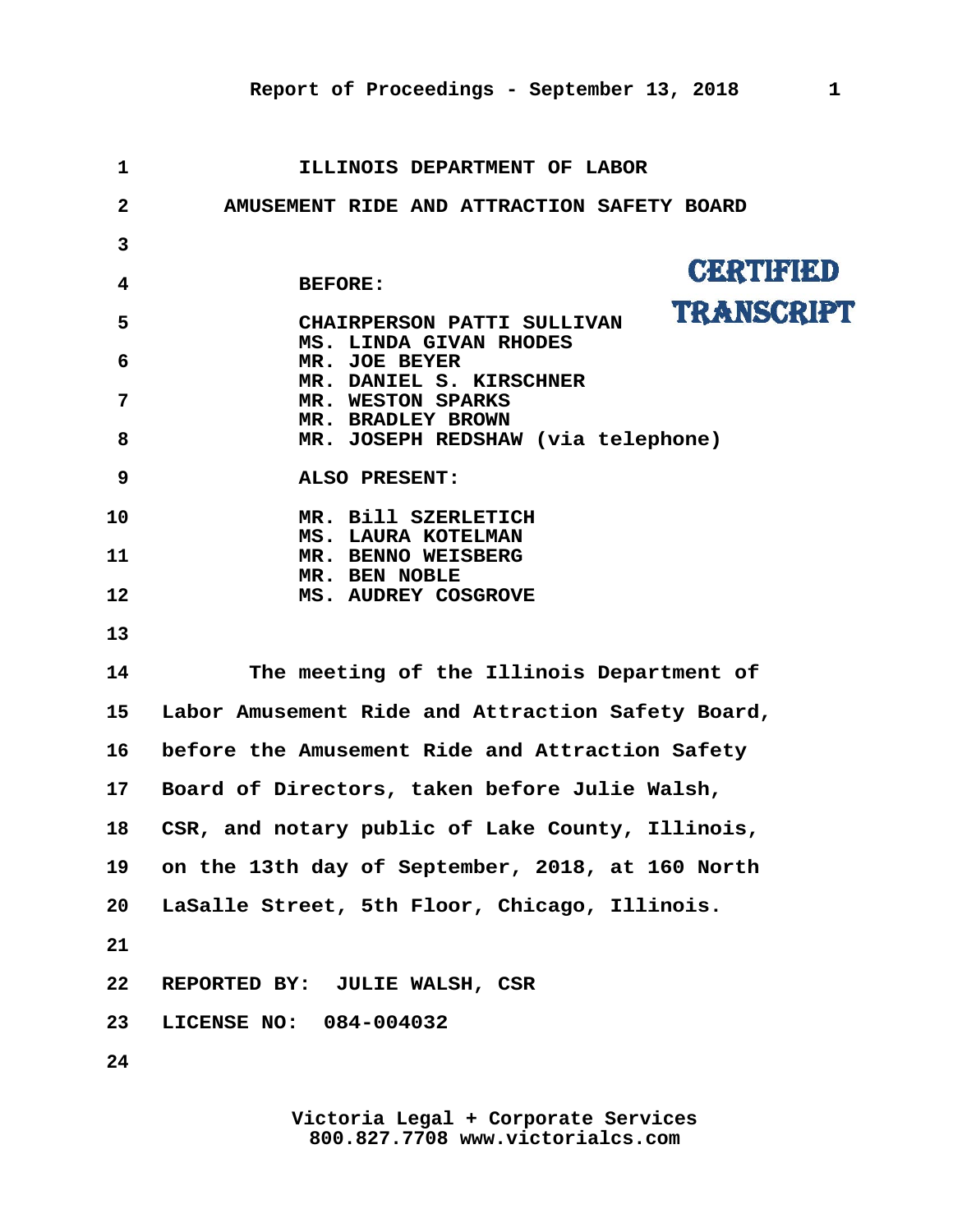| $\mathbf{1}$ | CHAIRPERSON SULLIVAN: Okay. Well, I'll            |
|--------------|---------------------------------------------------|
| $\mathbf{2}$ | call the meeting to order then. And does anybody  |
| 3            | have anything on this agenda that they would like |
| 4            | to add to because we need to approve it. And if   |
| 5            | you -- if there's anything else that you would    |
| 6            | like to add, then we'll be happy to -- no?        |
| 7            | Hearing none let's go onto approval of the        |
| 8            | minutes.                                          |
| 9            | MR. BEYER: So moved.                              |
| 10           | CHAIRPERSON SULLIVAN: So moved. Do I have         |
| 11           | a second?                                         |
| 12           | MR. BROWN: I'll second.                           |
| 13           | CHAIRPERSON SULLIVAN: Those in favor say          |
| 14           | aye.                                              |
| 15           | (Chorus of ayes.)                                 |
| 16           | CHAIRPERSON SULLIVAN: Those opposed say           |
| 17           | nay.                                              |
| 18           | (No response.)                                    |
| 19           | CHAIRPERSON SULLIVAN: Okay. They're               |
| 20           | approved as presented. And then our next meeting  |
| 21           | will be January 18th in Springfield I'm assuming. |
| 22           | Will that be at the DOT again do you know?        |
| 23           | MR. SZERLETICH: Yes.                              |
| 24           | CHAIRPERSON SULLIVAN: Okie-doke.                  |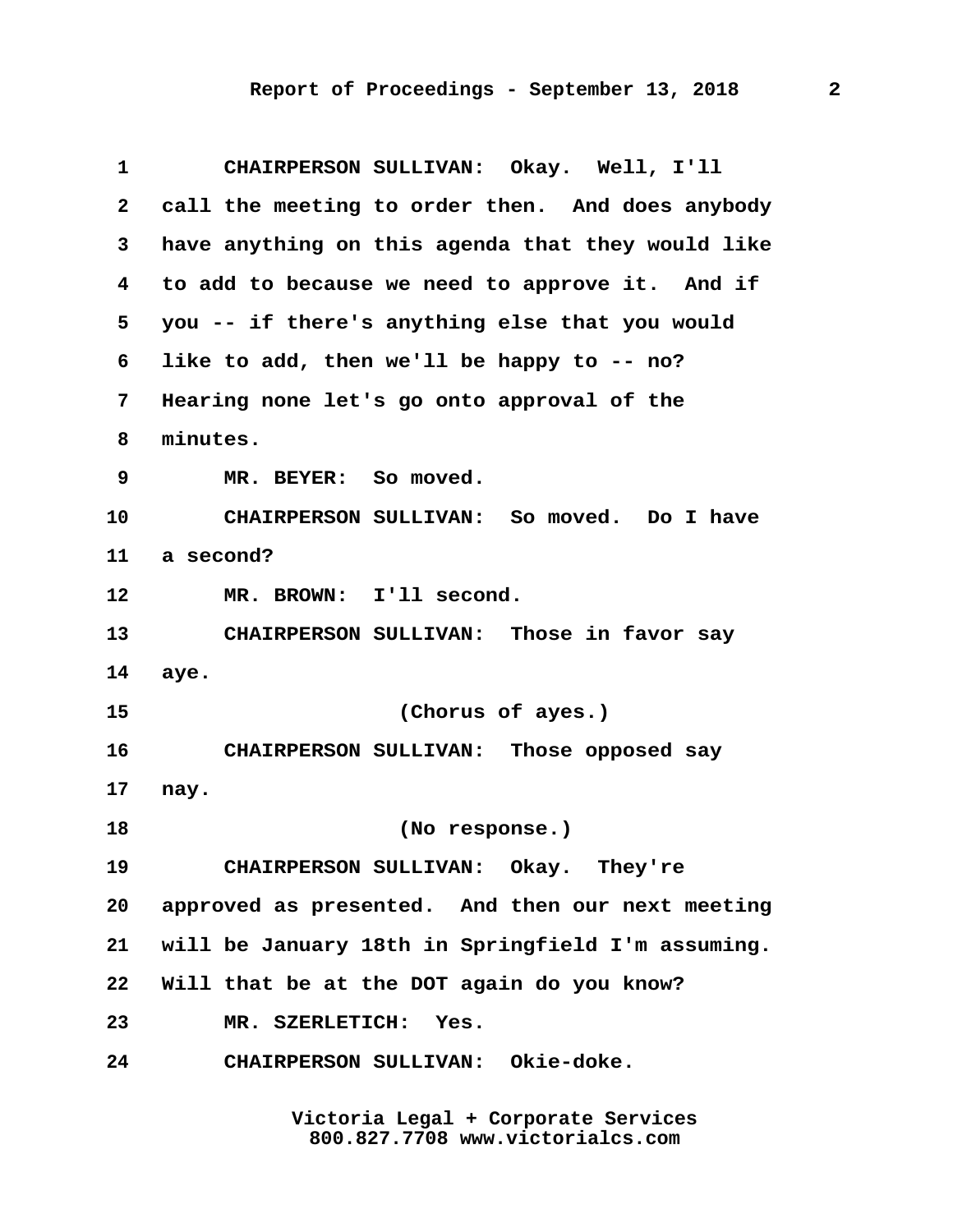## **Report of Proceedings - September 13, 2018 3**

 **1 MS. GIVAND RHODES: 2019 obviously. 2 CHAIRPERSON SULLIVAN: Yes, that's coming 3 way too fast. Okay. Any other questions about 4 that? Well, then let's go onto new business. 5 MR. KIRSCHNER: Sorry, Bill, I see on here 6 -- oh, okay. I'm sorry. You wrote the approval 7 list for January 18th of 2018, the board minutes. 8 I just wanted to make sure -- we're good. 9 CHAIRPERSON SULLIVAN: Oh, okay. The 10 minutes. I'm sorry. I don't have my glasses on. 11 Okay. Now to new business. Who is discussing 12 the ASTM Standards? Is that you, Bill? 13 MR. SZERLETICH: Yes. 14 CHAIRPERSON SULLIVAN: Okay. What are we 15 discussing on the ASTM Standards? 16 MR. SZERLETICH: Well, the department needs 17 to update its reference standards. They're out 18 of date and some of them have been sunsetted and 19 no longer exist. ASTM has been busy this past 20 year as a lot of you know. 21 CHAIRPERSON SULLIVAN: We have been busy 22 every year. 23 MR. SZERLETICH: Yes. Well, they formed a 24 task group to address some existing standards and**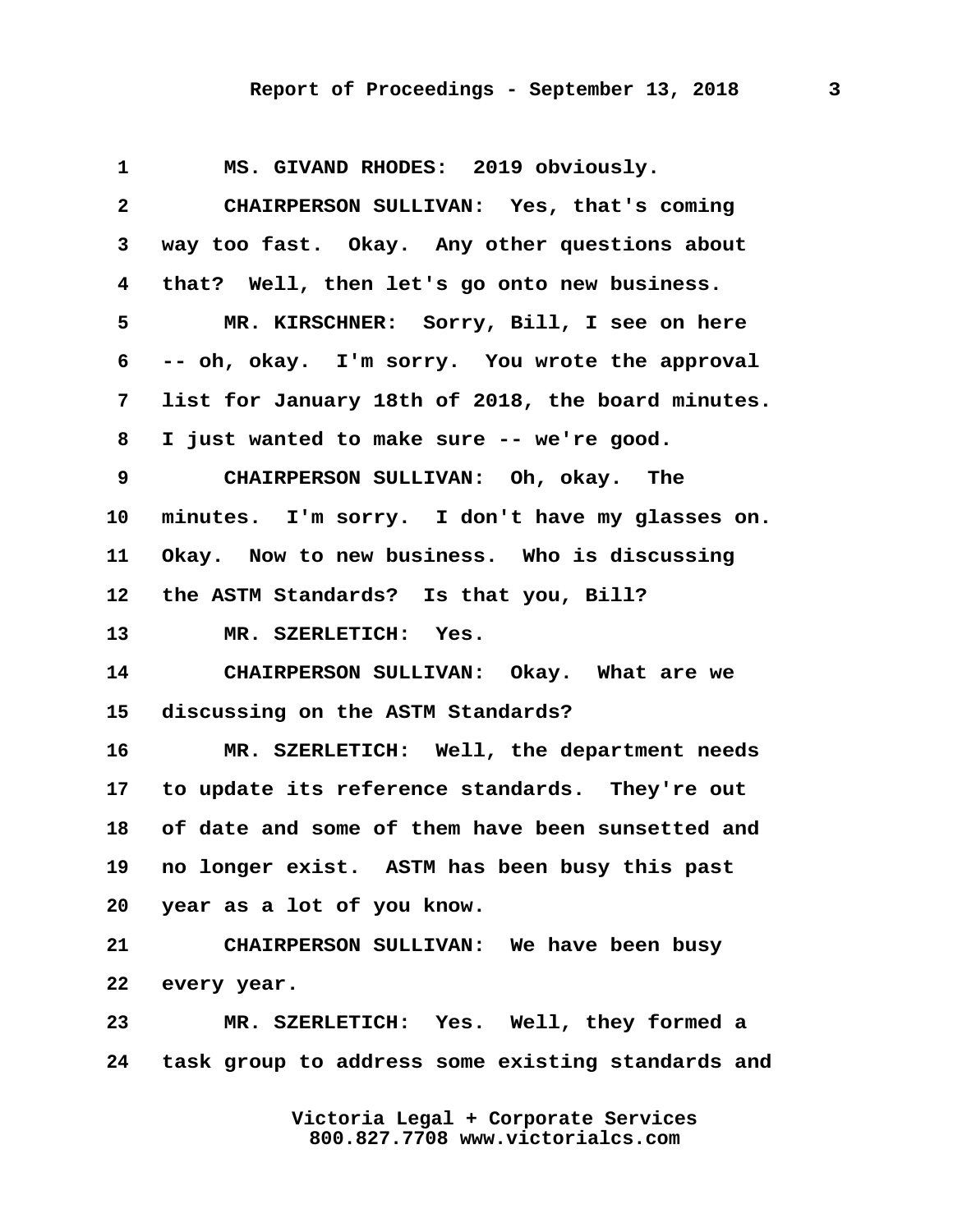**1 expanded on those standards as they attempt to 2 address orphaned rides, rides that have 35,000 3 hours or longer on them. They have developed 4 some new standards. Like your ropes courses and 5 stuff.**

 **6 And one of the jobs that we're going 7 to have as a division is going to be to look at 8 those reference standards and from our 9 administrative rules and compare them to what 10 ASTM has done so we can update our rules and 11 standards.**

**12 CHAIRPERSON SULLIVAN: Okay.**

**13 MR. SZERLETICH: So we need to -- it's going 14 to take some time. It's going to be very 15 detailed and complex to look at those standards 16 and realize the changes from our standards that 17 we reference now and that we're currently 18 operating on. It might not be a bad idea if we 19 could form a subcommittee to serve as a guide as 20 we develop these recommendations.**

**21 I've asked our Chief Ride Inspector, 22 Tom Coe, to help me in, you know, looking at 23 these, realizing the changes and come up with 24 a -- you know, the focus is going to be on**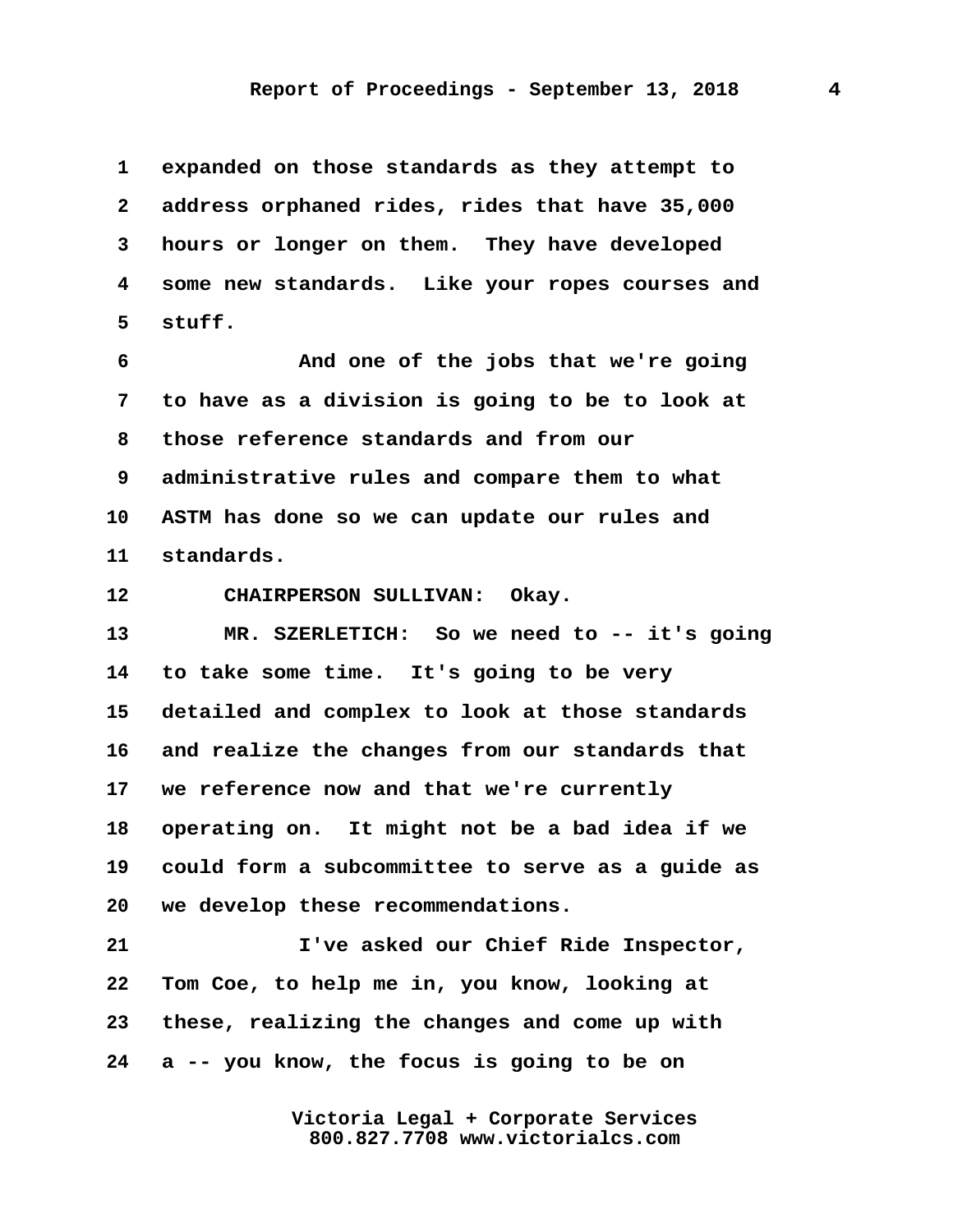## **Report of Proceedings - September 13, 2018 5**

 **1 research and development of a list of**

 **2 recommendations for the board's review and input. 3 And the final result eventually adoption.**

 **4 So the last time we have updated our 5 standards was around 2014. So we really need to 6 kind of look -- it's a perfect time because ASTM 7 is, you know, kind of going through and, you 8 know, changing a lot of the big standards that we 9 use everyday. And, you know, so it really kind 10 of works out perfectly for us to, you know, bring 11 ours up a little bit too.**

**12 So that's what we are going to be 13 doing through the offseason is taking a look at 14 those standards, seeing how they relate to our 15 standards that we currently use and come up with 16 a list of recommendations for you guys to 17 consider.**

**18 CHAIRPERSON SULLIVAN: Okay.**

**19 MR. SZERLETICH: In January.**

**20 CHAIRPERSON SULLIVAN: I would be willing to 21 help in any way I can.**

**22 MR. SZERLETICH: Okay.**

**23 CHAIRPERSON SULLIVAN: I'm somewhat**

**24 familiar, painfully familiar, with that. I would**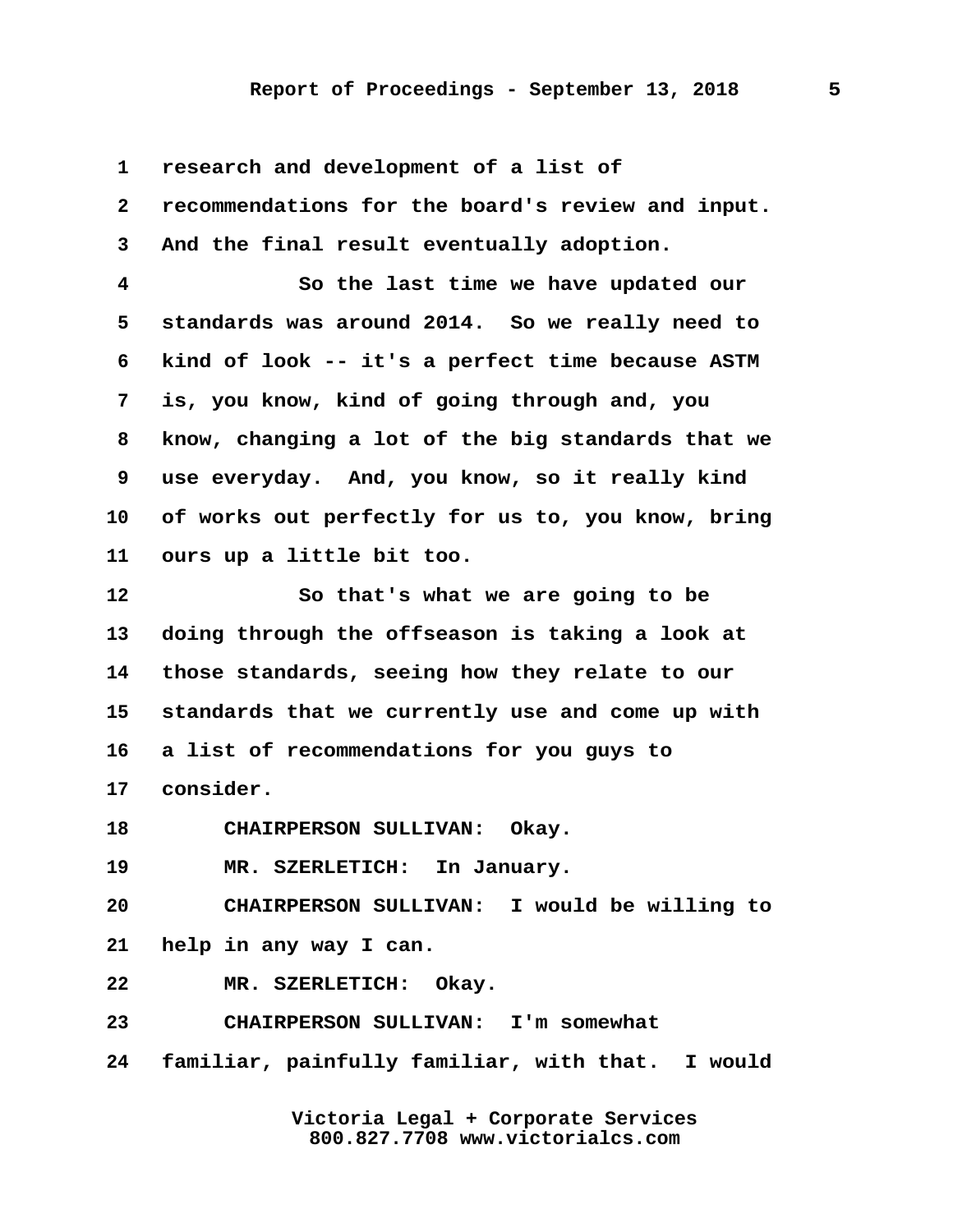**1 say one thing, be careful when you recommend that 2 we update standards that if you're talking about 3 any of the design standards, that you don't try 4 to make them apply to preexisting rides. 5 MR. SZERLETICH: Right. 6 CHAIRPERSON SULLIVAN: And pre -- 7 preexisting designs of rides. 8 MR. SZERLETICH: That's the delicate balance 9 that we have to achieve. So I think it's 10 important to have someone from the industry. 11 Yours -- you know, for sure your outlook on it. 12 You know, what you see as a manufacture that is 13 helpful for us and together for us to kind of 14 come up with something that we can -- you know. 15 CHAIRPERSON SULLIVAN: Okie-doke. It's fine 16 to apply them to new rides coming in. But, for 17 instance, if you went to apply the most recent 18 NEC Standards, then you probably won't find that 19 many rides that actually comply. They complied 20 with whatever standards were in place at the 21 time. Just like this building probably does not 22 comply with current AST -- or current building 23 code standards.**

**24 MR. SZERLETICH: Right.**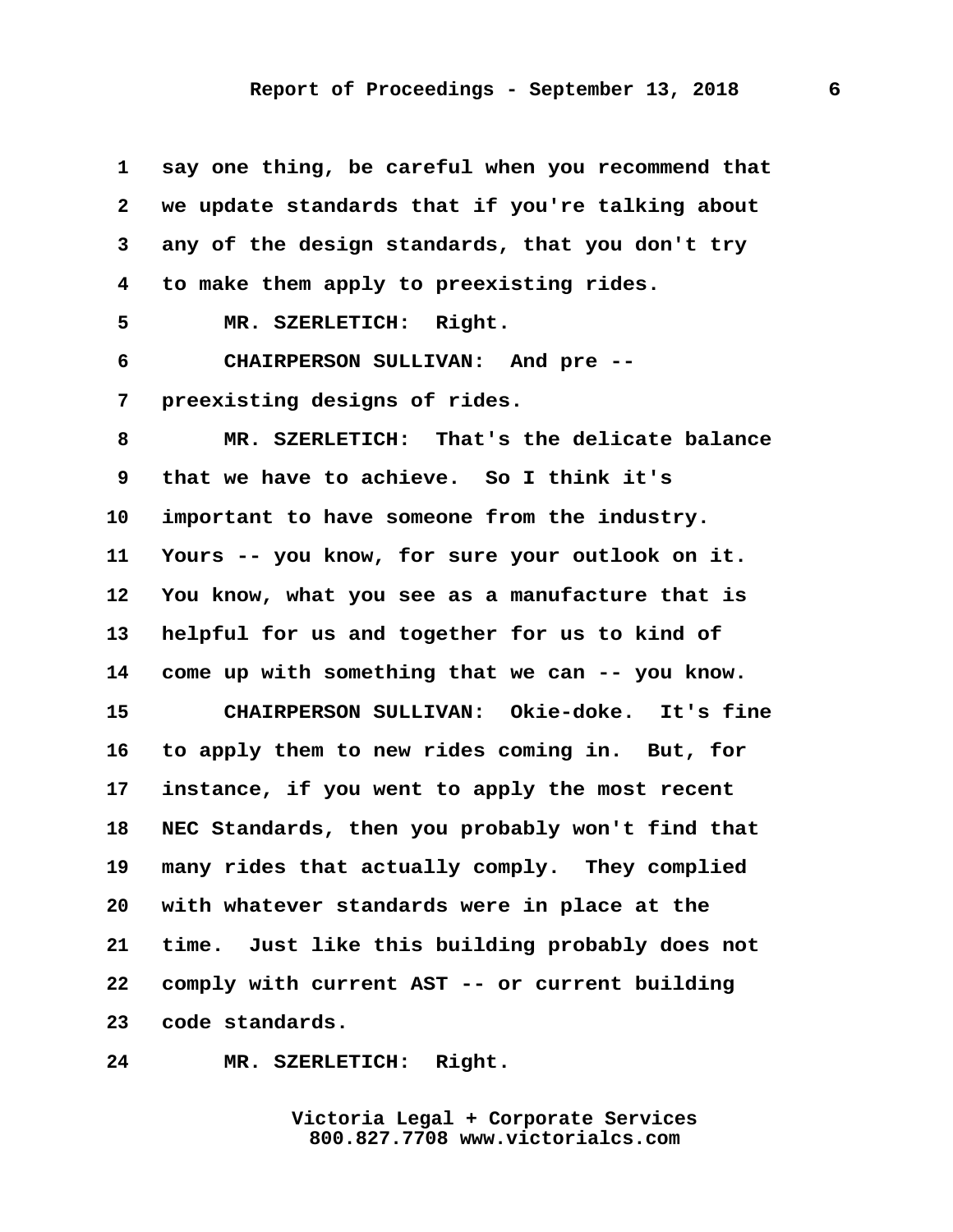**1 CHAIRPERSON SULLIVAN: Because you don't go 2 back and change it every time they change them. 3 MS. GIVAND RHODES: Some things they have to 4 go back and change, right, just depends on the 5 change?**

 **6 CHAIRPERSON SULLIVAN: Not very often. Not 7 very often. They -- like they don't change 8 wiring in a building unless it's bad; but 9 basically if it met code when it was built, then. 10 MS. GIVAND RHODES: I think my example for 11 building -- the building analogy would be 12 sprinklers. So that being an example of 13 something where when they went retroactive, they 14 gave a timeline for the existing buildings to 15 meet the need. They didn't say it had to be 16 immediately, but they did go back.**

**17 So I would say that same line of 18 thought should exist with these reviews depending 19 on what it is. You may say, okay, now this is 20 something that's so important even the existing 21 rides might need to do it, but let's give them 22 this amount of time. I would take it on a 23 case-by-case basis.**

**24 MR. SZERLETICH: Yes. Well, I think the**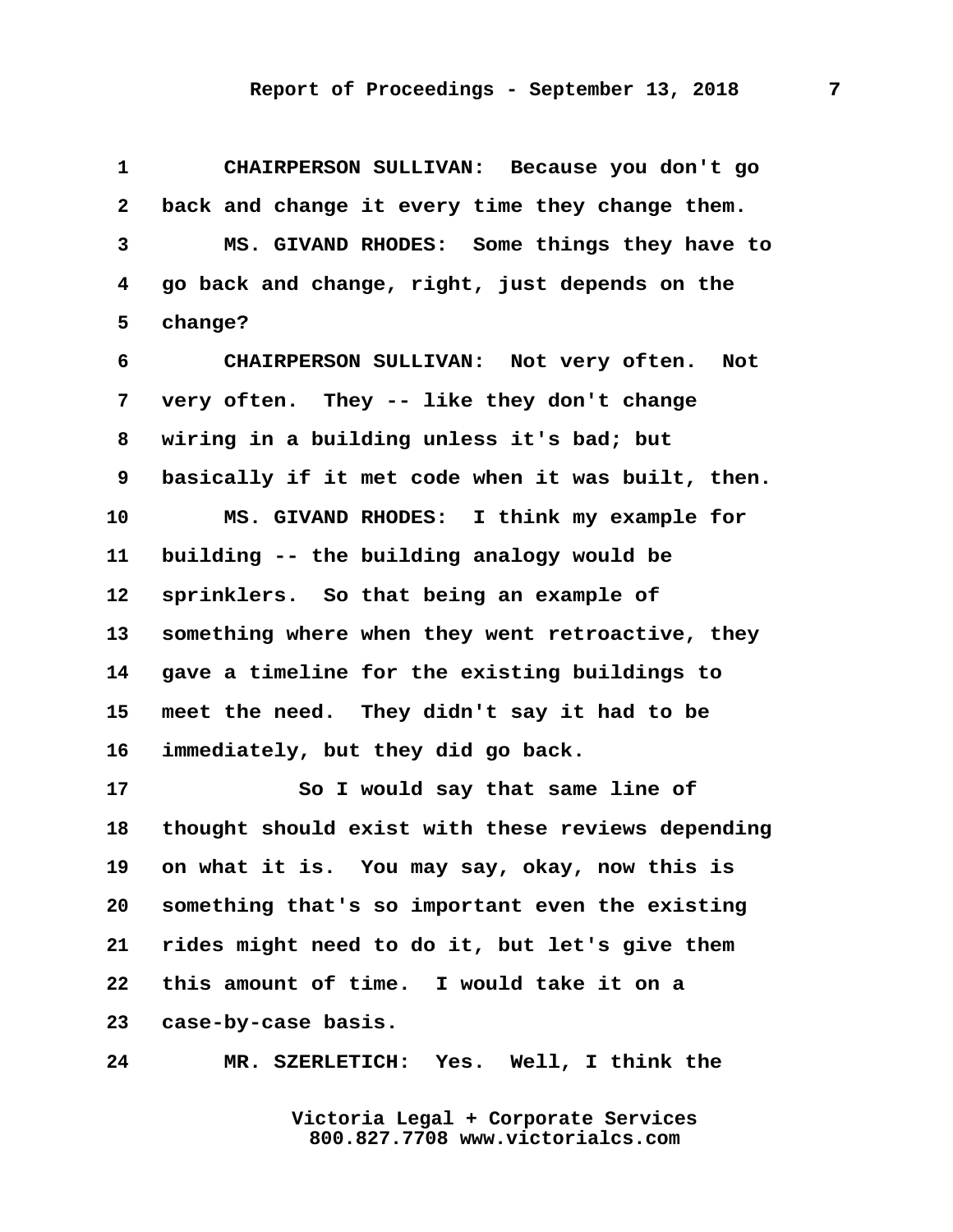**1 subcommittee would be important in that, you 2 know, we're going to focus as an inspector. 3 You're going to focus as a manufacture. You're 4 going to focus as, you know, someone in the 5 industry.**

 **6 CHAIRPERSON SULLIVAN: Somebody who is out 7 there using those rides.**

 **8 MR. SZERLETICH: Having all that is going to 9 be helpful in, you know, looking at these and 10 coming up with some recommendations.**

**11 CHAIRPERSON SULLIVAN: And you're aware that 12 Margaret got way into this the last time this was 13 done. So she might be a good person.**

**14 MR. SZERLETICH: She's on my radar.**

**15 MR. SPARKS: She just doesn't know yet.**

**16 MR. SZERLETICH: She knows because that was 17 actually one of the, you know, I usually assign 18 the inspectors some projects to do in the 19 offseason. And she's had that for like two, 20 three years straight in anticipation of this so. 21 CHAIRPERSON SULLIVAN: So it can be a 22 permanent --**

**23 MR. SZERLETICH: And she's been here for 28 24 years.**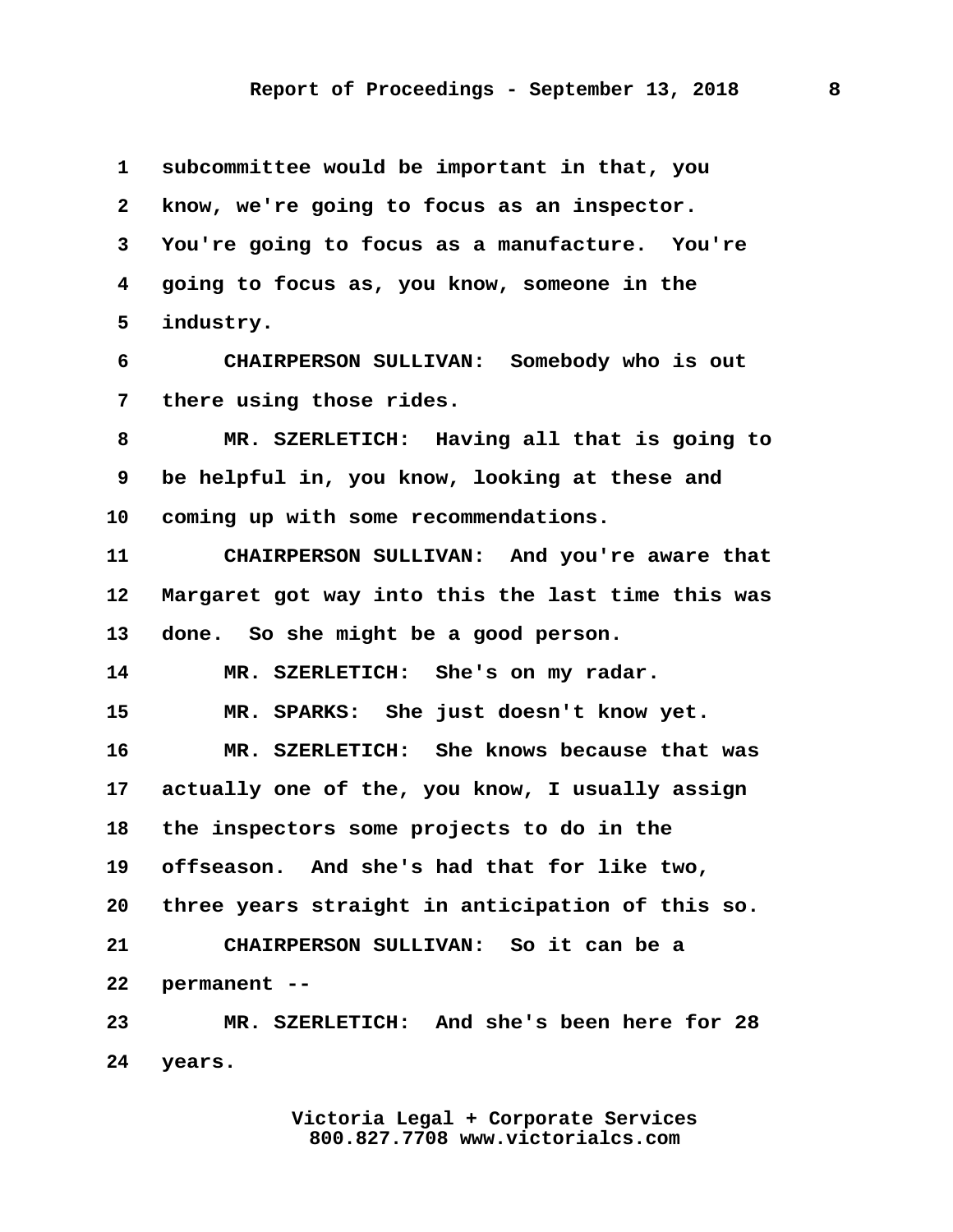**1 CHAIRPERSON SULLIVAN: Yes, so she has seen 2 a lot of changes.**

 **3 MR. SZERLETICH: Right.**

 **4 CHAIRPERSON SULLIVAN: Well, and they'll 5 just keep changing because we keep improving 6 them. One of the biggest issues right now, of 7 course, is corrosion as a -- as a result of the 8 Ohio accident.**

 **9 MR. SZERLETICH: Absolutely.**

**10 CHAIRPERSON SULLIVAN: And everybody's been 11 -- a lot of the manufactures just sent out 12 blanket bulletins saying check every welding, 13 check every, you know, everything for corrosion. 14 And we didn't do that because, you know, if 15 they've been out there for 50 or 100 years and 16 haven't had a problem, then they might not pop up 17 with a problem immediately. But that's -- those 18 are in the process of changing as well. And a 19 lot of it will be inspection and just not closing 20 up tubing so that it can't drain.**

**21 MR. SZERLETICH: Right.**

**22 CHAIRPERSON SULLIVAN: So anything else you 23 would like to share?**

**24 MR. SZERLETICH: Which is where this comes**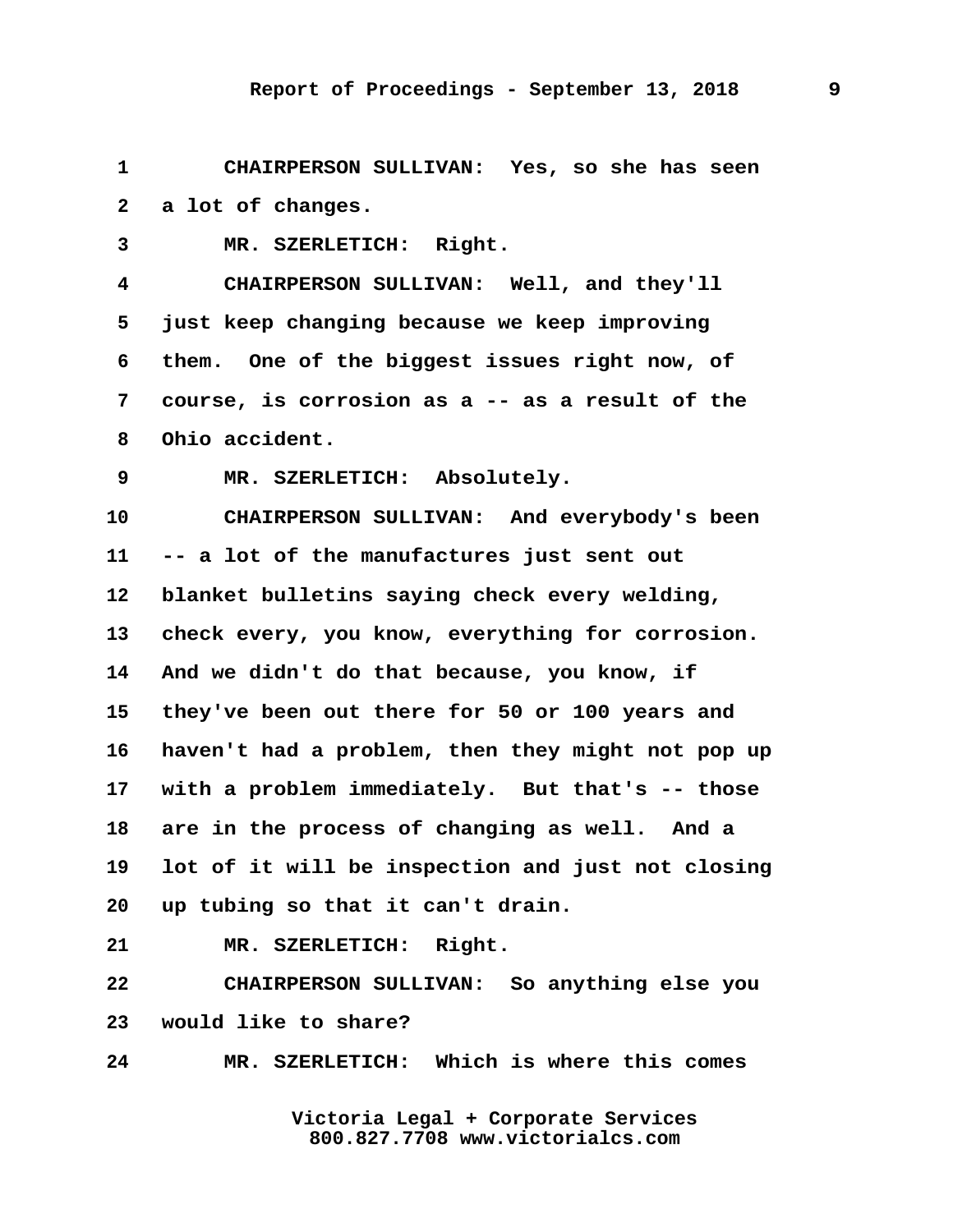**1 in, but we'll get into that later.**

 **2 CHAIRPERSON SULLIVAN: Okay. 3 MR. SZERLETICH: I brought that so you can 4 see it. 5 CHAIRPERSON SULLIVAN: Okay. Cool. 6 MR. SZERLETICH: So anything else on ASTM 7 Standards? That's our goal right now is this 8 fall and winter is take a look, delve into it 9 and, you know, really clean up our ASTM 10 references. There's some of them that we still 11 reference that are sunsetted. They're no longer 12 there. So that's the plan and we'll have a 13 better grasp when the January meeting comes 14 around on where we stand with that. 15 CHAIRPERSON SULLIVAN: Okay. Questions? 16 MS. GIVAND RHODES: I have one question, 17 Bill, and that is great that you're doing these. 18 And my question and I don't know what the driver 19 was to start looking at them, but it's excellent 20 I think that you are. So kudos to the team that 21 came up with doing it. 22 Is there some automatic -- something**

**23 automatic that is in a schedule somewhere that 24 would prompt folks in the future to at least**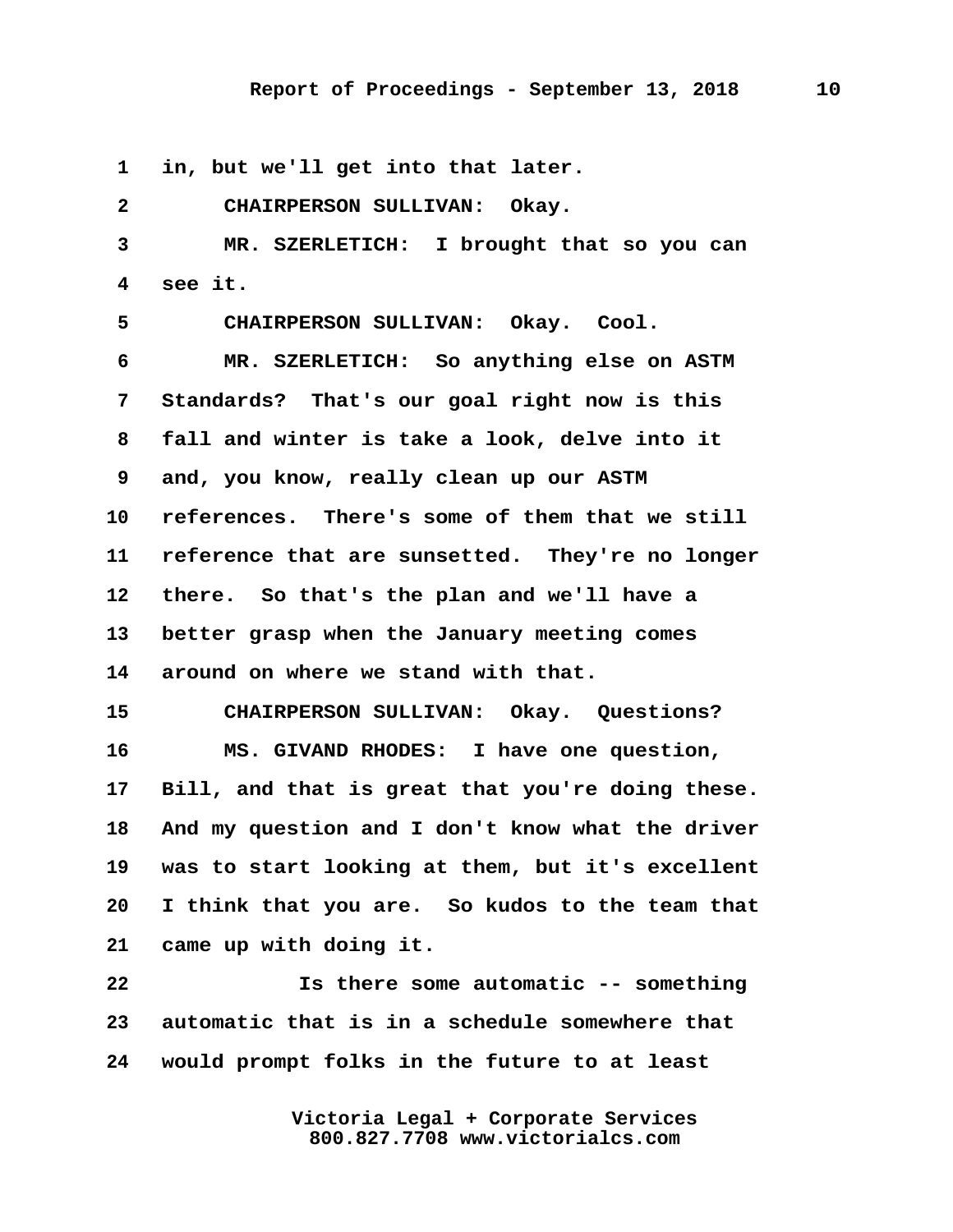**1 consider reviewing them next time or is this 2 something that just -- something will drive and 3 then we decide to take a look at it? 4 MR. SZERLETICH: Well, actually, this was in 5 the works before Ohio. So it's something that we 6 knew -- we planned on doing this anyway and then 7 Ohio happened and really kind of fast tracked it. 8 MS. GIVAND RHODES: That's great. If it 9 isn't somewhere on a schedule, and I'm not sure 10 what type of schedule we use, but if it isn't I 11 would suggest just considering -- and I don't 12 know if that is, it might be every five, ten 13 years, I don't know. But probably -- 14 CHAIRPERSON SULLIVAN: Probably every five 15 because we're -- we're adding to and deleting 16 standards at every meet -- yeah, all the time. 17 They're changing so fast it's hard to keep up 18 with them unless you're doing the balloting. 19 MS. GIVAND RHODES: That way we don't have 20 to risk somebody remembering it. It will just 21 pop up. And they pop up and you'll look and 22 there is nothing to change. But if it pops up 23 and there is, then at least you can you get it on 24 the schedule the way you are now.**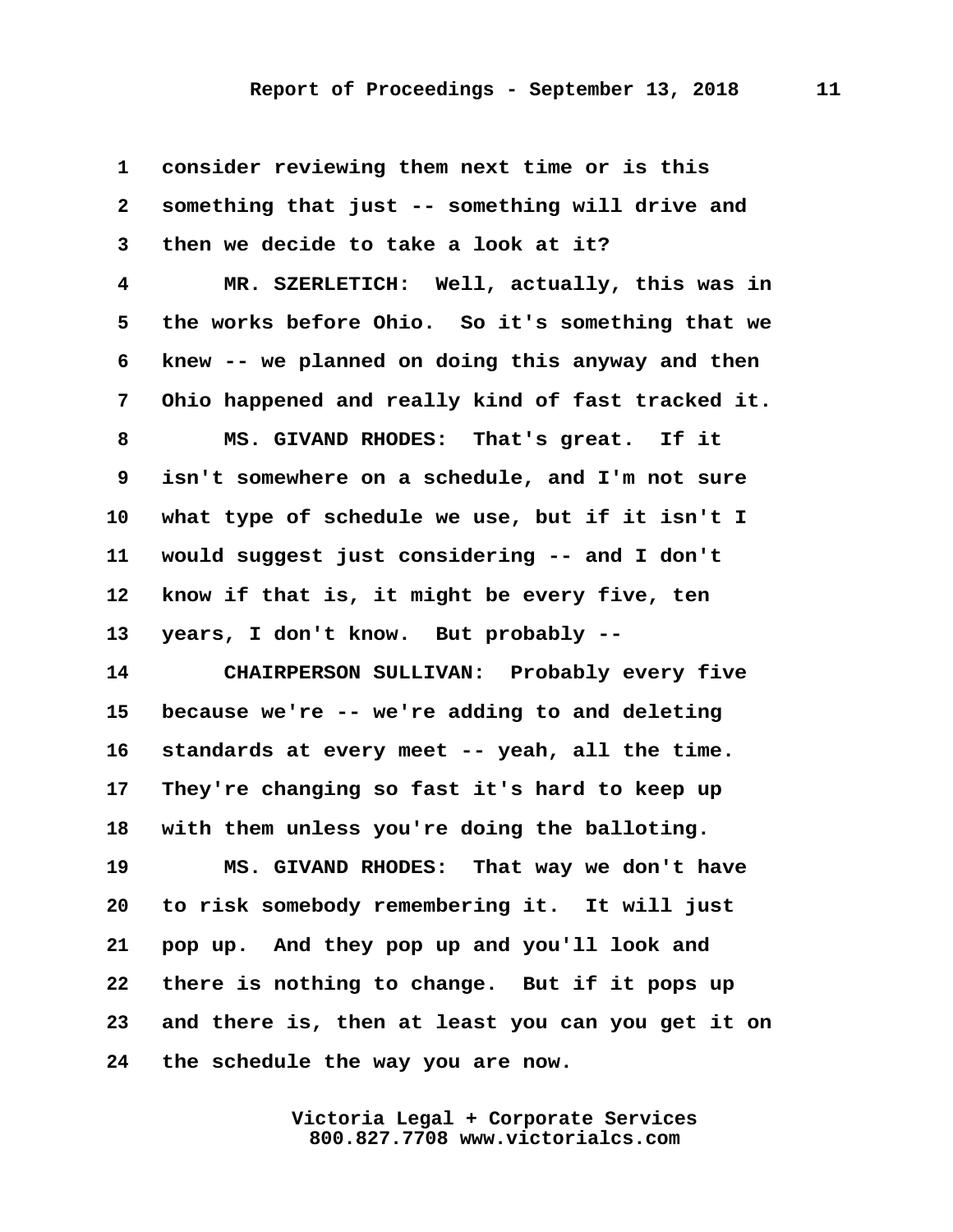**1 MR. SZERLETICH: Yes. 2 CHAIRPERSON SULLIVAN: Well, and any time 3 one of the inspection standards changes, you 4 know, you'll -- 5 MS. GIVAND RHODES: Trigger. 6 CHAIRPERSON SULLIVAN: Yes, that would be -- 7 I mean, I don't think we'll get the statutes 8 changed or the -- I'm using the wrong word, 9 aren't I? The -- your rules and regulations. 10 Every time the inspection changes, we wouldn't be 11 able to change them that often, but if anything 12 that would help keep the State of Illinois rides 13 safer. It would be a good thing to update. 14 MR. SZERLETICH: Yeah, I think it's a good 15 idea to probably revisit it at least every 2 or 3 16 years. So Ryan visited it in 2014. That was the 17 last time we had some updates, so it's due. 18 CHAIRPERSON SULLIVAN: Yeah. And what about 19 SB3240? 20 MR. SZERLETICH: So Senate Bill 3240, just 21 wanted to update everybody on that. It was 22 signed by the Governor in August and it amends 23 Section 220 of the Amusement Ride Attraction 24 Safety Act.**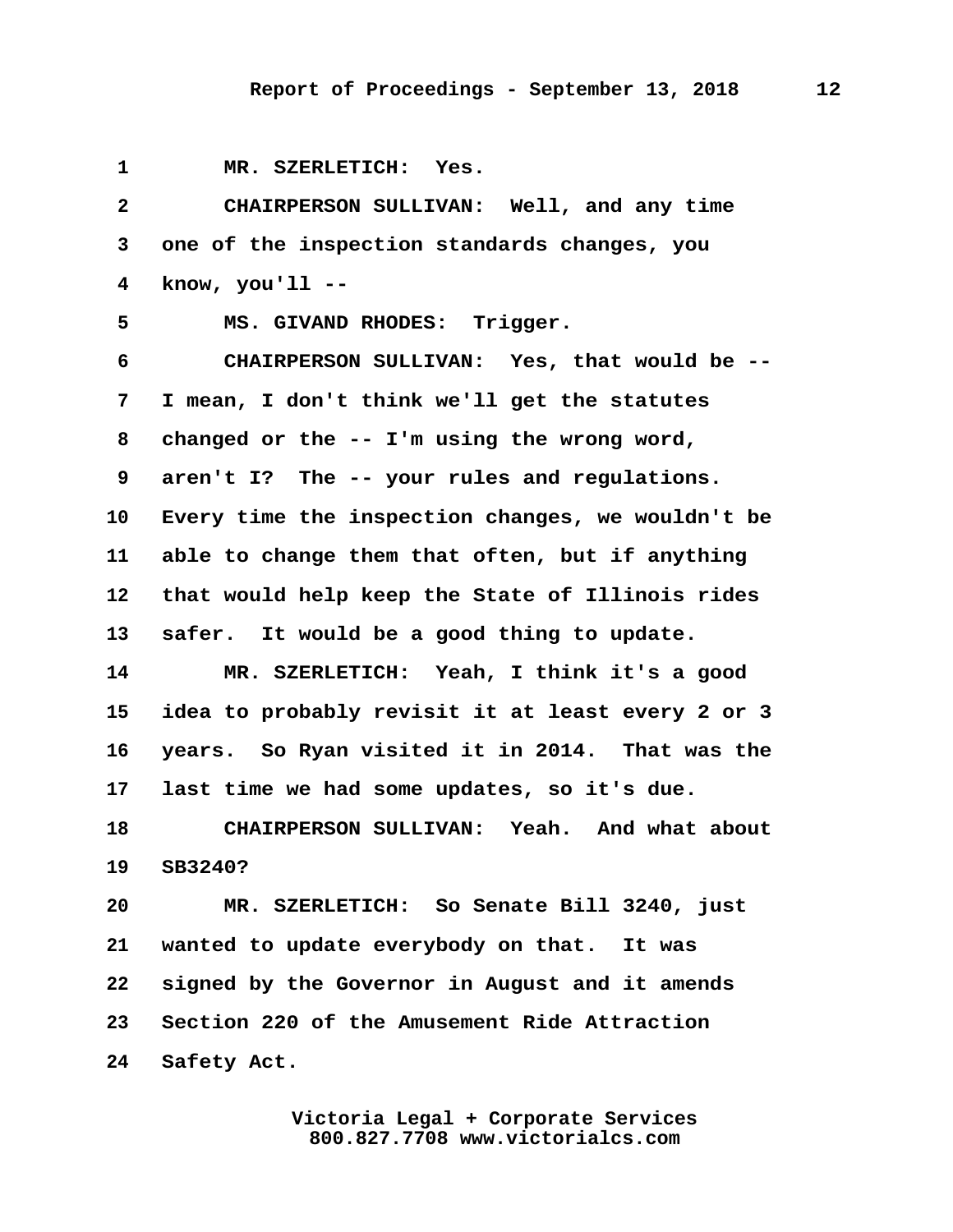| $\mathbf 1$     | All it does is it increases the civil              |
|-----------------|----------------------------------------------------|
| $\mathbf{2}$    | penalty amount for any person, firm, corporation   |
| 3               | or other entity that owns or operates a carnival,  |
| 4               | amusement enterprise or fair that fails to         |
| 5               | conduct a criminal histories record check or sex   |
| 6               | offender registry check for carnival or amusement  |
| 7               | enterprise workers in its employ.                  |
| 8               | The civil penalty increases from                   |
| 9               | \$1,000 for the first offense to \$5,000. And from |
| 10              | \$5,000 for a second offense to \$10,000. And any  |
| 11              | subsequent offense shall result in the revocation  |
| 12              | of their permit to operate.                        |
| 13              | CHAIRPERSON SULLIVAN: I have a question,           |
| 14              | Bill. I guess I didn't recall that it included     |
| 15              | or fair. Does this mean the fair boards all have   |
| 16              | to do this for their employees?                    |
| 17 <sub>2</sub> | MR. SZERLETICH: Well, it's the carnival,           |
| 18              | amusement enterprise or fair. No, that doesn't     |
| 19              | count the county fairs. That -- that is just the   |
| 20              | owner of the show. So they're, you know --         |
| 21              | CHAIRPERSON SULLIVAN: Not how is reads.            |
| 22              | MR. SZERLETICH: Well, in the definition of         |
| 23              | what a fair is in our rules it does read.          |
| 24              | CHAIRPERSON SULLIVAN: Okay.                        |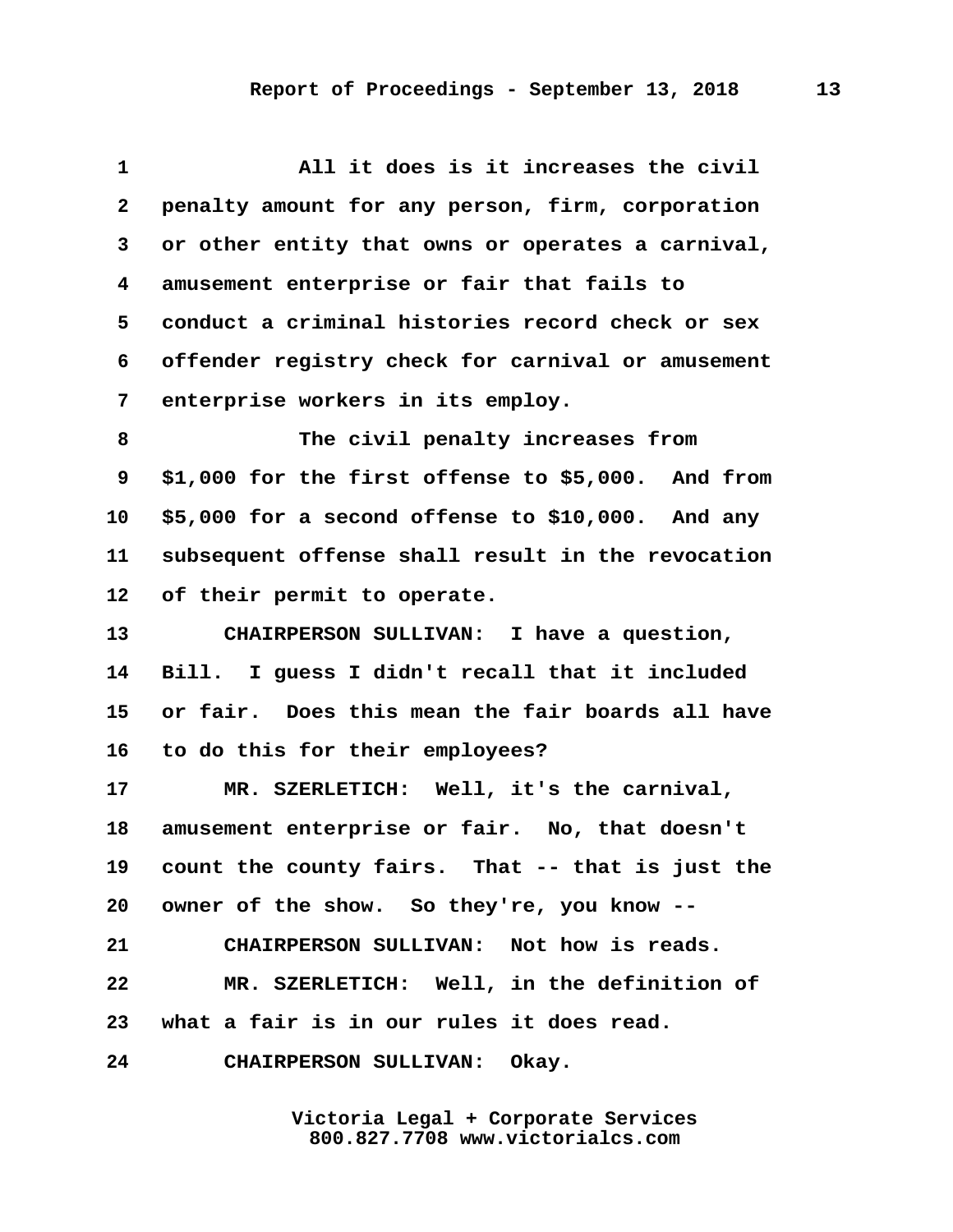**1 MR. SZERLETICH: Basically a show owner. 2 CHAIRPERSON SULLIVAN: Okay. 3 MR. SZERLETICH: And I don't have it in 4 front of me. 5 CHAIRPERSON SULLIVAN: I don't either, but 6 you might check. 7 MR. SZERLETICH: But that does -- that 8 doesn't mean the county fair. 9 CHAIRPERSON SULLIVAN: And I find it 10 interesting that it doesn't include that because 11 there are local offenders that would always come 12 out to a fair and we don't check them coming in 13 the gate. 14 MR. SZERLETICH: No. 15 CHAIRPERSON SULLIVAN: If they're working 16 there, it might be something that's considered at 17 some point this time. Okay. Yeah, I think the 18 carnival -- now, does this include parks? 19 MR. SZERLETICH: Yes. 20 CHAIRPERSON SULLIVAN: Okay. Yeah, I think 21 all of the carnival and park industry that we 22 talked to said, well, there's really no excuse 23 for not checking because we know we're supposed 24 to check.**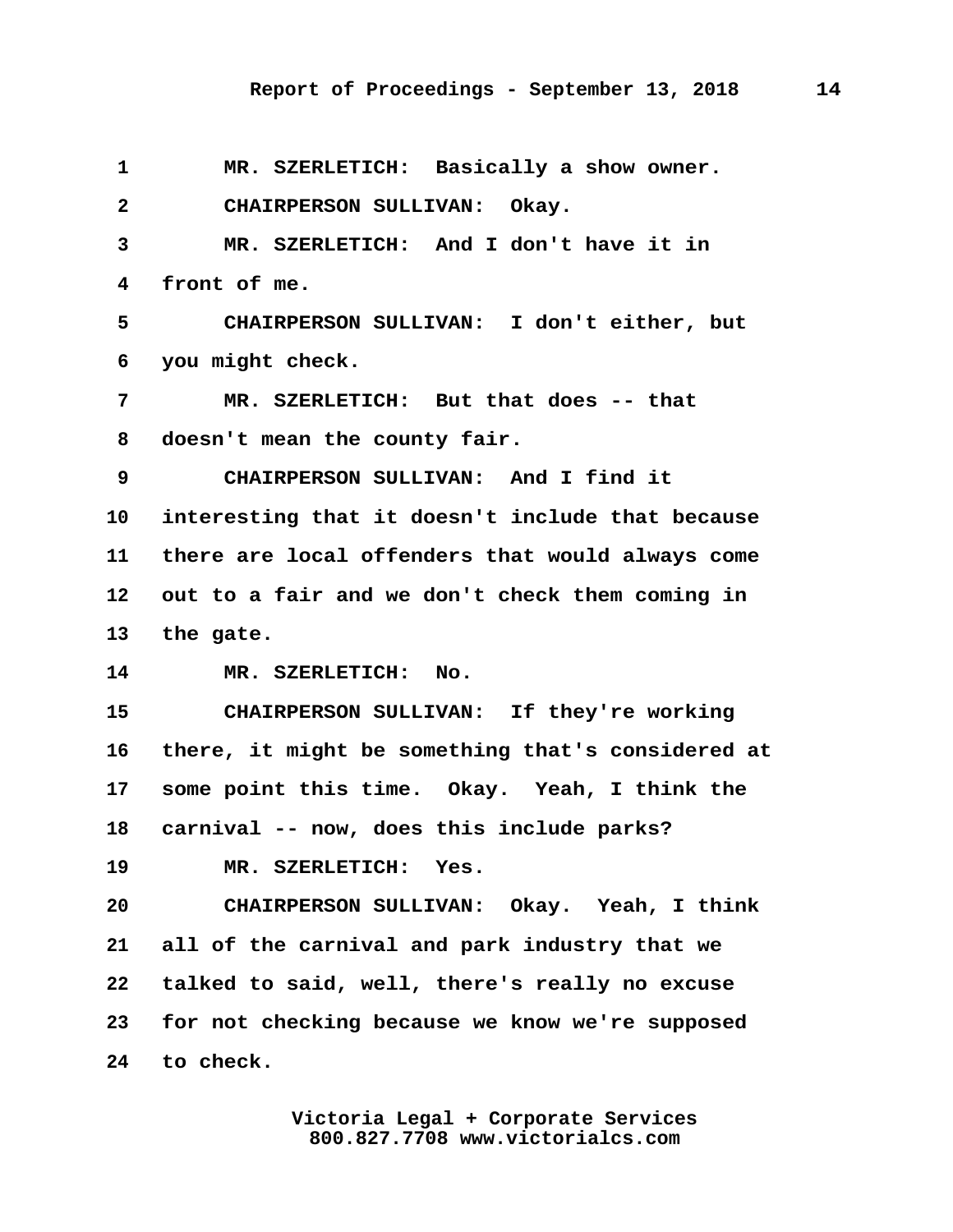| $\mathbf 1$  | And so just for the rest of you, they             |
|--------------|---------------------------------------------------|
| $\mathbf{2}$ | were not unhappy with this because they're        |
| 3            | checking their -- they want everybody to be       |
| 4            | properly checked because their kids are out there |
| 5            | the midway too. They don't want -- or grand kids  |
| 6            | or whatever. So and they're doing it now. Some    |
| 7            | of them are doing it for all 50 states just so    |
| 8            | they don't miss somebody.                         |
| 9            | MR. SZERLETICH:<br>Yes.                           |
| 10           | CHAIRPERSON SULLIVAN: Okay. Oversized             |
| 11           | inflatables. I saw we had lovely pictures and --  |
| 12           | MR. SZERLETICH: Yes, it seems like every          |
| 13           | time I come to the board meeting in Chicago we    |
| 14           | talk about oversized inflatables. So here we are  |
| 15           | again. This time it's not -- it's not the 5K      |
| 16           | variety. This is even bigger. And as you said     |
| $17\,$       | there's some pictures in here to kind of give you |
| 18           | an idea. And I included a spec sheet.             |
| 19           | So we've seen them evolving somewhat,             |
| 20           | increasing in size and shape, height. Now we      |
| 21           | have huge courses that are interactive inflatable |
| 22           | villages that are coming into the state.          |
| 23           | This particular one of the pictures               |
| 24           | that you're looking at is 140 foot long, 116 foot |
|              |                                                   |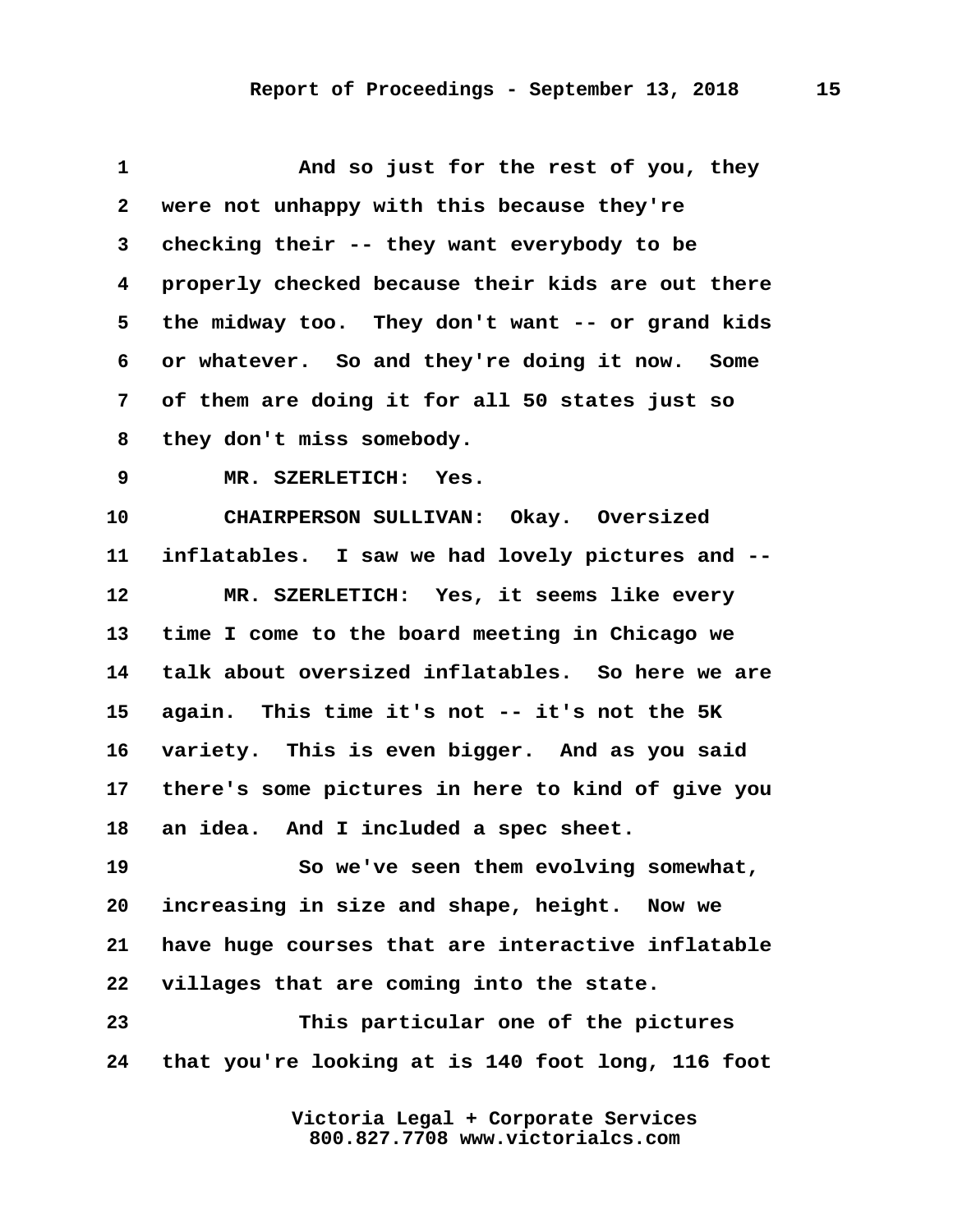**1 wide and 40 foot tall. It weighs slightly under 2 5 tons. It requires 12 operators and has 25 3 blowers.**

 **4 So, you know, the reason I'm bringing 5 it up is the cost for these inflatable to have 6 them inspected is \$55 and that's to inspect and 7 permit them. At this point we have not seen but 8 1 or 2 companies come into the state, actually 9 just 1, with these type of inflatables, but I 10 think it's just something to monitor.**

**11 And, you know, if we see these type of 12 inflatables starting to come in more often, I 13 think it would be my recommendation to consider 14 appropriately changing the fees to a structured 15 fee schedule based on size, weight, category, 16 whatever.**

**17 CHAIRPERSON SULLIVAN: Well, I would suggest 18 these are in the same -- these would be in the 19 same area as spectaculars because this is a spec 20 -- it's a spectacular bounce and, I mean, that's 21 a lot to check. I mean, that's -- now you're 22 bordering on roller coaster time that it would 23 take to check this so.**

**24 MR. SZERLETICH: Yes, and even roller**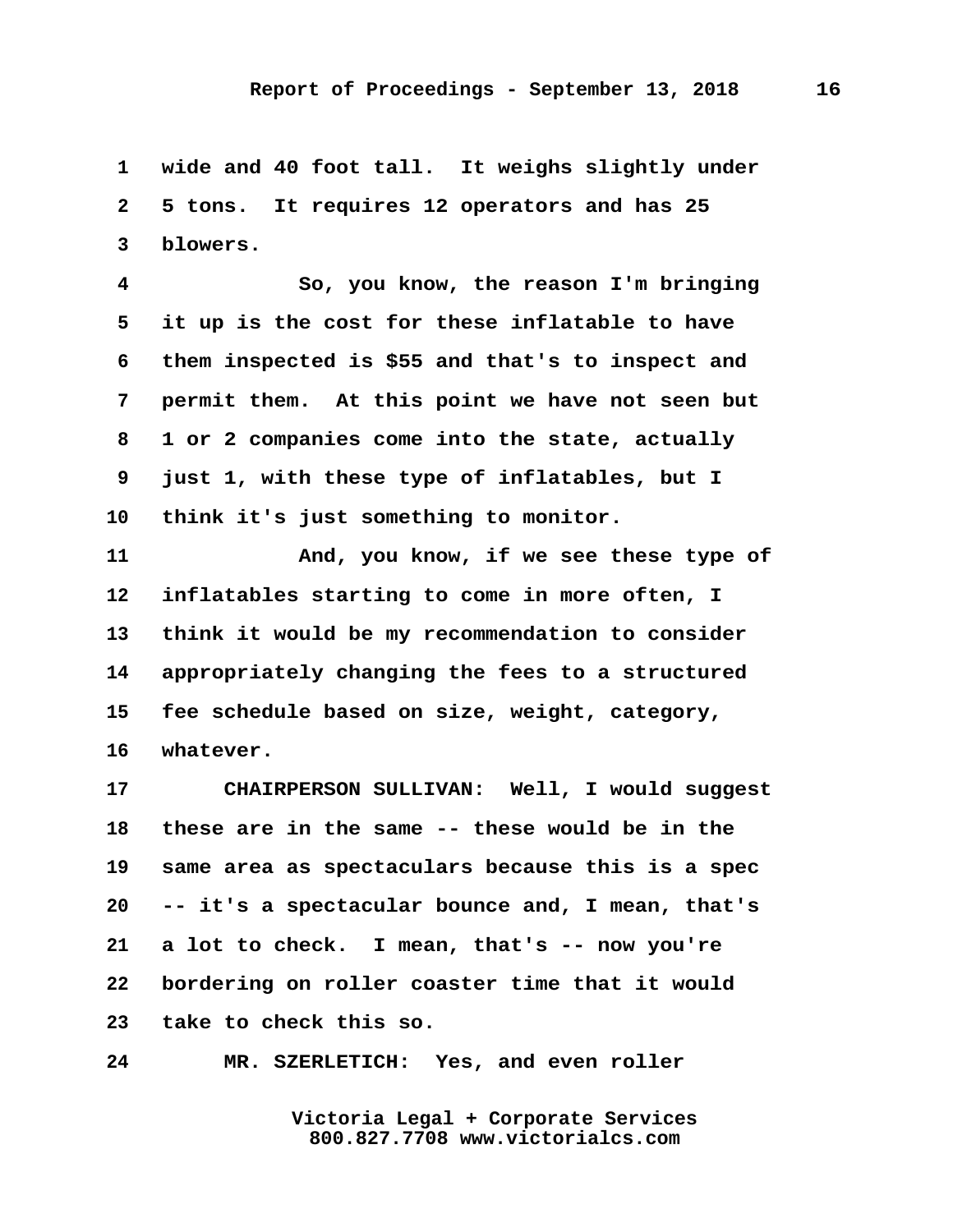| 1                       | coasters we have those -- that fee structure for  |
|-------------------------|---------------------------------------------------|
| $\mathbf{2}$            | the roller coasters based on their size.          |
| 3                       | CHAIRPERSON SULLIVAN: Yes.                        |
| $\overline{\mathbf{4}}$ | MR. SZERLETICH: So I've, you know, at this        |
| 5                       | point with just one coming in, maybe not. But if  |
| 6                       | we start to see them come in more, I would        |
| 7                       | recommend that we look into changing the fee      |
| 8                       | structure.                                        |
| 9                       | CHAIRPERSON SULLIVAN: Well, I would -- we         |
| 10                      | might want to consider changing the fee structure |
| 11                      | sooner rather than later because then when they   |
| 12                      | first come in, they know what it's going to be.   |
| 13                      | Because if they figure Illinois is a cheap place  |
| 14                      | to go operate, then we'll see a lot real fast and |
| 15                      | we'll be behind the eight ball instead of in      |
| 16                      | front of it.                                      |
| 17                      | Does anybody else have any comments on            |
| 18                      | But it's going to take you guys quite a<br>that?  |
| 19                      | while to check that.                              |
| 20                      | MR. SZERLETICH: Yes.                              |
| 21                      | CHAIRPERSON SULLIVAN: It's not just a             |
| 22                      | little Hampton kiddie ride. So what I kind of     |
| 23                      | forget what the -- what the fee schedule goes to  |
| 24                      | now. What -- there's kiddie, family and           |
|                         |                                                   |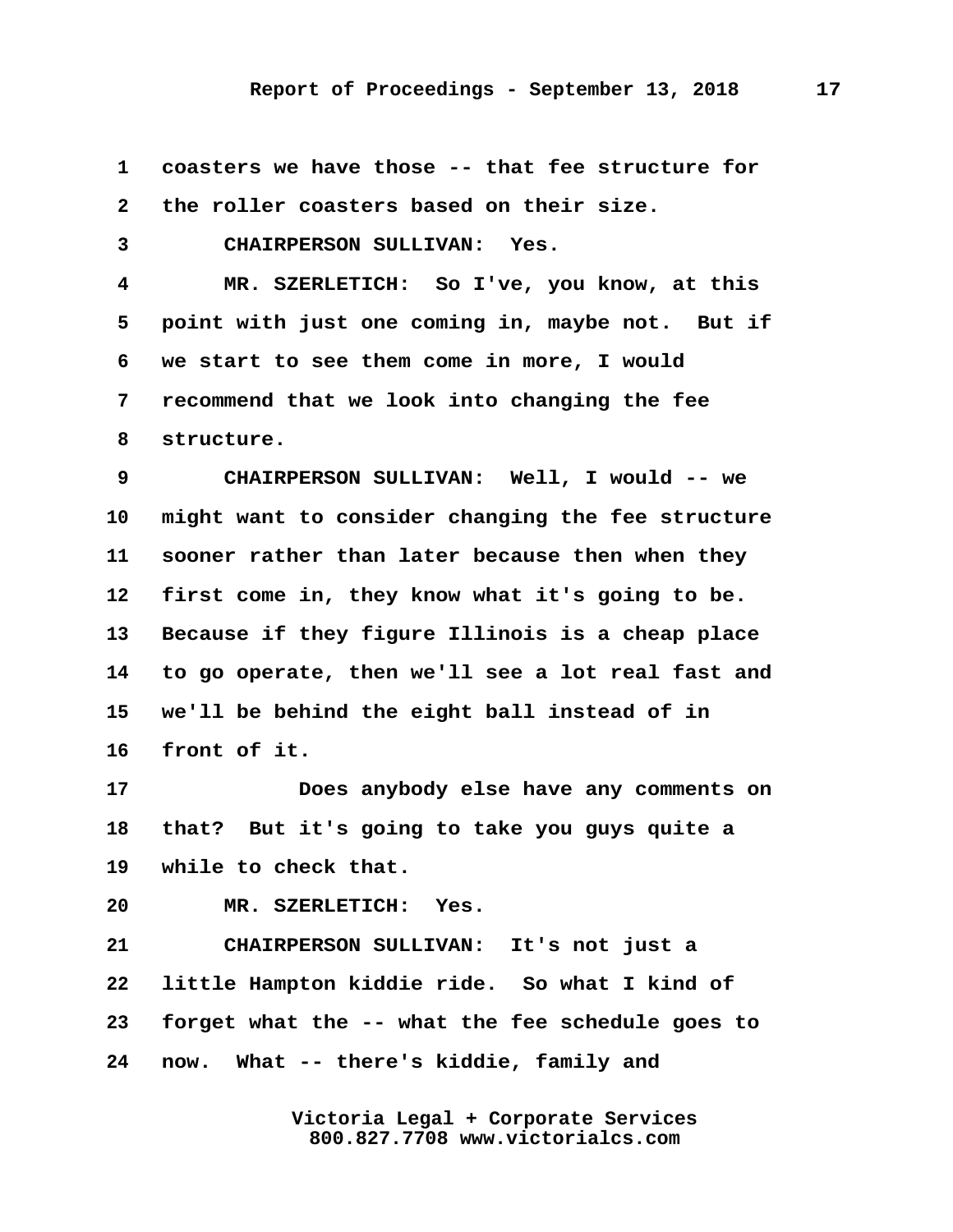**1 spectacular and then there are two for the roller 2 coasters? 3 MR. SZERLETICH: There's three for the 4 roller coasters. 5 CHAIRPERSON SULLIVAN: Okay. 6 MR. SZERLETICH: There's two for rides. 7 There's kiddie rides and there's major rides. 8 CHAIRPERSON SULLIVAN: Okay. 9 MR. SZERLETICH: And we don't have a 10 spectacular category. And then the ski lifts 11 have their structure too. They have I think 12 three different levels so. 13 MS. GIVAND RHODES: So is the structure 14 based on obviously type of attraction, but also 15 the amount of time and the risk associated? 16 MR. SZERLETICH: Yes. 17 MS. GIVAND RHODES: I agree with Patti's 18 comments then to just take a look at if it should 19 be higher, then it should be higher sooner versus 20 later. 21 CHAIRPERSON SULLIVAN: Would you guys want 22 to come up with a recommendation by the January 23 meeting? 24 MR. SZERLETICH: Sure.**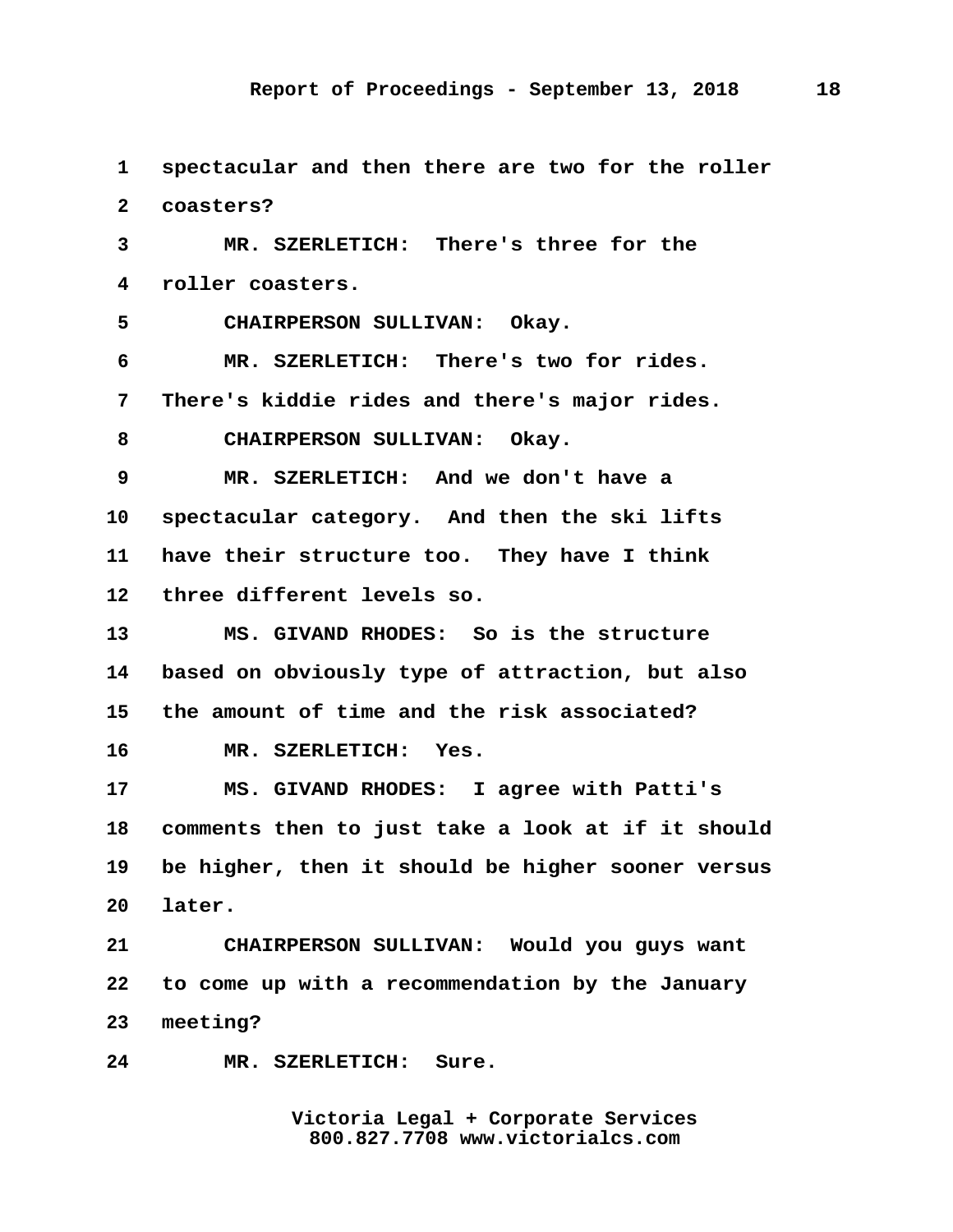**1 CHAIRPERSON SULLIVAN: And we'll plan to 2 vote on it then because we'll have more people 3 here then to be able to comment. But, you know, 4 once something starts like this, it just keeps 5 rolling and the state is not getting richer in 6 the meantime. 7 MS. GIVAND RHODES: Is 25-mile-an-hour winds 8 low or is that my imagination? Is that 9 consistent with other inflatables? 10 MR. SZERLETICH: They're actually down to 15 11 miles an hour now. 12 CHAIRPERSON SULLIVAN: Most of them, yeah. 13 Because there is so much wind resistance on them 14 that -- 15 MR. SZERLETICH: Especially when they're 40 16 foot tall and 160 foot long. 17 CHAIRPERSON SULLIVAN: Yeah. Well, and I'm 18 assuming this has lots and lots and lots of 19 anchoring, but still that's a lot of wind load. 20 MR. SPARKS: 69 of them. It says 69 total. 21 CHAIRPERSON SULLIVAN: But still that's a 22 lot of wind load. 23 MR. SZERLETICH: Yeah. Well, I was going to 24 print out a couple pictures of those anchors too.**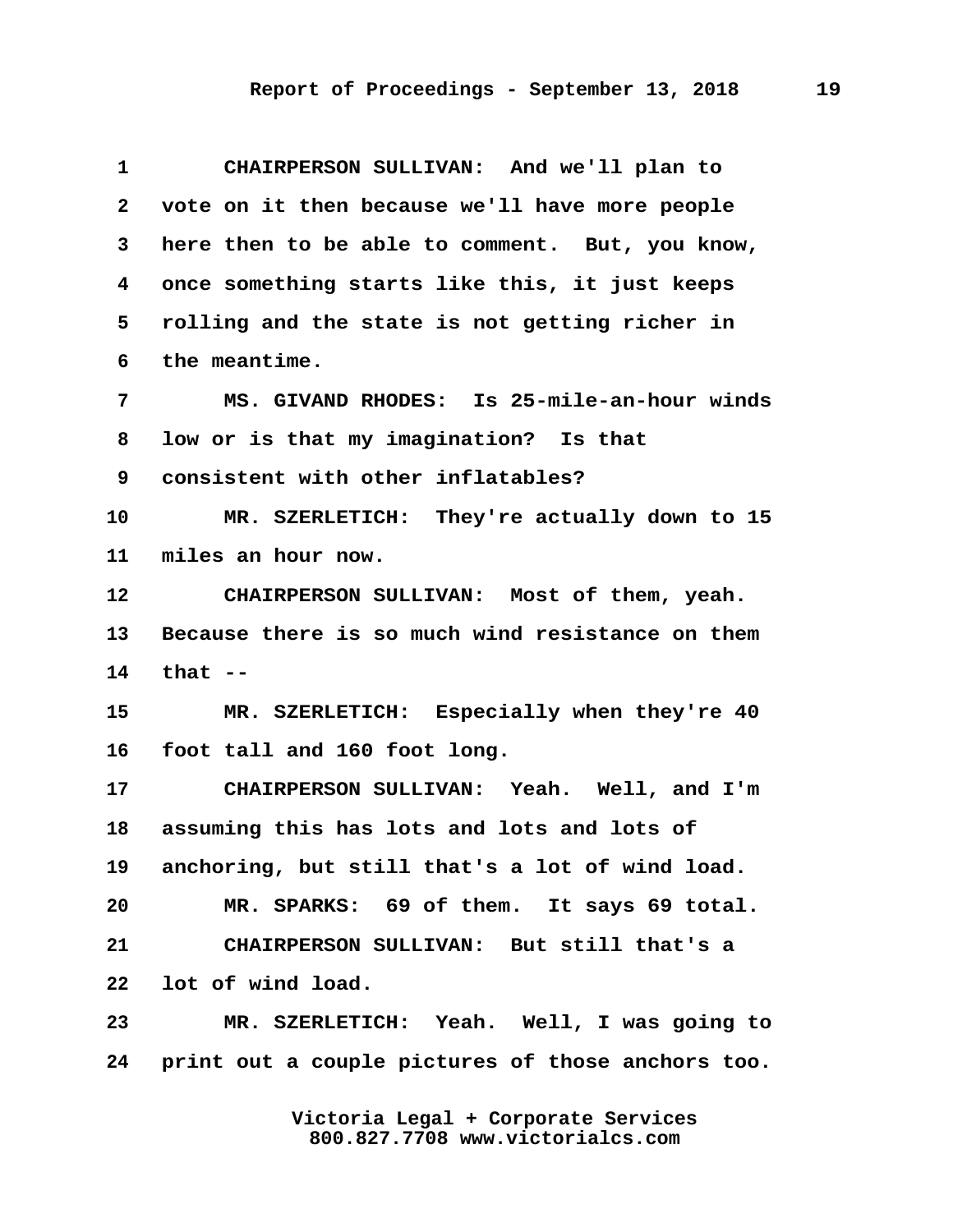**1 They're not using sandbags. They're using crated 2 plastic containers that are about five foot tall 3 and about as wide.**

 **4 CHAIRPERSON SULLIVAN: Well, that's good. 5 So do they put water in these containers?**

 **6 MR. SZERLETICH: Yes.**

 **7 CHAIRPERSON SULLIVAN: Then they can just 8 empty it out at the end of the --**

 **9 MR. SZERLETICH: Yes.**

**10 MR. BEYER: In terms of the specs they have 11 here for operations compare proportionally to 12 other bounce houses? So you have 16,000 square 13 feet and then you can hold up to 200 riders, so 14 80 square feet per rider. They have maximum 15 minimum weights and sizes. Are those all 16 proportional given the size of this, of the 17 bounce houses?**

**18 MR. SZERLETICH: Most bounce houses, I mean, 19 they have combos that get pretty big, but most of 20 them require one or two operators. This thing 21 breaks down into five pieces, but the thing is is 22 you can't use these separate to where a lot of 23 the combos you can.**

**24 You know, I don't think there's really**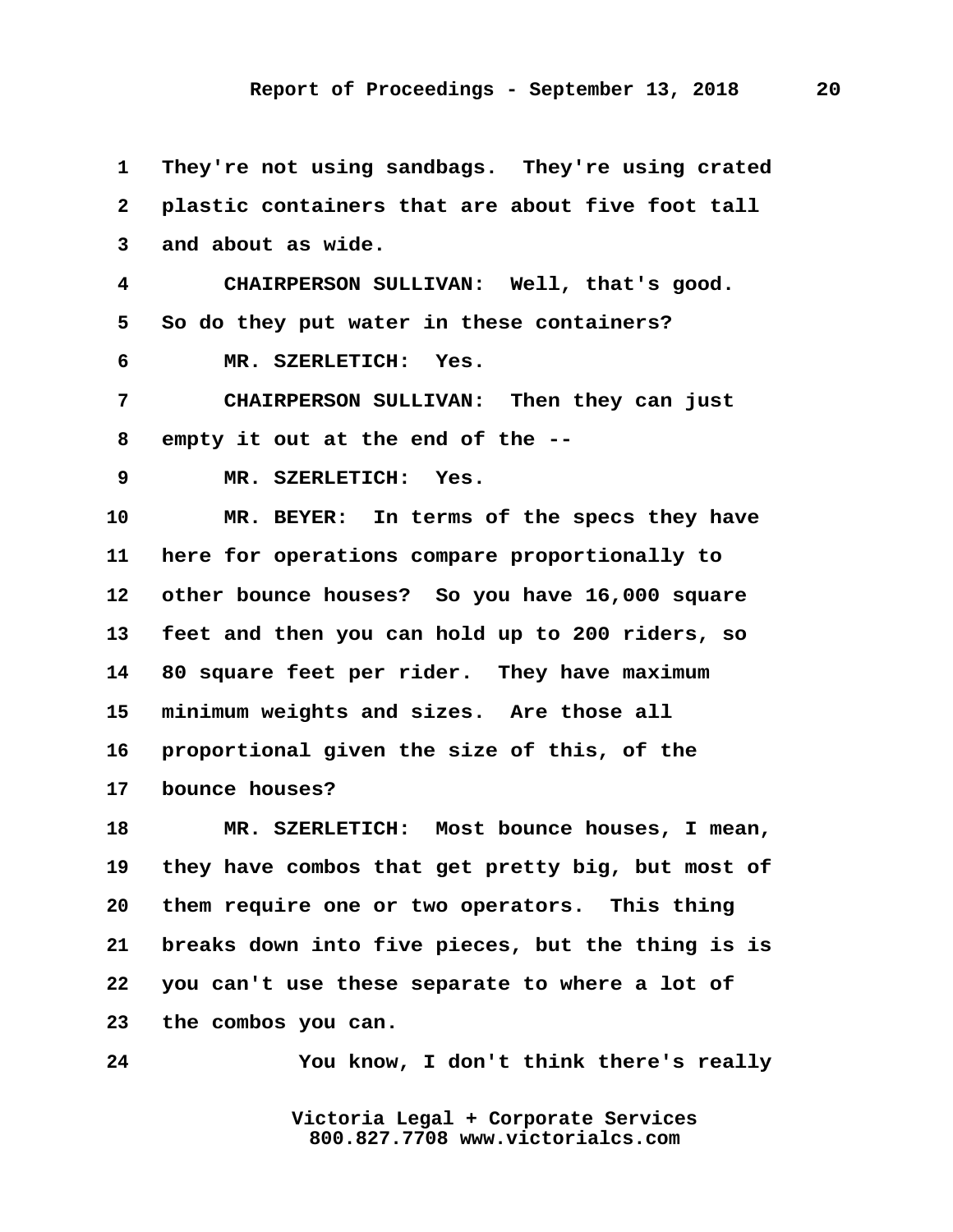**1 much comparison to other bounce houses in regards 2 to this. Because, I mean, they even have in one 3 of these pictures some kind of stand in the 4 middle of this. I have no idea what that is for, 5 lights or something. That you don't see on any 6 other type of inflatable.**

 **7 MR. BEYER: In terms of if you play out what 8 the specs that they have here are and you put 200 9 people in this thing and you allow all shapes and 10 sizes between 3 feet to 6, 4; does it create a 11 concern that that many people -- really big 12 people and really little people in there? 13 MR. SZERLETICH: I think that, well, and I 14 haven't been out to see it. One of our 15 inspectors has. And I would think or hope that 16 they would have sections for smaller kids along 17 with those however many operators did I say. And 18 for each of those sections there's operators 19 maintaining that bigger kids aren't getting in 20 with the littler kids and causing injuries. 21 MR. BEYER: Yeah, because if we have 80 22 square feet per person, it's a bounce house. 23 They're not standing there. They're bouncing 24 around everywhere. So you could have a lot of**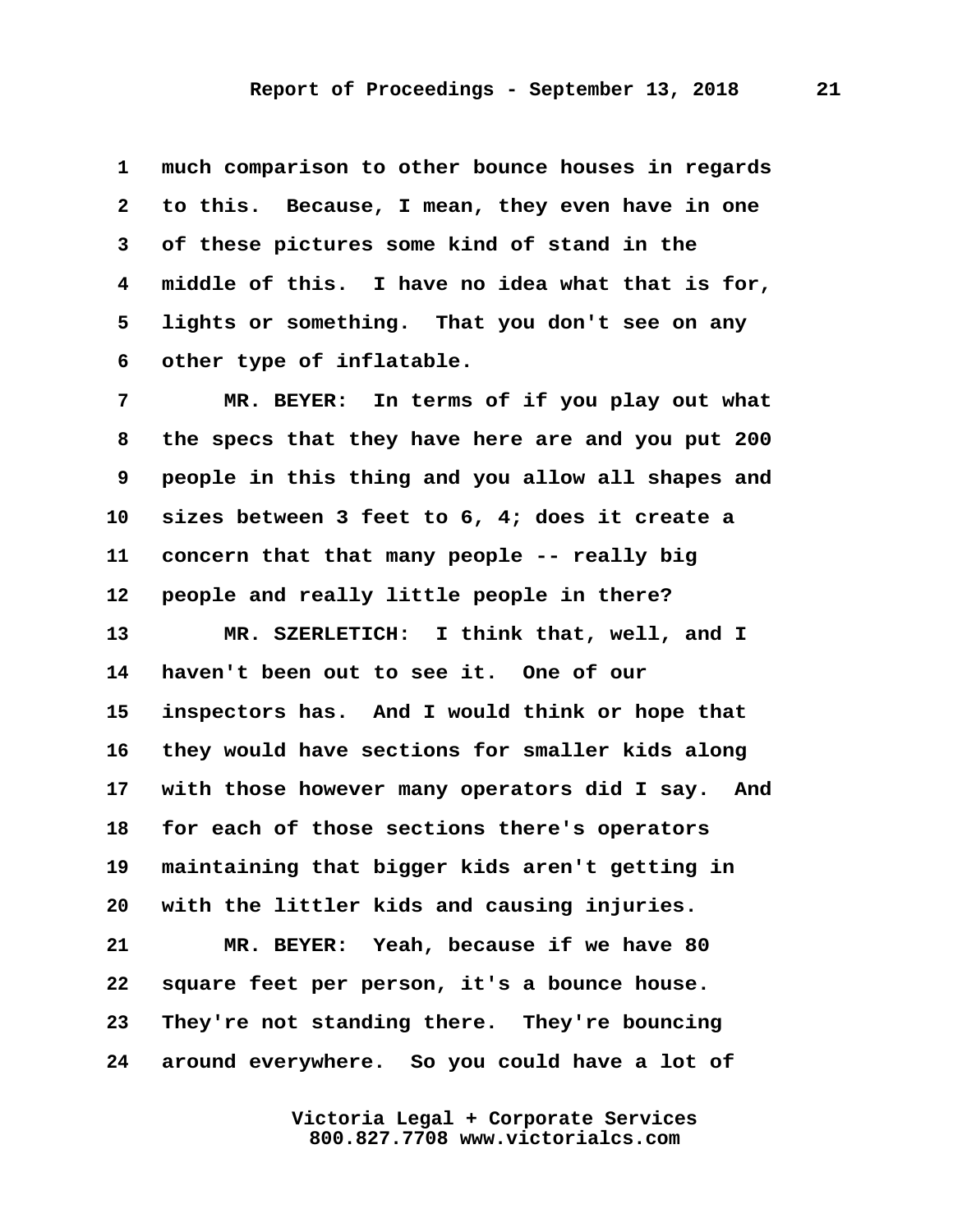**1 bumper pool in there.**

 **2 CHAIRPERSON SULLIVAN: Yeah, we don't want 3 big kids bumpering against little kids. 4 MR. SZERLETICH: And there is a lot of open 5 area so, I mean, you know, hopefully all those 6 operators are on their game -- 7 CHAIRPERSON SULLIVAN: Little kids tend to 8 run. 9 MR. SZERLETICH: -- and policing it well. 10 CHAIRPERSON SULLIVAN: And because on normal 11 bounce houses only a certain size goes in at one 12 time and then they come out and then maybe a 13 bigger size can go in. 14 MR. SZERLETICH: Correct. And it's a 15 minimal number of kids that are allowed on the 16 inflatable. I've never really seen one that 17 allows that many kids on them. 18 MR. BEYER: Can I ask a question about the 19 fire resistance under NFPA 701 which is the 20 upholstered standard. What would happen if you 21 have people on here and there is a lighting 22 strike on this thing? 23 CHAIRPERSON SULLIVAN: Well, they have to be 24 made of fire retardant material, but --**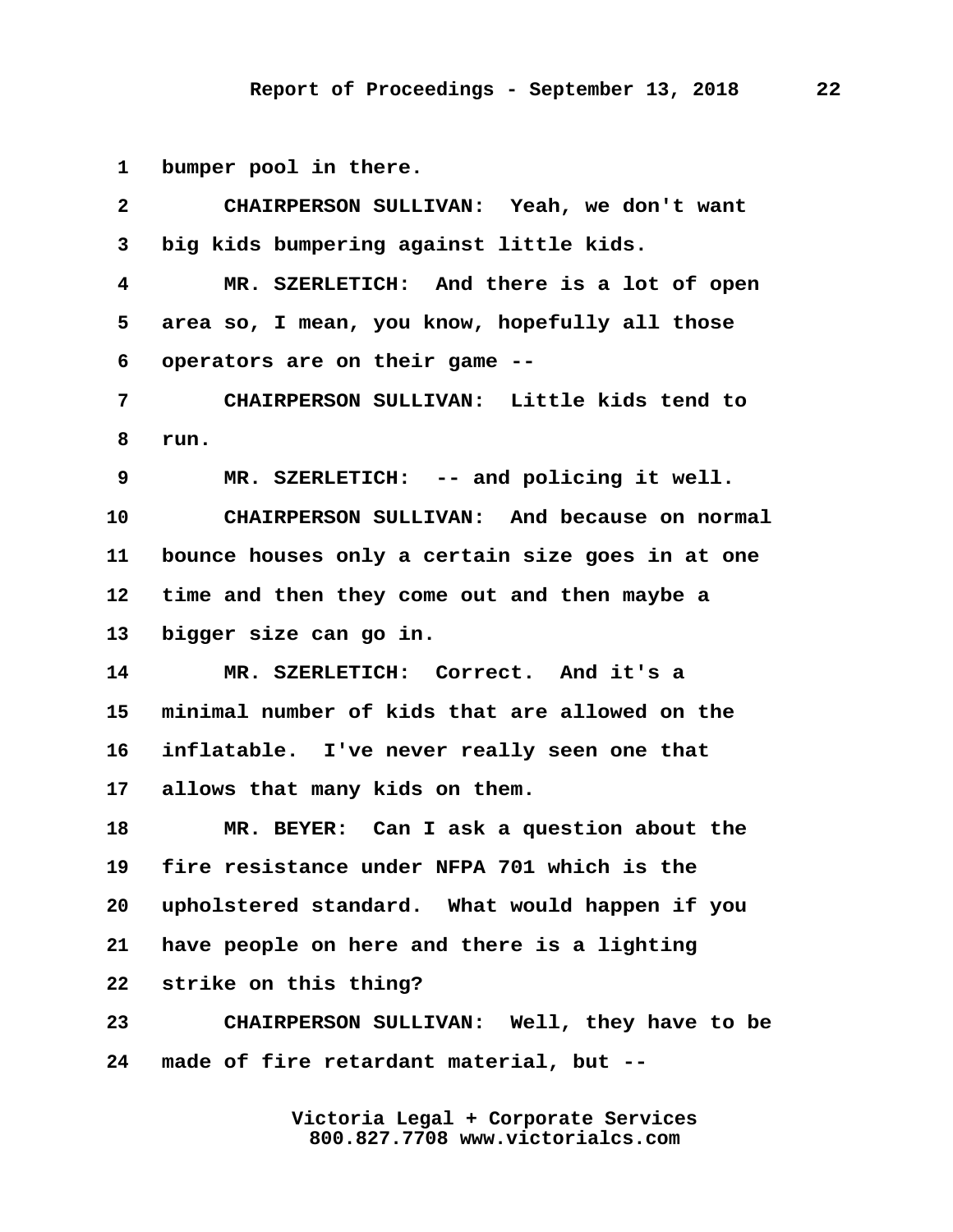**1 MR. BEYER: That runs a gamut as to what 2 that means. 3 CHAIRPERSON SULLIVAN: Yes. Well, there is 4 a specific requirement for it. 5 MR. SZERLETICH: A flame-spread rating. 6 CHAIRPERSON SULLIVAN: Yes, it has to meet a 7 certain flame-spread rating, but this isn't -- of 8 course, this isn't -- are there -- are there 9 metal pieces that go up? 10 MR. SPARKS: Looks like there's trusses in 11 the middle there. 12 MR. SZERLETICH: Right in the middle and I 13 don't know if that's for a DJ or -- and if it has 14 lights or an observation tower. Who knows. 15 CHAIRPERSON SULLIVAN: Do I have that one? 16 MS. KOTELMAN: I think it is a DJ stand. I 17 looked at an article about it. I think that's a 18 DJ stand. 19 MR. SZERLETICH: Is that a DJ stand, okay. 20 MS. GIVAND RHODES: It is? 21 MR. SZERLETICH: So, yeah, there is a metal 22 lightning rod in the middle of it. Hopefully 23 it's grounded. 24 MR. BEYER: Well, that's why I asked that**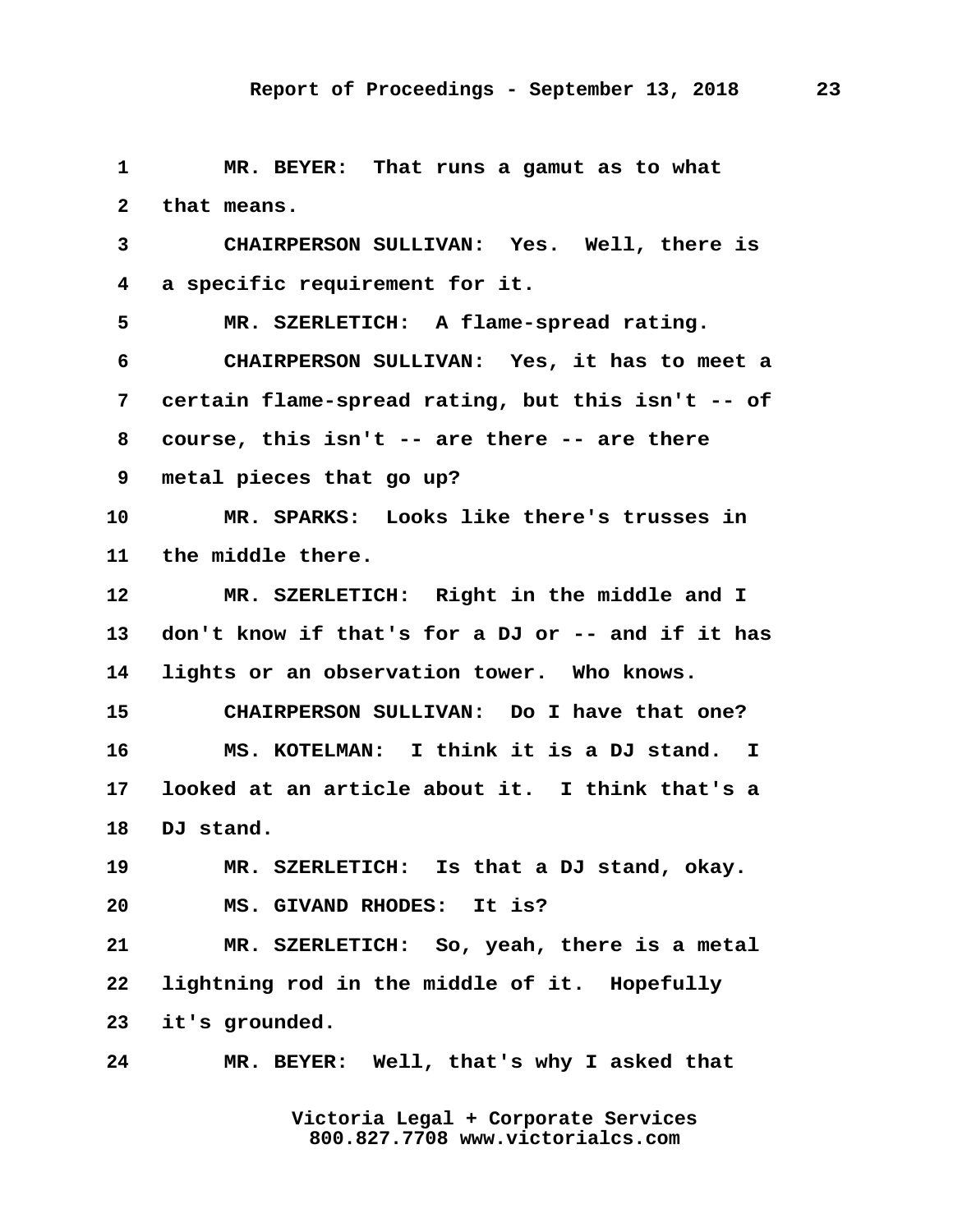| 1            | question. Do you know anything about the        |
|--------------|-------------------------------------------------|
| $\mathbf{2}$ | grounding of this? That's a lot of different    |
| 3            | devices being plugged into this thing.          |
| 4            | MR. SZERLETICH: I don't know if it talks        |
| 5            | about grounding in here.                        |
| 6            | CHAIRPERSON SULLIVAN: I would hope they         |
| 7            | would ground that because -- and what do they   |
| 8            | have -- Do they have fire extinguishers inside  |
| 9            | the bounce house?                               |
| 10           | MR. SZERLETICH: I don't think so. I think       |
| 11           | they would be on the outside.                   |
| 12           | CHAIRPERSON SULLIVAN: I would think being       |
| 13           | on the inside would be a good thing as well.    |
| 14           | MR. SZERLETICH: If they're protected.           |
| 15           | MS. GIVAND RHODES: If they're protected.        |
| 16           | MR. SPARKS: If they're secured properly.        |
| 17           | MS. GIVAND RHODES: Right, we don't want it      |
| 18           | being a hazard.                                 |
| 19           | CHAIRPERSON SULLIVAN: But they could have       |
| 20           | it -- they could have it surrounded with        |
| 21           | something where they just pull it out, but I    |
| 22           | would think -- yeah, that is metal and, of      |
| 23           | course, now, will those -- because this is all, |
| 24           | you know, just air and like canvass type stuff  |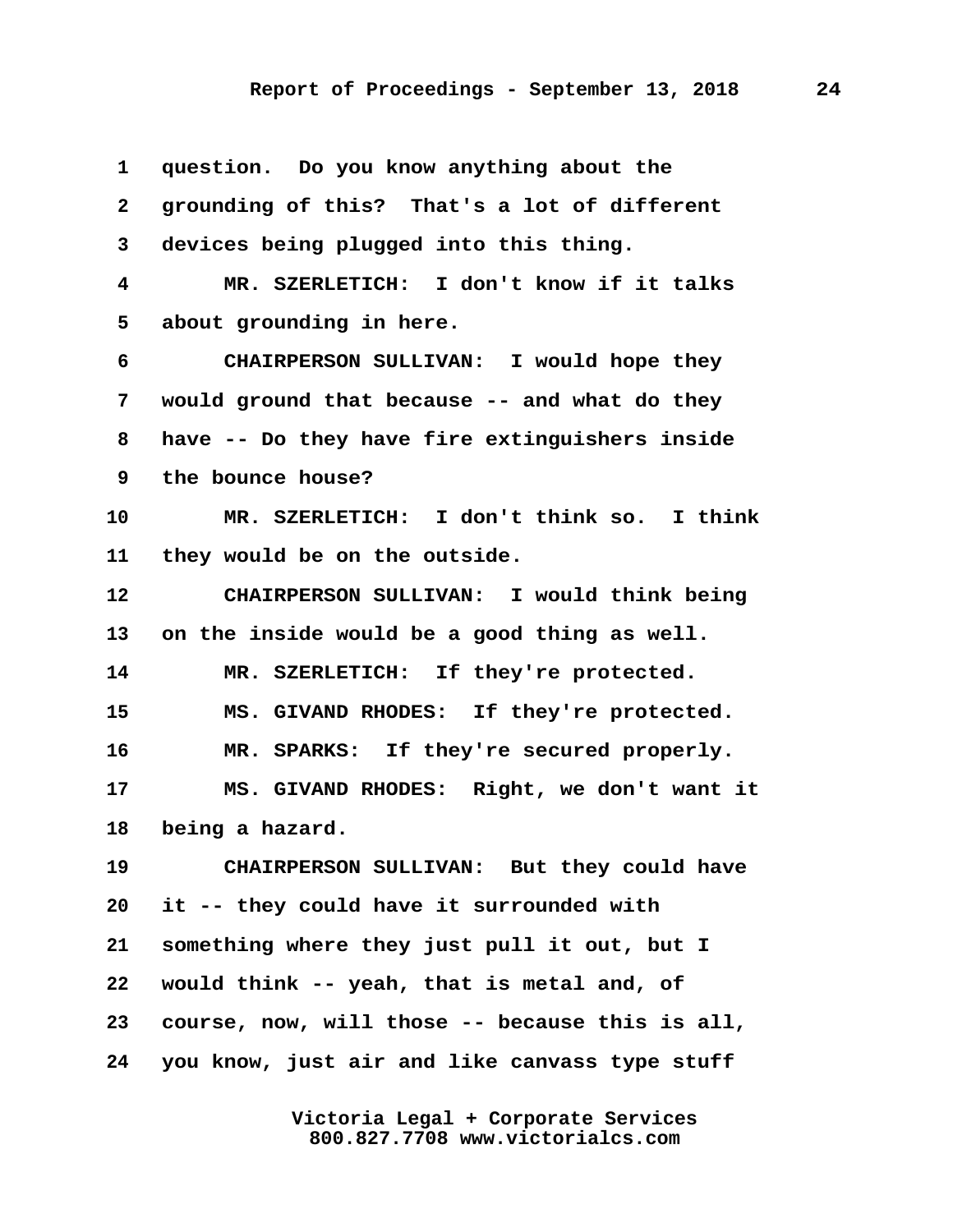**1 because would lightning try to strike that? I 2 mean, I don't think -- 3 MR. SPARKS: The size of the metal part is 4 pretty much insulated in vinyl. 5 MR. SZERLETICH: Yeah, and there is a 6 barrier around there to keep kids from hanging on 7 it. And hopefully that would be part of the 8 training for the operators to make sure that they 9 don't get past that barrier. 10 CHAIRPERSON SULLIVAN: What about the DJ 11 inside? 12 MR. SZERLETICH: He's on his own. 13 CHAIRPERSON SULLIVAN: He gets to wear 14 sneakers with rubber bottoms. 15 MR. SZERLETICH: Well, and I'm sure the 16 manufacture's instructions are during any kind of 17 storm that they need to be -- 18 CHAIRPERSON SULLIVAN: Shut down. 19 MR. SZERLETICH: -- shut down completely, 20 but that doesn't mean they will. 21 CHAIRPERSON SULLIVAN: Yes. Well, this is 22 -- is this -- this is not able to be rented out 23 to a -- 24 MR. SZERLETICH: No.**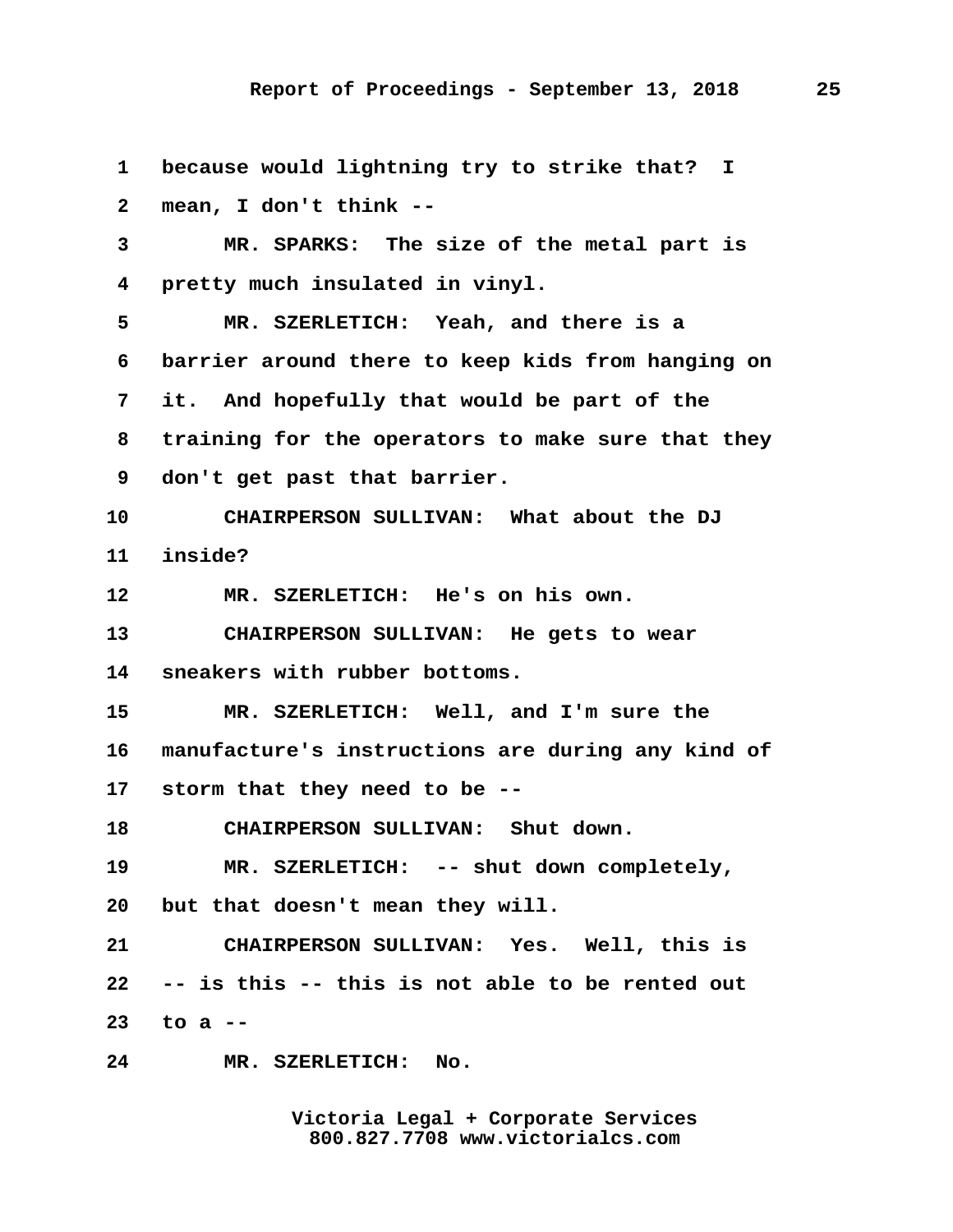| $\mathbf 1$     | CHAIRPERSON SULLIVAN: -- private --               |
|-----------------|---------------------------------------------------|
| $\mathbf{2}$    | MR. SZERLETICH: No, not at all. This unit         |
| 3               | is -- it's a company that just brings it to       |
| 4               | events and they have their own events.            |
| 5               | CHAIRPERSON SULLIVAN: Okay. Is that -- oh,        |
| 6               | that's an engineering company that had designed   |
| 7               | it I guess.                                       |
| 8               | MR. SZERLETICH: Clark Reder.                      |
| 9               | CHAIRPERSON SULLIVAN: Uh-huh.                     |
| 10              | MR. SZERLETICH: Yeah, I have this                 |
| 11              | engineering firm's information right here. I      |
| 12              | don't see anything where it says that it must be  |
| 13              | grounded, but I could have missed it.             |
| 14              | CHAIRPERSON SULLIVAN: Well, aren't -- isn't       |
| 15              | -- aren't blowers supposed to be grounded?        |
| 16              | MR. SZERLETICH: Uh-huh.                           |
| 17 <sub>2</sub> | CHAIRPERSON SULLIVAN: Well, then you would        |
| 18              | think the metal inside if it's got power going to |
| 19              | it that it should be grounded as well.            |
| 20              | Everything else on a carnival has to be grounded. |
| 21              | MR. SZERLETICH: A lot of the blowers are          |
| 22              | required to be on a ground fault circuit too.     |
| 23              | MR. SPARKS: Major assumption, but that            |
| 24              | tower in the middle is probably staked to the     |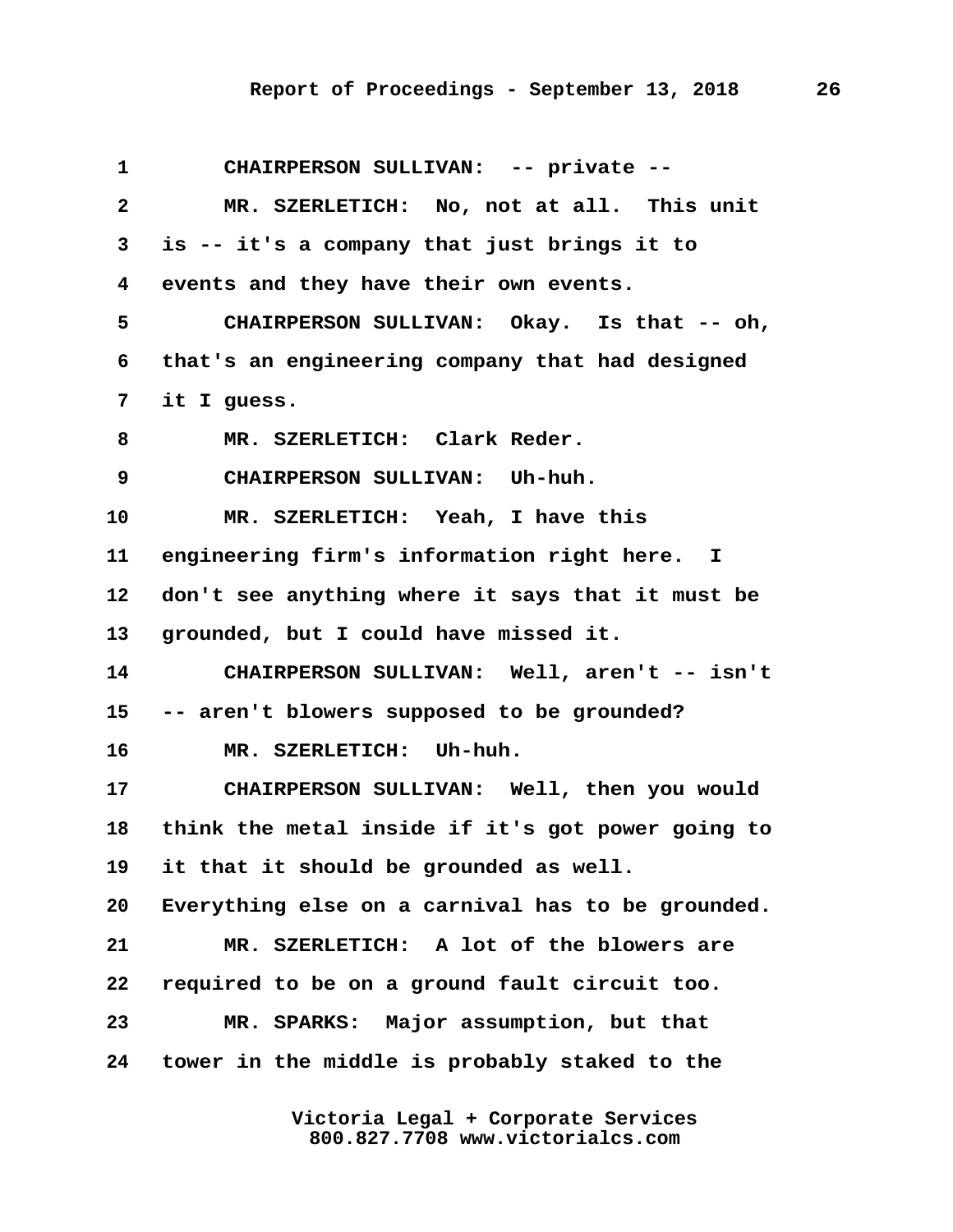**1 ground which in turn would ground it.**

 **2 CHAIRPERSON SULLIVAN: Okay. Well, but I 3 wouldn't want us to just assume. 4 MR. SPARKS: Right, no. 5 CHAIRPERSON SULLIVAN: And then get burned 6 so to speak. 7 MR. BROWN: They usually have some sort of 8 plate with stakes that goes -- 9 MR. SPARKS: Yeah, but that couldn't go on 10 the inflatable part. 11 MS. GIVAND RHODES: That wouldn't be 12 secured. 13 MR. SPARKS: No. 14 CHAIRPERSON SULLIVAN: And that 25 miles an 15 hour is a little bit high. I mean, hard rides 16 typically are a maximum of 34 miles an hour and 17 that's, you know, they're steel. They're, you 18 know -- unless there are gusts and then some of 19 them like wheels usually that will rock the seats 20 then you shut them down. 21 MS. GIVAND RHODES: And this says it can 22 still operate at up to 25-mile-an-hour winds. 23 CHAIRPERSON SULLIVAN: Yeah, and I would -- 24 do we have -- What do we have for our state? Do**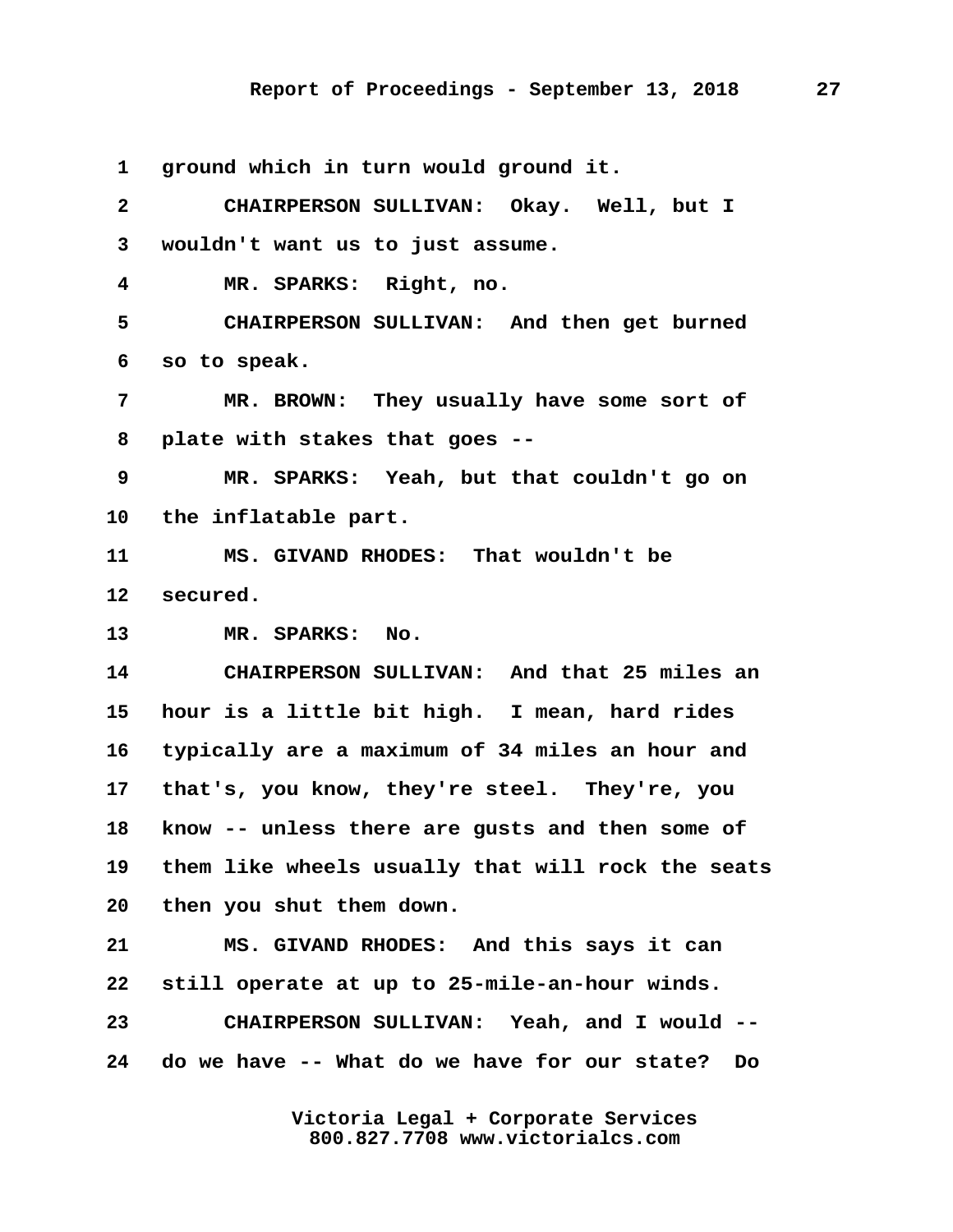**1 you know offhand?**

| $\mathbf{2}$ | MR. SZERLETICH: For what?                         |
|--------------|---------------------------------------------------|
| 3            | MS. GIVAND RHODES: Wind speed.                    |
| 4            | CHAIRPERSON SULLIVAN: Wind speed.                 |
| 5            | MR. SZERLETICH: 25.                               |
| 6            | CHAIRPERSON SULLIVAN: For bounces.                |
| 7            | MR. SZERLETICH: Unless the manufacture            |
| 8            | specifies a lower mile per hour.                  |
| 9            | CHAIRPERSON SULLIVAN: Okay. Okay. Well, I         |
| 10           | know they're in the process and have done some    |
| 11           | new things on air-supported structures so I don't |
| 12           | -- I haven't reread those lately. Okay. Does      |
| 13           | anybody have any other questions on this or       |
| 14           | comments?                                         |
| 15           | I would like to see fire extinguishers            |
| 16           | inside this rather than just outside. Because     |
| $17\,$       | how many entrances are there.                     |
| 18           | MR. SZERLETICH: There were several. And           |
| 19           | it's something I can ask Pete when he inspected   |
| 20           | it if he noticed where they were located.         |
| 21           | MS. GIVAND RHODES: The 12 attendants are on       |
| 22           | it or observing?                                  |
| 23           | MR. SZERLETICH: On it.                            |
| 24           | MS. GIVAND RHODES: They're on it.                 |
|              |                                                   |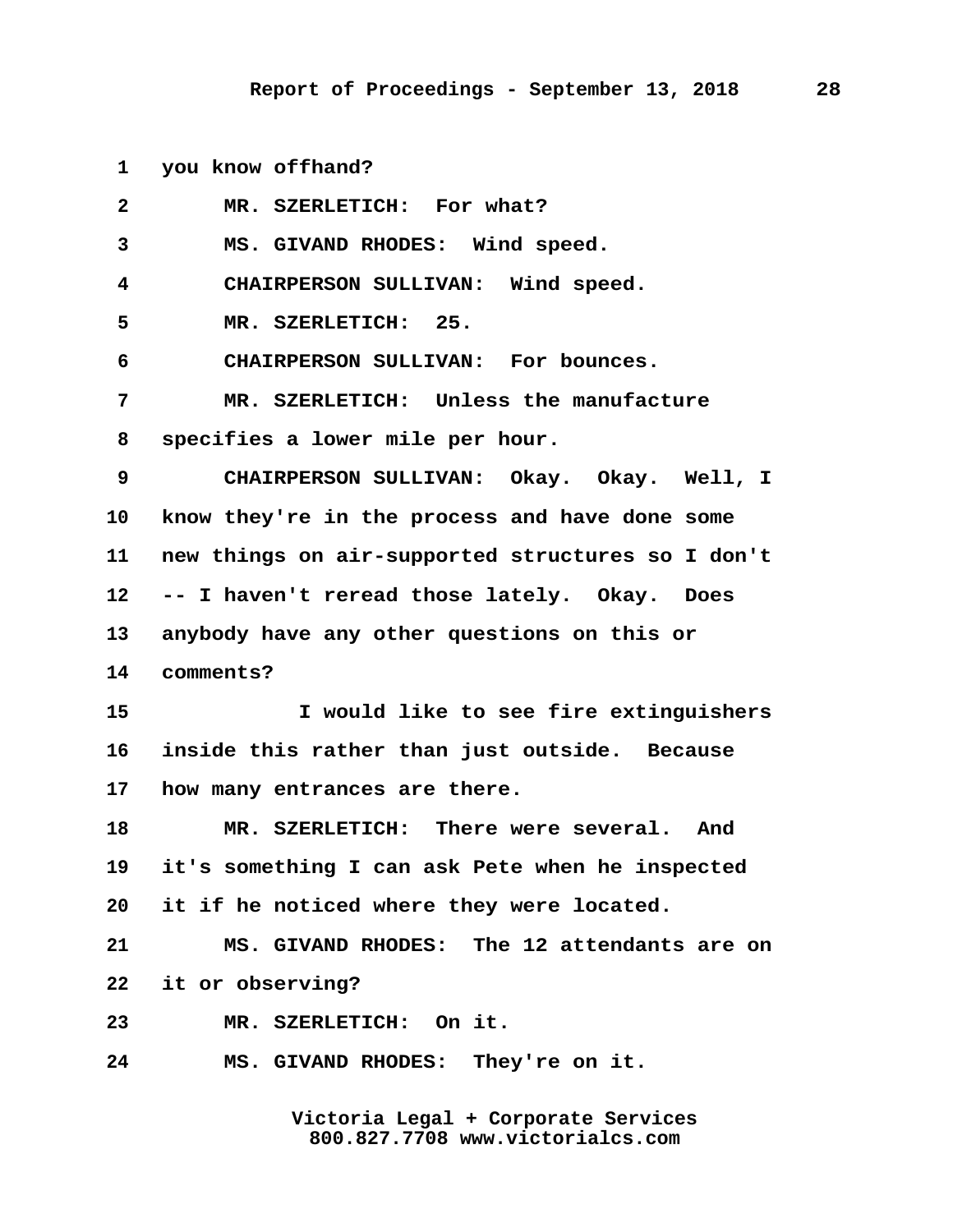**1 CHAIRPERSON SULLIVAN: But there's not much 2 they can do in a big hurry if a fire starts if 3 there are no fire extinguishers inside because 4 they have got to run to the entrance and get 5 something and then run back. And it's not easy 6 to run on a bouncy surface.**

 **7 MR. SZERLETICH: Well, without looking at it 8 and seeing it myself I don't know for sure, but 9 there's several -- it looks like there are 10 several areas where you can enter and exit. And 11 with that many people on there, you would want 12 that anyway.**

**13 CHAIRPERSON SULLIVAN: The flame out 14 certificate must be attached. Hold down, blah, 15 blah, blah.**

**16 MR. KIRSCHNER: Bill, is the one that Pete 17 inspected, is it still in the state?**

**18 MR. SZERLETICH: No.**

**19 MR. KIRSCHNER: I was going to say if there 20 is an opportunity to have him go back out there 21 next time you have a chance and look into some of 22 this.**

**23 MR. SZERLETICH: Yeah, I don't think they're 24 coming back. From what if I remember correctly**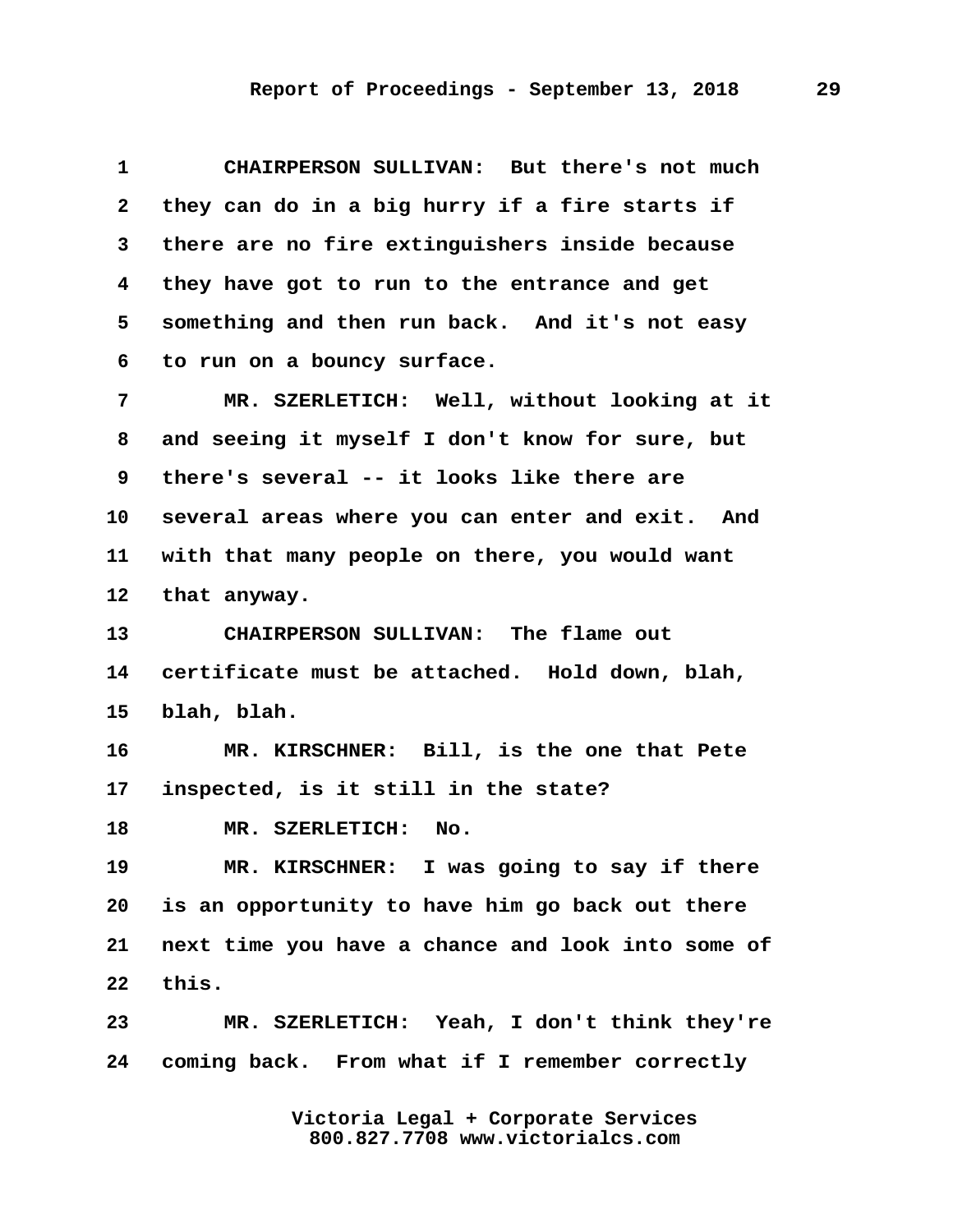**1 in show dates, it showed but just one event in 2 Joliet. So but I expect them to be back next 3 year. 4 CHAIRPERSON SULLIVAN: Well, once something 5 starts like this by the next year you see lots 6 more. 7 MR. SZERLETICH: You know, I'm surprised 8 that we didn't with the insane 5K inflatables. 9 Do you remember those? 10 MS. GIVAND RHODES: I remember. 11 CHAIRMAN SULLIVAN: Uh-huh. 12 MR. SZERLETICH: They haven't been back. 13 So -- 14 CHAIRPERSON SULLIVAN: Not as -- 15 MR. SZERLETICH: That we know of anyway. 16 CHAIRPERSON SULLIVAN: I would still like to 17 see -- and if we need to get the -- get the 18 changes made in the statute for this, I would 19 still like to see the rental inflatables have to 20 be permitted too. And, I mean, if it takes an 21 extra inspector to go in and have the company 22 just set them all up and have them inspected 23 because more accidents happen on those than 24 anything else and it counts against the amusement**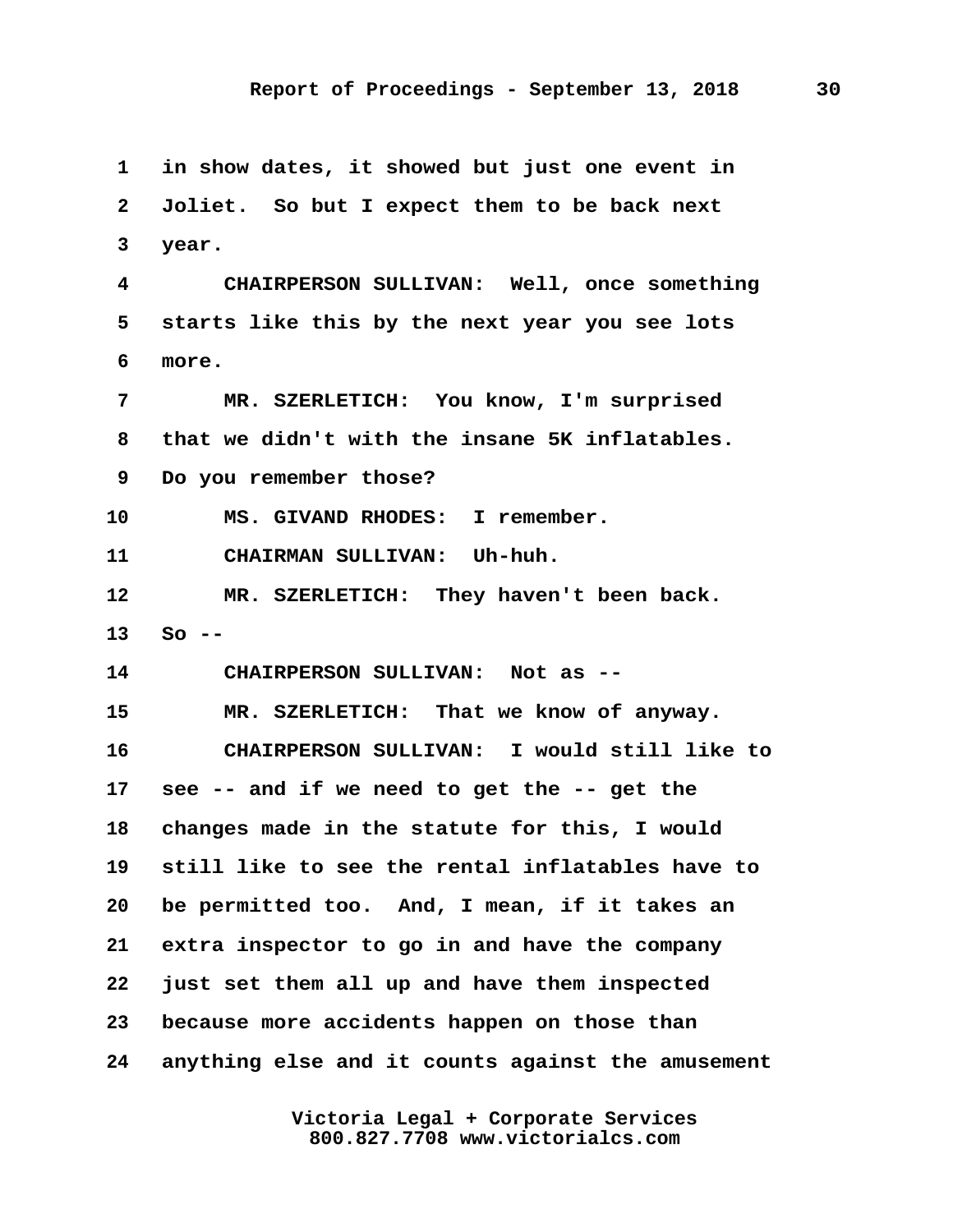**1 industry. And --**

 **2 MR. SZERLETICH: You're talking about 3 private events? 4 CHAIRPERSON SULLIVAN: Uh-huh. Because, you 5 know, nobody is watching. They don't have an 6 operator there typically. And I think they 7 should be required to have an operator there for 8 public safety. I mean, it may be a private 9 event, but it's still -- there's still the 10 public. 11 MR. SZERLETICH: Yeah. 12 CHAIRPERSON SULLIVAN: And I think we should 13 be protecting them. Just because they're a 14 private event doesn't mean things are safe. 15 MR. SZERLETICH: Right. 16 CHAIRPERSON SULLIVAN: Plus that's a lot 17 more revenue for, you know, that you bring in. 18 And you should theoretically if they have to set 19 them all up, I mean, they could do it over the 20 winter even and set them all up indoors or 21 wherever their store is and have you come in and 22 inspect them. What's your opinion on that? 23 MR. KIRSCHNER: Are you thinking for any 24 type of event? I mean, the first thing that I**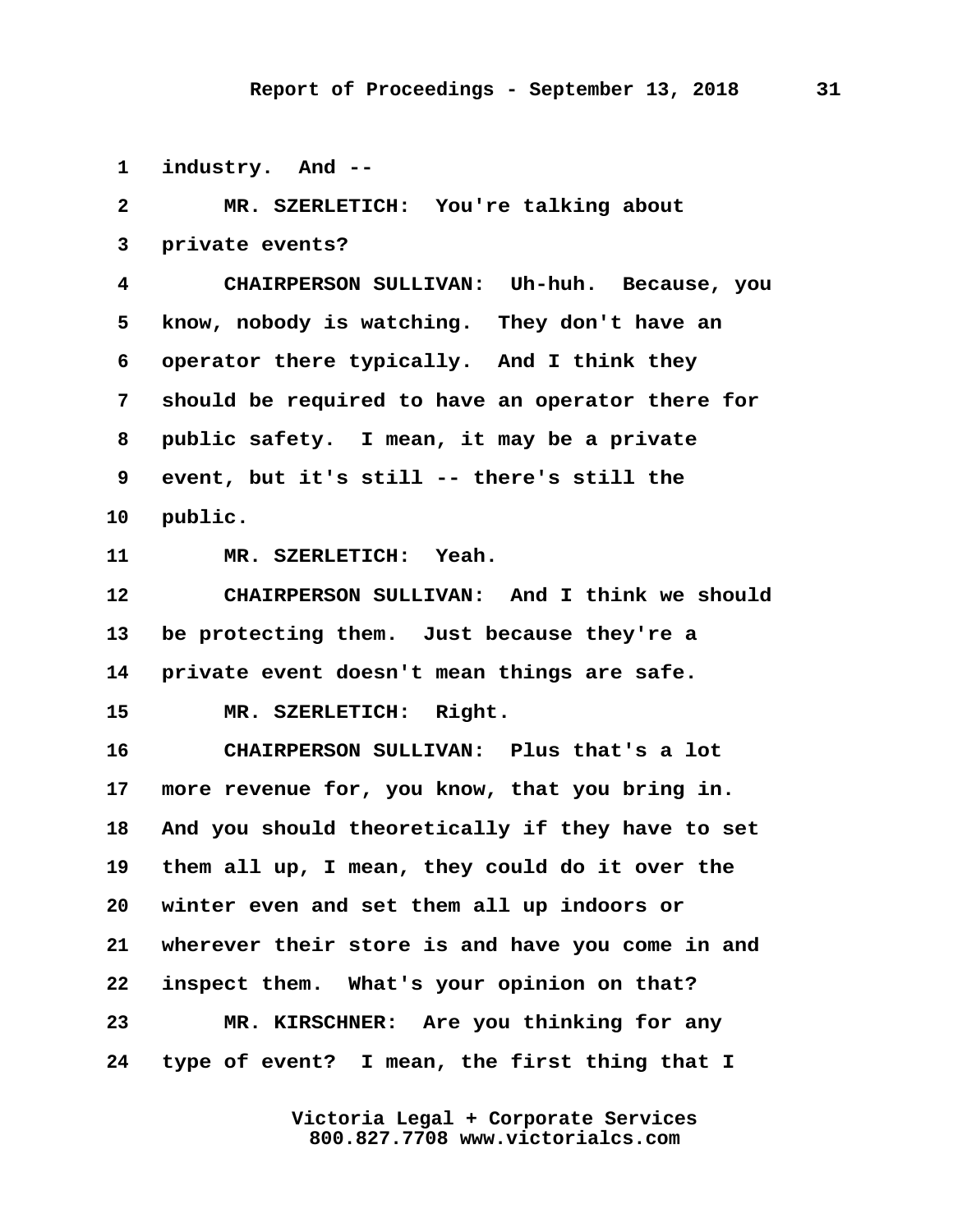**1 think of is the sheer number of private events 2 that these are rented to. I don't know without 3 some massive increase in staff how we would ever 4 be able to send someone out.**

 **5 CHAIRPERSON SULLIVAN: I'm not talking about 6 permitting them at the event. I'm saying at the 7 rental center make it their responsibility to set 8 them all up so you can send one or more people in 9 to there and have them all inspected and have 10 them under our rules. So they have to send an 11 operator with each inflatable so that they're 12 properly operated.**

**13 Because I've seen, oh, my gosh, some 14 places -- oh, we rented one for the, you know, 15 for a party or something and you've got adults in 16 there and little kids in there and no wonder 17 that's the highest rate of accidents.**

**18 But I think we're here to protect the 19 public and the public is ignorant unless we take 20 a stronger hand in this. Because the rental 21 companies just get away with murder basically on 22 that. They just send them out, blow them up and 23 are gone.**

**24 MR. SZERLETICH: Now, we do regulate rental**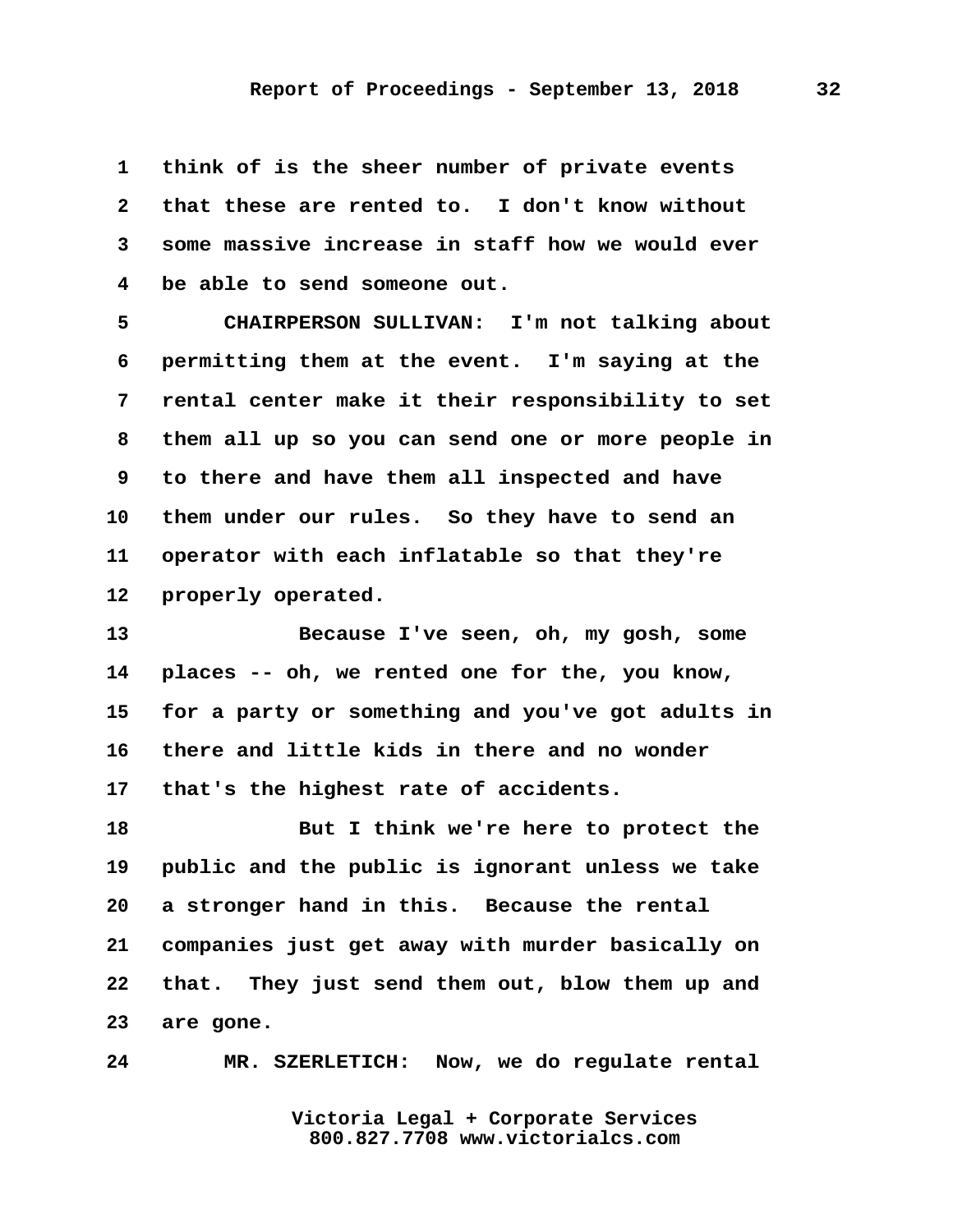**1 companies that -- and a lot of them do exactly 2 what you just suggested, they in the winter set 3 them up, we come out and permit them. 4 MS. GIVAND RHODES: They do? We do that 5 now? 6 MR. SZERLETICH: Yeah, they do that now. 7 But here's the thing, they may not permit every 8 one of them because some of those may get sent 9 out for private events or for school events or 10 church events that are considered -- 11 CHAIRPERSON SULLIVAN: Private. 12 MR. SZERLETICH: -- private and not public. 13 Some of them will go ahead and permit them all 14 because they don't know which ones they're going 15 to send out or they're going to need and they're 16 big enough that they can do it. 17 So, you know, in a sense we do look at 18 those rental companies now. But they have the 19 option to set aside some that they are not going 20 to permit that they are going to use for private 21 use. I understand what you're saying though. We 22 should include that is what you're saying, right? 23 CHAIRPERSON SULLIVAN: I think so because 24 the public still gets hurt on them even if it's**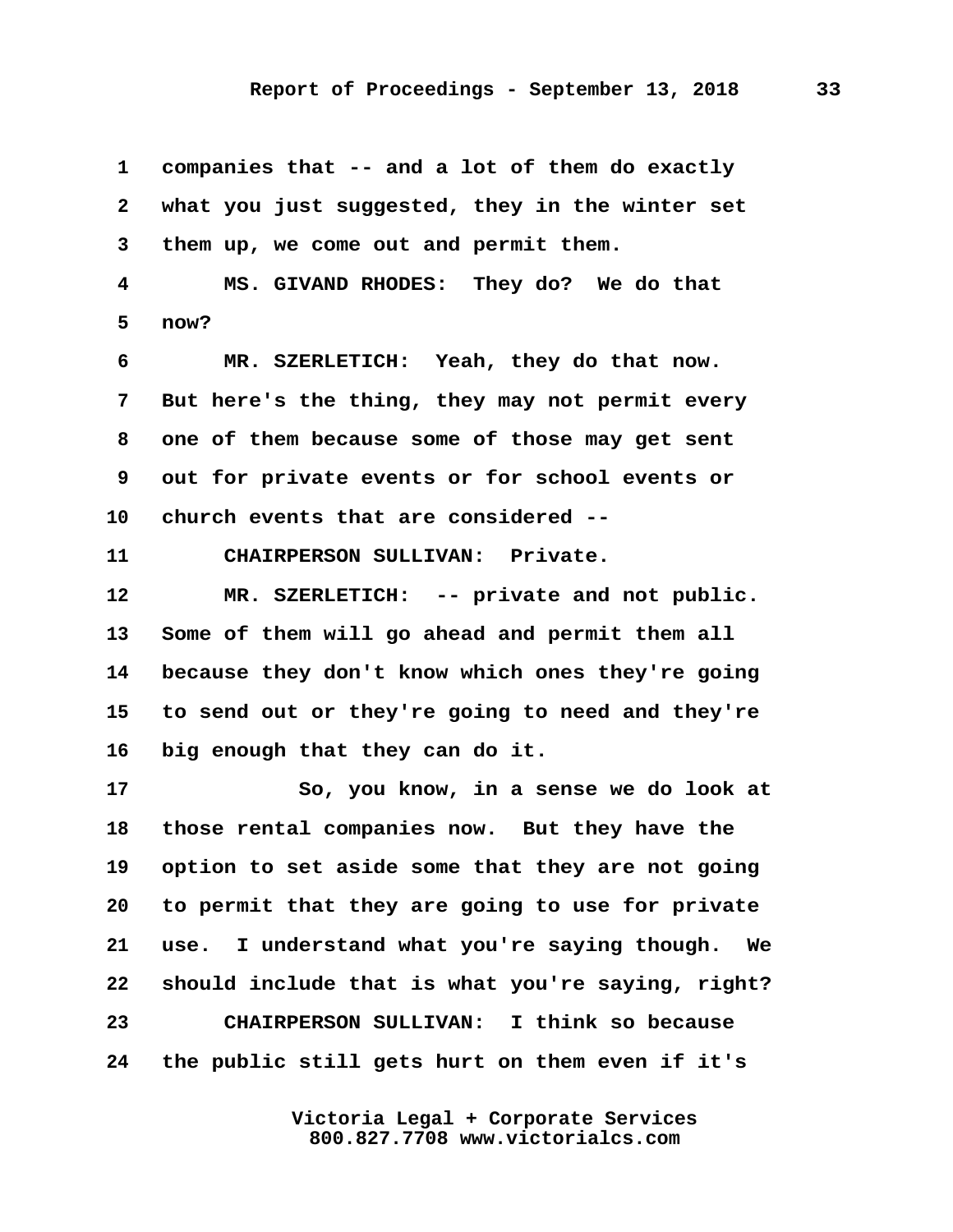**1 at a private event. I mean, that can spoil a 2 birthday party pretty quickly if some little kids 3 gets their heads bounced open. 4 MR. BROWN: Bill, what's that cost for that? 5 Is that the \$55 you referenced for -- for the 6 cost per year to -- 7 MR. SZERLETICH: Yeah, for each inflatable. 8 And it doesn't matter right now how big it is. 9 So like this mammoth here is \$55. It's very 10 cheap. 11 CHAIRPERSON SULLIVAN: And we can't inspect 12 it for \$55. 13 MR. SZERLETICH: Not really. 14 CHAIRPERSON SULLIVAN: No way. 15 MR. SZERLETICH: Yeah, it's a lot. But the 16 way it's wrote in the law right now it's all 17 inflatable attractions are \$55. 18 CHAIRPERSON SULLIVAN: So you guys might 19 even want to look at -- I don't know how big 20 inflatables you usually inspect what they, you 21 know, the magnitude; but you might even look at 22 it, you know, 2 tiers or -- this definitely has 23 to be on a, you know, on a bigger because you 24 have to inspect 25 blowers and all that stuff.**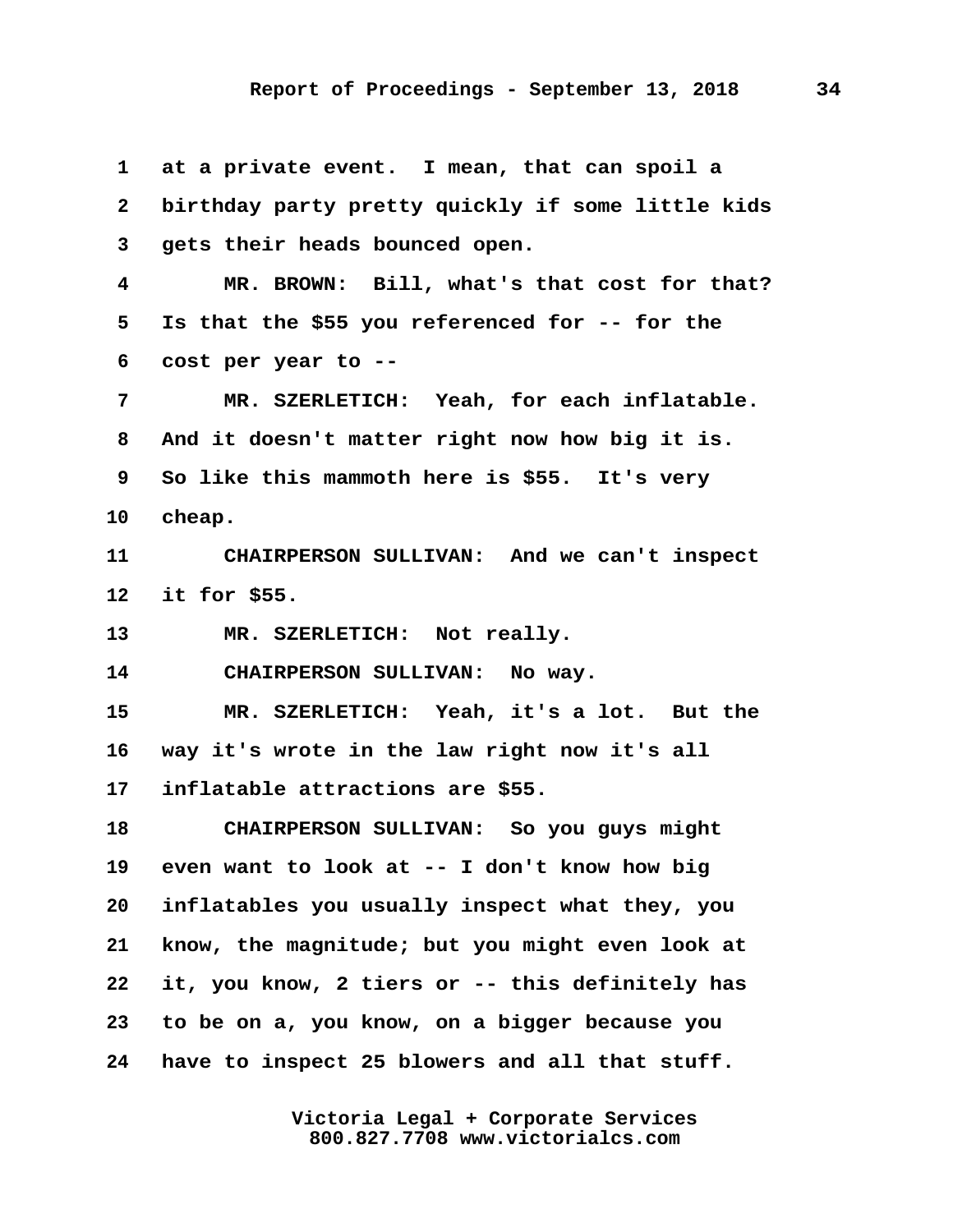**1 MR. SZERLETICH: Right. Look at 17 2 operators' records. 3 CHAIRPERSON SULLIVAN: Uh-huh.**

 **4 MR. SZERLETICH: That takes some time. 5 CHAIRPERSON SULLIVAN: Well, yeah. If 6 they're properly trained, there should be 7 records.**

 **8 MR. BEYER: Does it also involve walking 9 around looking for cracking and --**

**10 MR. SZERLETICH: Absolutely. Holes, zippers 11 broke, sharp protrusions, holes in netting. We 12 had a young man lose a tooth from a hole in a 13 net. And, actually, I take that back. It wasn't 14 a hole in the net. If you notice the new 15 inflatables, the holes have decreased big time 16 from the old ones because it catches teeth real 17 easy. And some young boy jumped up and somehow 18 got his tooth caught in the net and popped it 19 right out.**

**20 CHAIRPERSON SULLIVAN: I hope it was a real 21 little kid who was going to lose that tooth.**

**22 MR. SZERLETICH: Hopefully.**

**23 CHAIRPERSON SULLIVAN: But still watching a 24 little kid with a bloody mouth is --**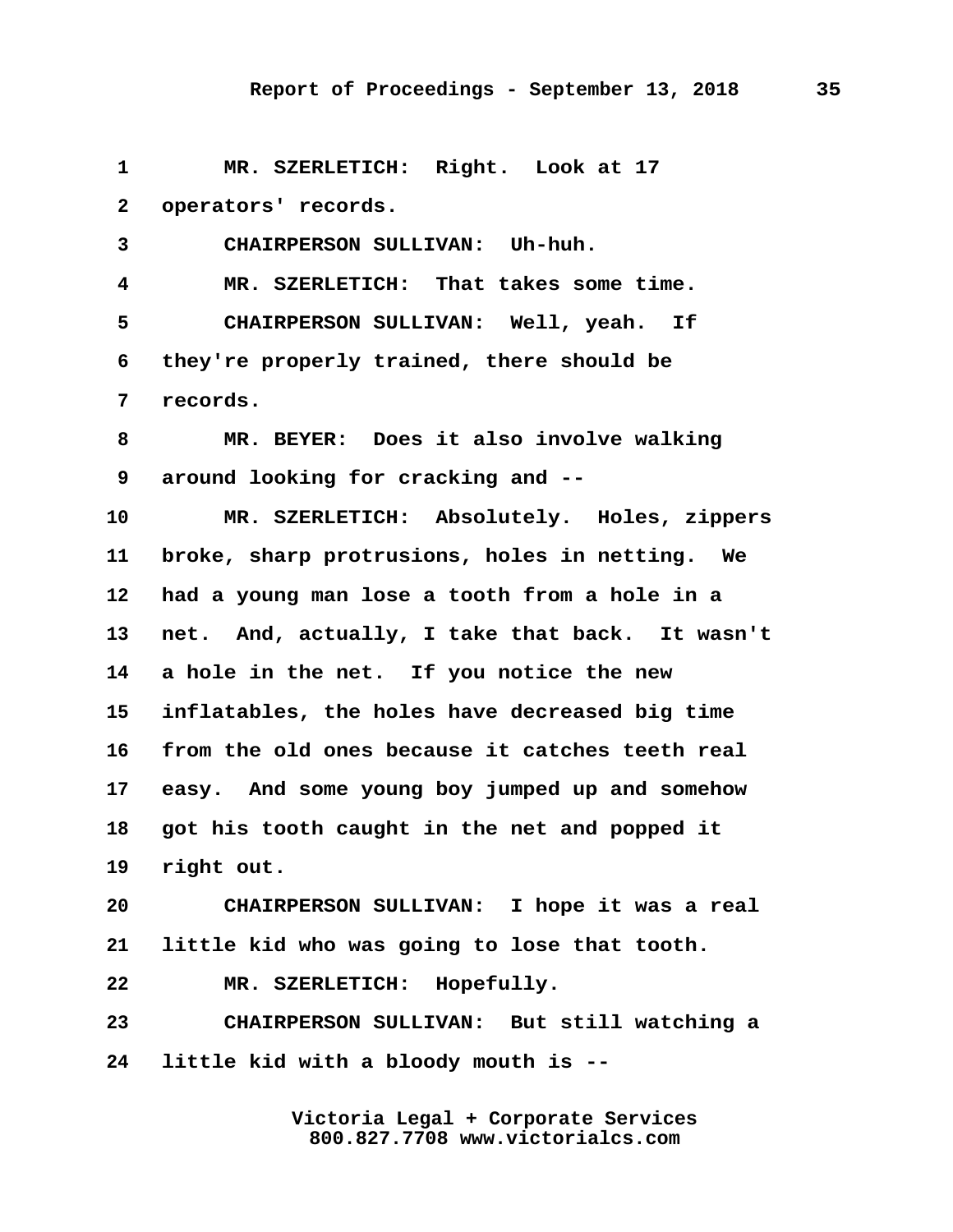**1 MR. SZERLETICH: I'm sure the optics were 2 not good.**

 **3 CHAIRPERSON SULLIVAN: Yeah, poor little 4 guy.**

 **5 MR. KIRSCHNER: Well, perhaps as part of the 6 -- ahead of the January meeting with any 7 consideration on our end of a tiered structure 8 for the size of this, we can also give 9 consideration to any potential statutory 10 expansion in terms of regulatory expansion in 11 terms of permitting and then provide a 12 recommendation or at least an idea on where we 13 are with --**

**14 CHAIRPERSON SULLIVAN: I think it's a good 15 -- I mean, that's still the public even if it's a 16 private event. And I think the rental company 17 should be required to send out an operator 18 because, you know, a lot of -- yeah, I mean, you 19 can tell the one mom who rents, but she's 20 probably not even going to be the one out there. 21 She's going to be in the kitchen doing the 22 cupcakes and going back and forth with, you know, 23 a lot of other things rather than standing by the 24 inflatable.**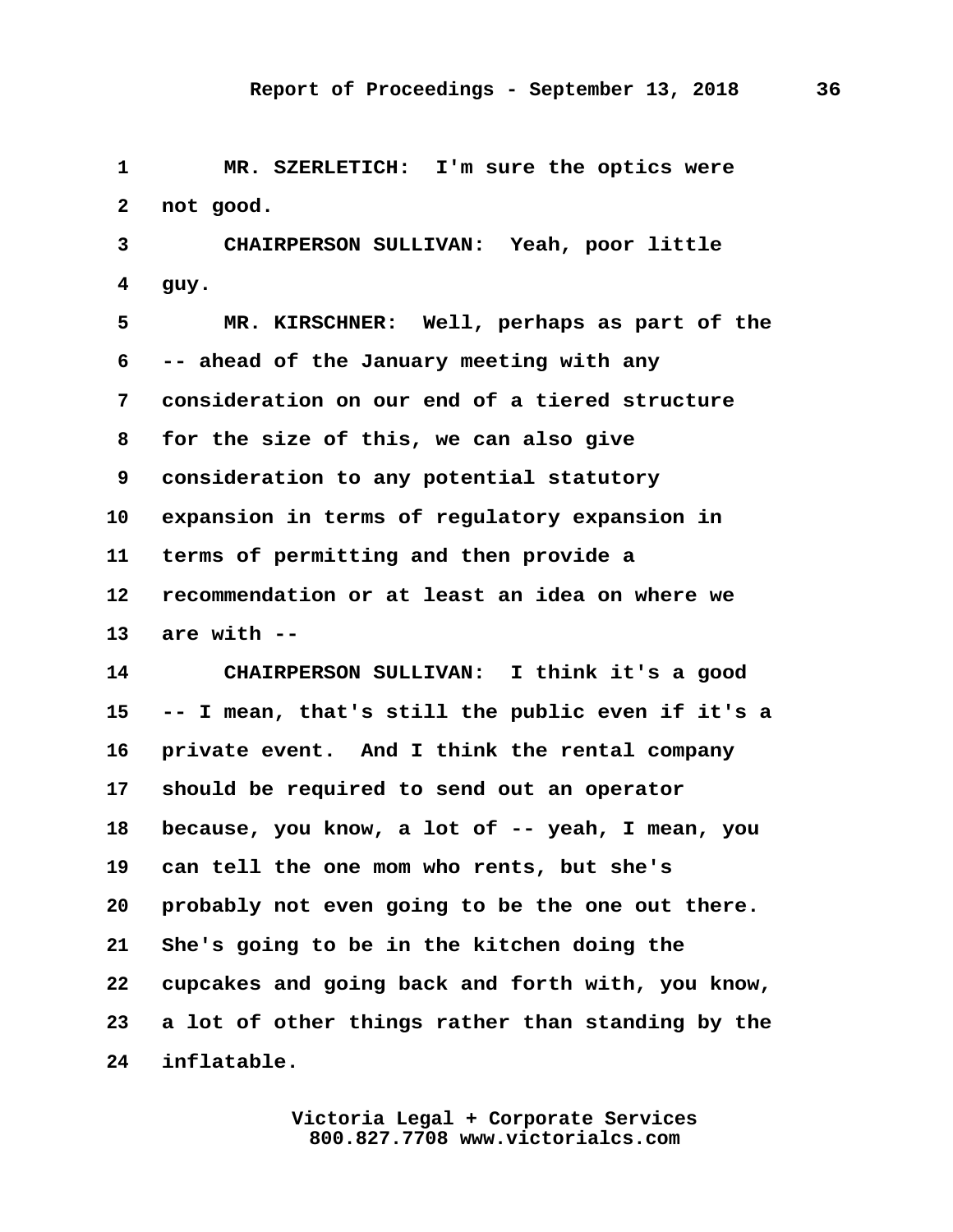**1 MR. SZERLETICH: Yeah.**

 **2 CHAIRPERSON SULLIVAN: The dad or whoever. 3 MR. SZERLETICH: The rental operators will 4 tell you that they trained the person or people 5 that is going to supervise the ride and they have 6 their own form that they will have them fill out. 7 We have a volunteer roster for them that they can 8 fill out too.**

 **9 When the law got changed to exclude 10 like, you know, school functions and stuff, we 11 had to draft this volunteer roster. And, you 12 know, so they'll go in and provide the training 13 and then jot their name down and the event name 14 and document all the operators or all the 15 attendants that are going to be attending the 16 inflatables.**

**17 CHAIRPERSON SULLIVAN: And hopefully they're 18 paying attention.**

**19 MR. SZERLETICH: School functions they 20 usually do. It's usually manned by the teachers 21 or their administrative staff. I do -- a couple 22 of my operators I, ones in Chadham at the middle 23 school. And I go there every year to get their 24 inflatables done. And they've got it figured**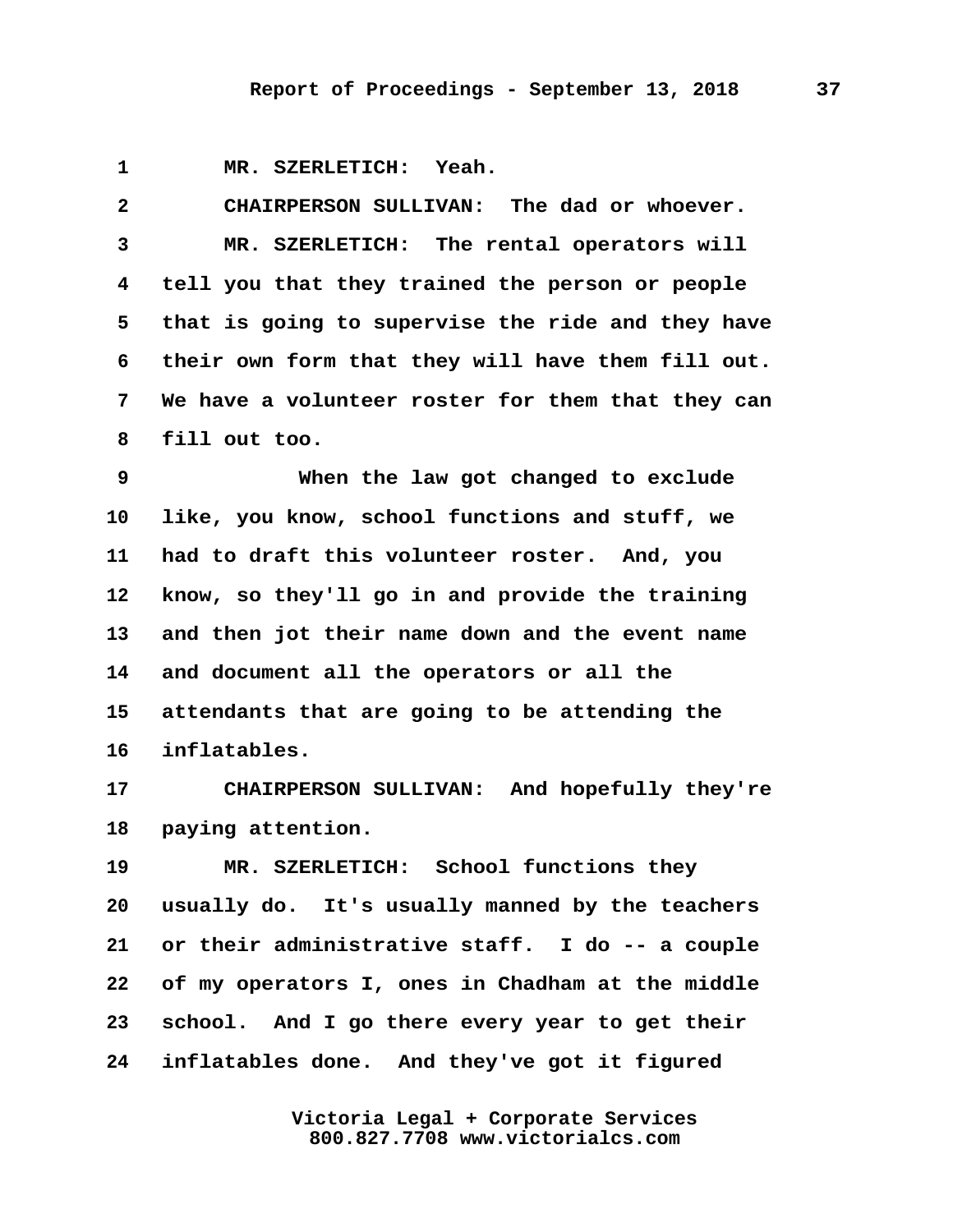**1 out.**

| $\mathbf{2}$ | I am there for several hours and watch            |
|--------------|---------------------------------------------------|
| 3            | the classes come in and go and I watch how the    |
| 4            | teachers all, you know. And they ask me           |
| 5            | questions too when I'm going around looking at    |
| 6            | them, they'll, you know, ask me pointers and      |
| 7            | stuff. So they're very attentive to it.           |
| 8            | CHAIRPERSON SULLIVAN: Well, I think that's        |
| 9            | a wonderful service. I really do.                 |
| 10           | MR. BEYER: This reminds me, the parents at        |
| 11           | the block parties and school yards are more       |
| 12           | attentive than the kids hired to watch it and     |
| 13           | pump it up.                                       |
| 14           | MS. GIVAND RHODES: I would agree with that.       |
| 15           | CHAIRPERSON SULLIVAN: Well, and then              |
| 16           | sometimes, you know, like at private events,      |
| 17           | nobody is really watching.                        |
| 18           | MS. GIVAND RHODES: Like birthday parties          |
| 19           | you mean?                                         |
| 20           | CHAIRPERSON SULLIVAN: Uh-uh.                      |
| 21           | MS. GIVAND RHODES: I guess my challenge is,       |
| 22           | well, first of all, inspecting and permitting all |
| 23           | of them including the ones for private events I   |
| 24           | agree with that. I think that's a no brainer.     |
|              |                                                   |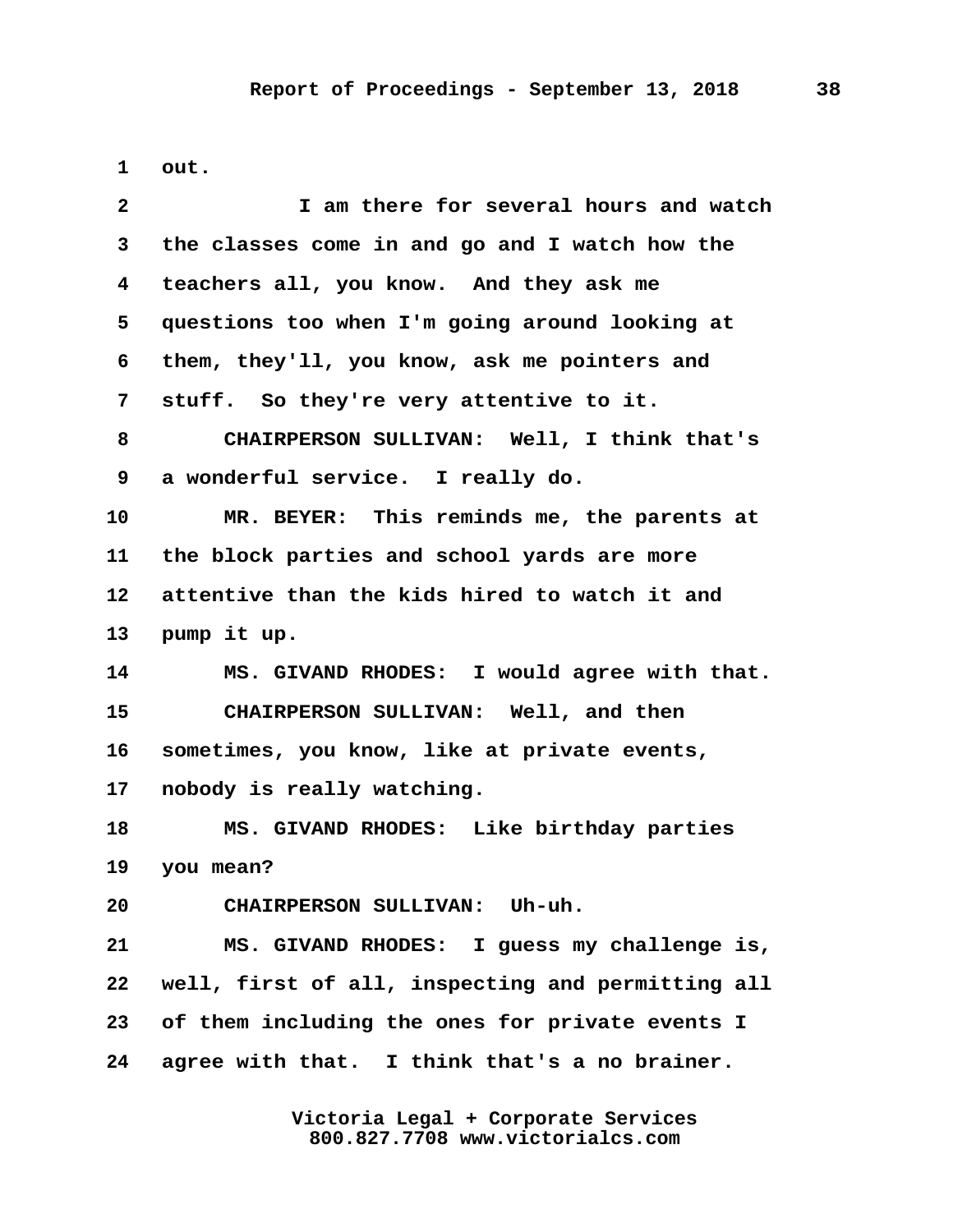| 1            | The -- having to send out an attendant           |
|--------------|--------------------------------------------------|
| $\mathbf{2}$ | I struggle with because would you think is would |
| $\mathbf{3}$ | be safer. So if it would, I understand why we    |
| 4            | would support it. But would it make it so cost   |
| 5.           | prohibitive that it would be tough for people to |
| 6            | rent them out to be able to rent them. I don't   |
|              | know.                                            |

 **8 But I would hope that we would have a 9 balanced recommendation one that wouldn't be so 10 cost prohibitive that we only allows a certain 11 class of people to rent them, but we also don't 12 want them to be dangerous. So I'm not sure about 13 that -- sending the operator out.**

**14 CHAIRPERSON SULLIVAN: Well, I like what 15 you've done with the volunteer attendants and I 16 think that's a big improvement over what we used 17 to have.**

**18 MR. SZERLETICH: It puts the responsibility 19 on the party that's renting them out to insure 20 that they're providing training to someone.**

**21 CHAIRPERSON SULLIVAN: Well, and it should 22 because they should be responsible for that. 23 MR. BROWN: I would agree with Linda's 24 perspective a little bit that, you know, as**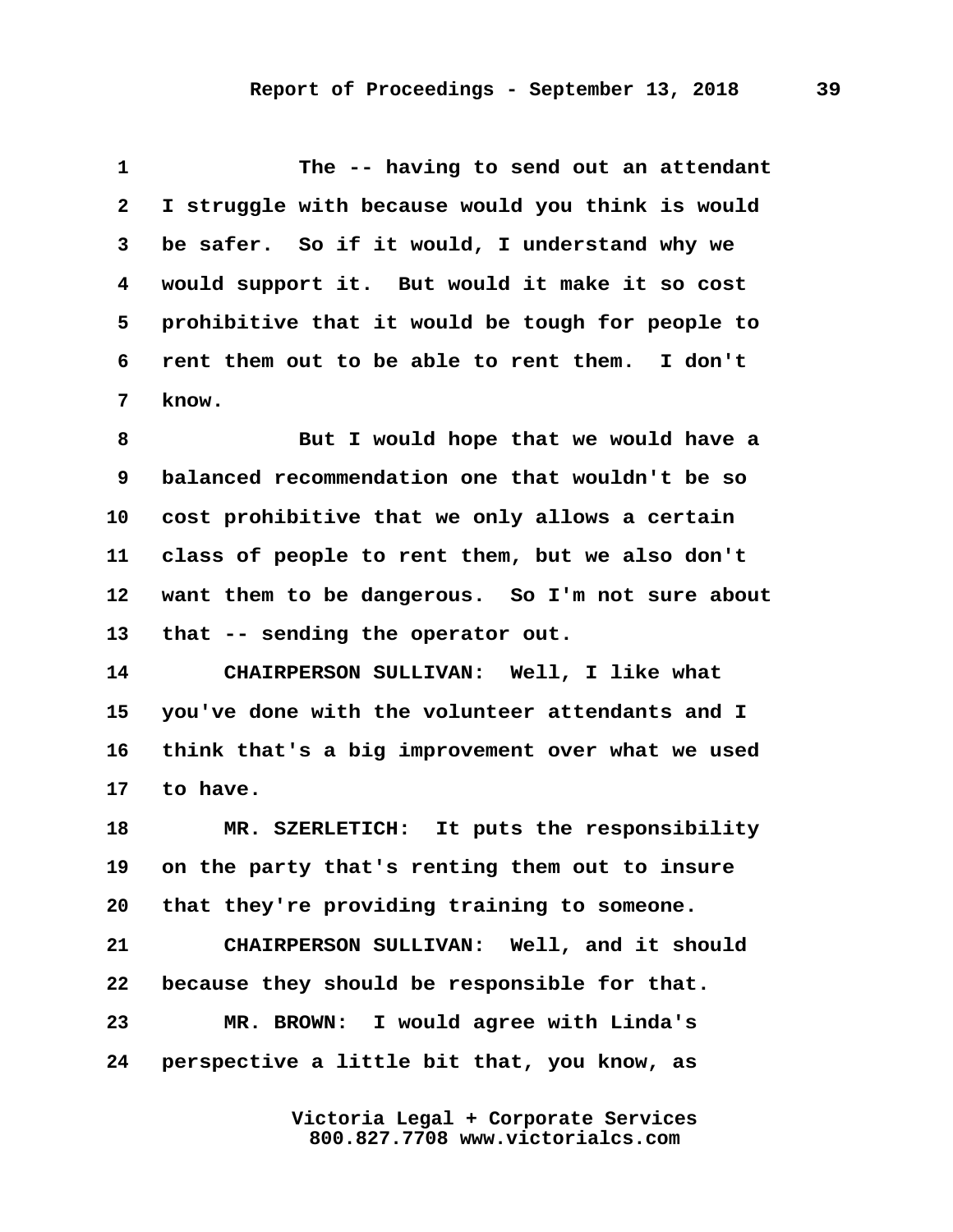**1 somebody that's rented one of those from the 2 local rental place and done some stuff. You 3 know, to add to the cost of an attendant that's 4 trained to be there, that would significantly 5 bump things up. And I think we would get a lot 6 of pushback from anybody who is renting those 7 out.**

 **8 And I think for the most part, you 9 know, at least the ones I've been around, people 10 are usually attentive because they realize 11 they're potentially dangerous. And, you know, 12 just with the different kids bouncing against 13 each other, you have to regulate that pretty 14 well. And I'm sure there's varying degree of 15 parental supervision as we see in other aspects 16 of life, but I don't know. That's my two cents. 17 CHAIRPERSON SULLIVAN: Well, and as the 18 liability becomes a bigger and bigger issue, they 19 might be being more careful. But I had seen some 20 that were just like, oh, my God, you're letting 21 high school kids bounce with little 22 two-year-olds.**

**23 MR. BEYER: And there's a problem putting 24 big kids on top of little kids.**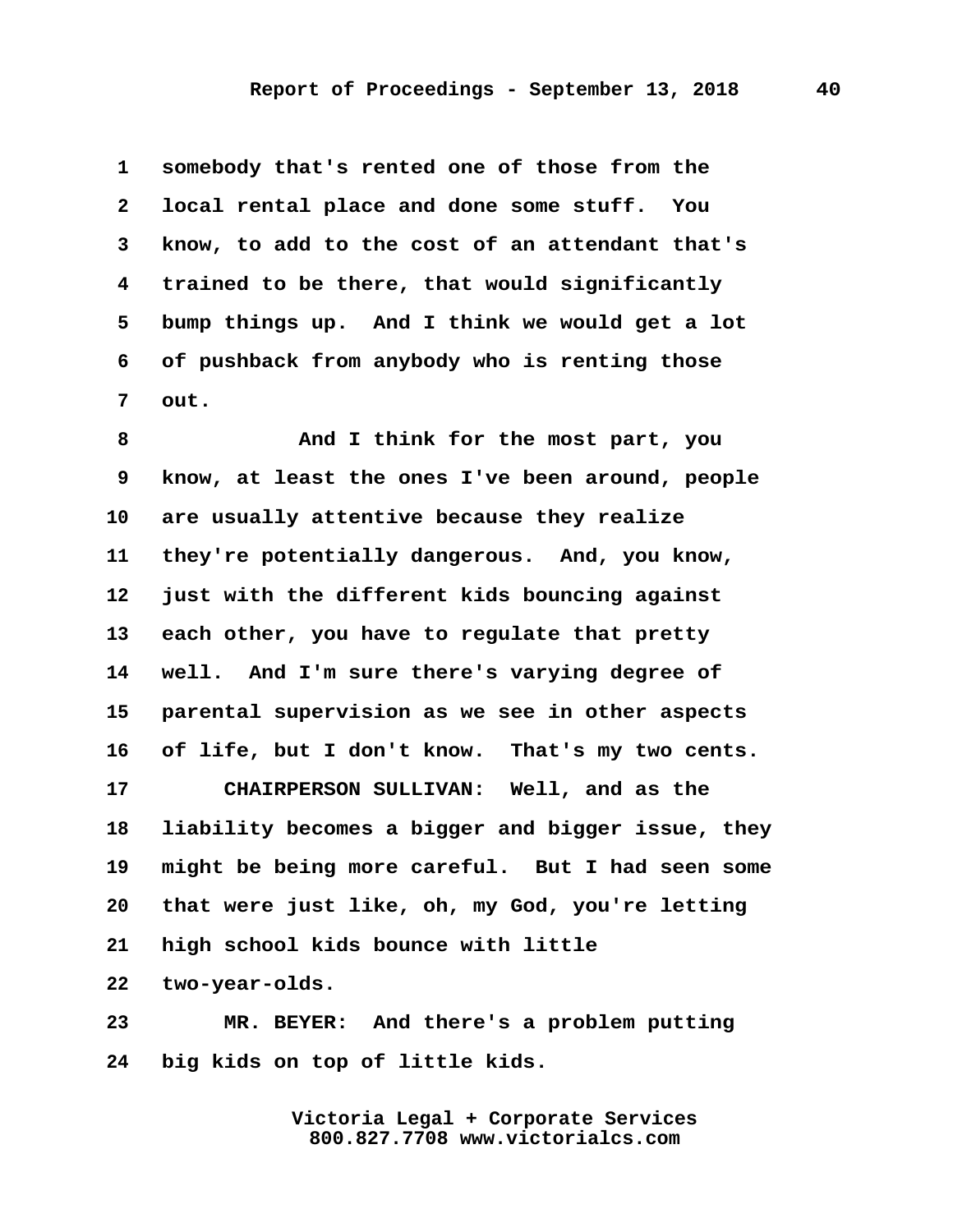## **Report of Proceedings - September 13, 2018 41**

| $\mathbf 1$  | MR. BROWN: Bill, can you clarify how are          |
|--------------|---------------------------------------------------|
| $\mathbf{2}$ | those type of accidents or injuries tracked so at |
| 3            | Johnny's birthday party somebody breaks an arm or |
| 4            | gets a bump in the backyard, does that get tied   |
| 5            | back to the industry with their numbers or?       |
| 6            | MR. SZERLETICH: I think it does to the            |
| 7            | industry, but we don't hear about it.             |
| 8            | CHAIRPERSON SULLIVAN: The CPSC does though.       |
| 9            | MR. SZERLETICH: Yes. The industry as a            |
| 10           | whole I believe it does; but if it's a private    |
| 11           | event, we don't hear about it. We may get, you    |
| 12           | know, a complaint, but I don't really think I     |
| 13           | remember ever getting one for a private event.    |
| 14           | CHAIRPERSON SULLIVAN: Okay. Does anyone           |
| 15           | have anything else on oversized inflatables that  |
| 16           | you wanted to bring up? Okay. Then let's go       |
| 17           | onto department update and policies.              |
| 18           | Okay. So all I wanted to<br>MR. SZERLETICH:       |
| 19           | do here is just talk about some of the things     |
| 20           | that we've gotten for our inspectors. I will      |
| 21           | pass this around. Everybody can look at this.     |
| 22           | This a borescope that the department purchased    |
| 23           | for all the inspectors. And it's been a very      |
| 24           | useful tool already. We have found some cracks    |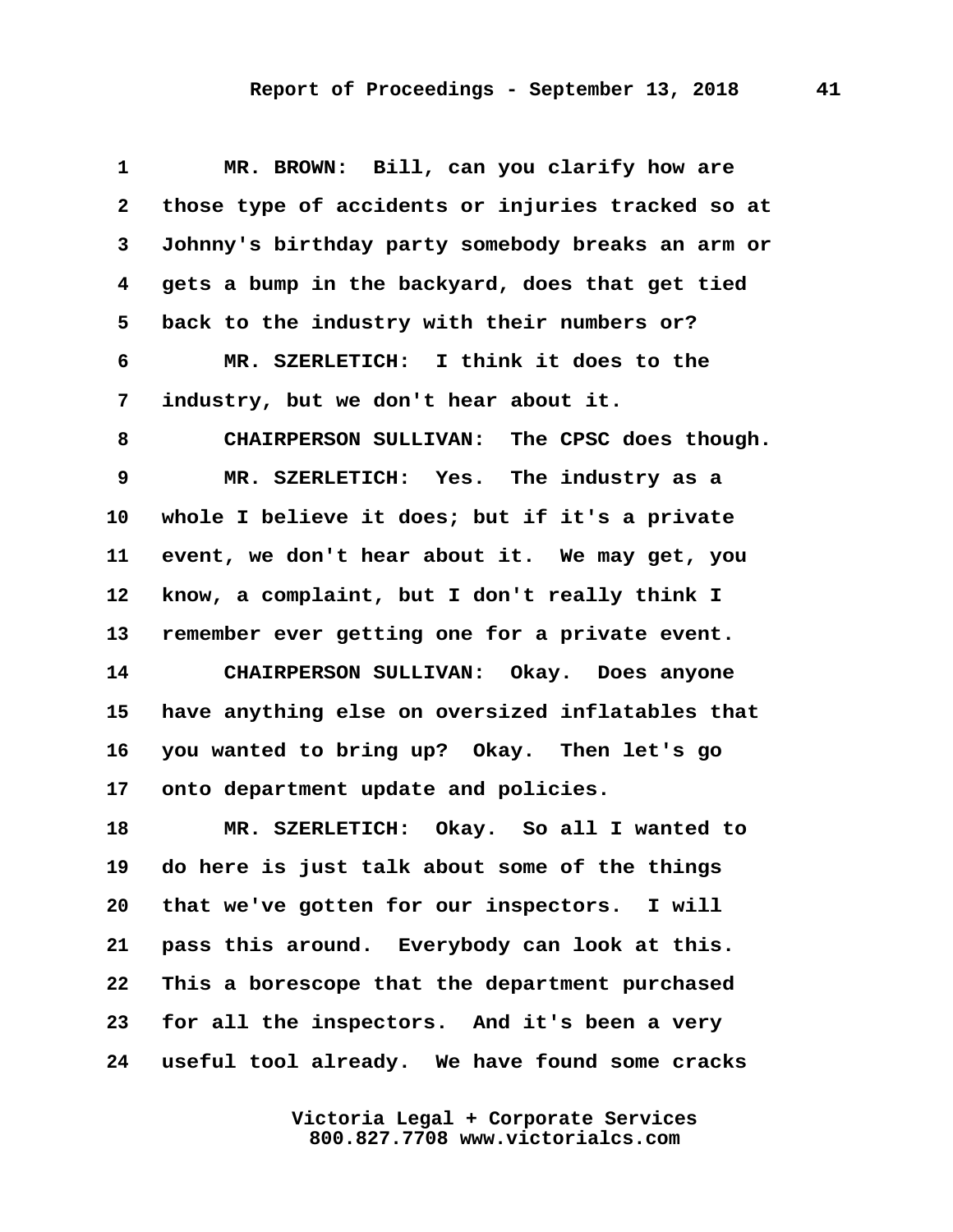**1 that we normally probably wouldn't have seen 2 otherwise.**

 **3 What it is is it enhances the 4 inspector's ability to see areas of rides that we 5 normally can't access with the eye. It has the 6 ability to see in the very small spaces that are 7 hidden and provides LED lighting. It -- you 8 can't take pictures with it, but you can connect 9 it to your phone if you need a bigger screen. 10 The only thing I probably don't like 11 about it is the screen is pretty small, but it's 12 still, you know, you can see it. It's easy to 13 see what you're looking at. 14 CHAIRPERSON SULLIVAN: It's big enough to 15 see cracks anyway. 16 MR. SZERLETICH: Yeah, yeah. 17 CHAIRPERSON SULLIVAN: That's wonderful. 18 MR. SZERLETICH: The LED lighting on it the 19 end is really good. It's got different levels of 20 brightness. So it would be really nice if you 21 could snap a picture too, but I'm sure they're 22 out there, but -- 23 CHAIRPERSON SULLIVAN: Yes, they do have**

**24 those. They are a couple thousand more per unit.**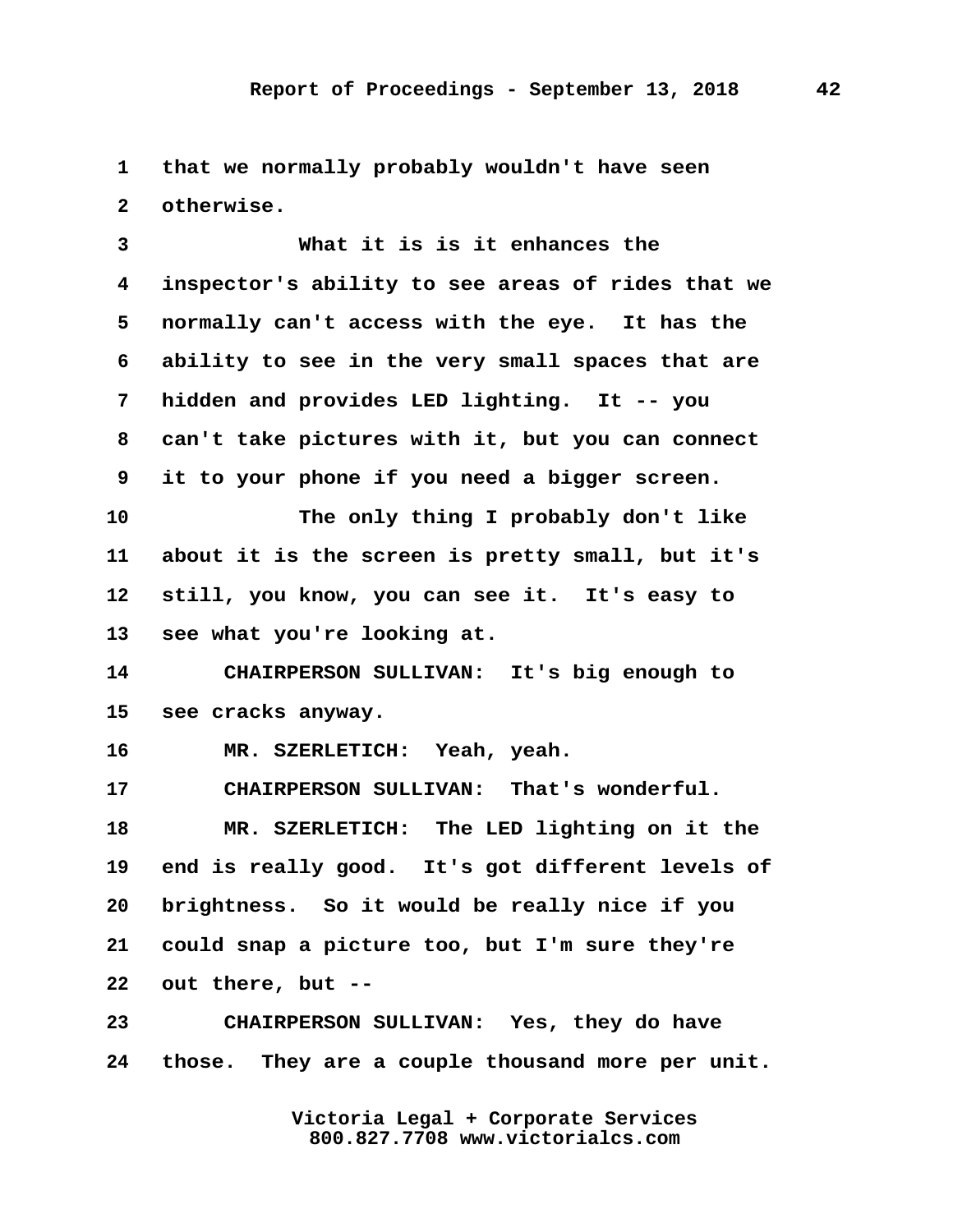| $\mathbf{1}$    | MR. SZERLETICH: I'm sure, but that was a          |
|-----------------|---------------------------------------------------|
| $\mathbf{2}$    | really good price and the department got them for |
| 3               | every one of the inspectors. We all have them     |
| 4               | and it's definitely been used.                    |
| 5               | CHAIRPERSON SULLIVAN: Good job. Good job.         |
| 6               | MR. SZERLETICH: So we are very appreciative       |
| 7               | of that.                                          |
| 8               | CHAIRPERSON SULLIVAN: And that's not              |
| 9               | terribly heavy.                                   |
| 10              | MR. SZERLETICH: Utilizing the latest              |
| 11              | technology now.                                   |
| 12 <sub>2</sub> | CHAIRPERSON SULLIVAN: Good.                       |
| 13              | MR. SZERLETICH: We also purchased new             |
| 14              | climbing harnesses this year, safety glasses and  |
| 15              | safety gloves and some cold weather gear for the  |
| 16              | inspectors this season.                           |
| 17 <sub>2</sub> | CHAIRPERSON SULLIVAN: Okay.                       |
| 18              | MR. SZERLETICH: I'll just go ahead and run        |
| 19              | through the policies. I always mention this at    |
| 20              | both meetings. We require 30-day notice of        |
| 21              | inspection to avoid expedite inspection fees and  |
| $22 \,$         | owners of Chance Zipper Rides must submit a       |
| 23              | compliance statement to the department prior to   |
| 24              | permitting.                                       |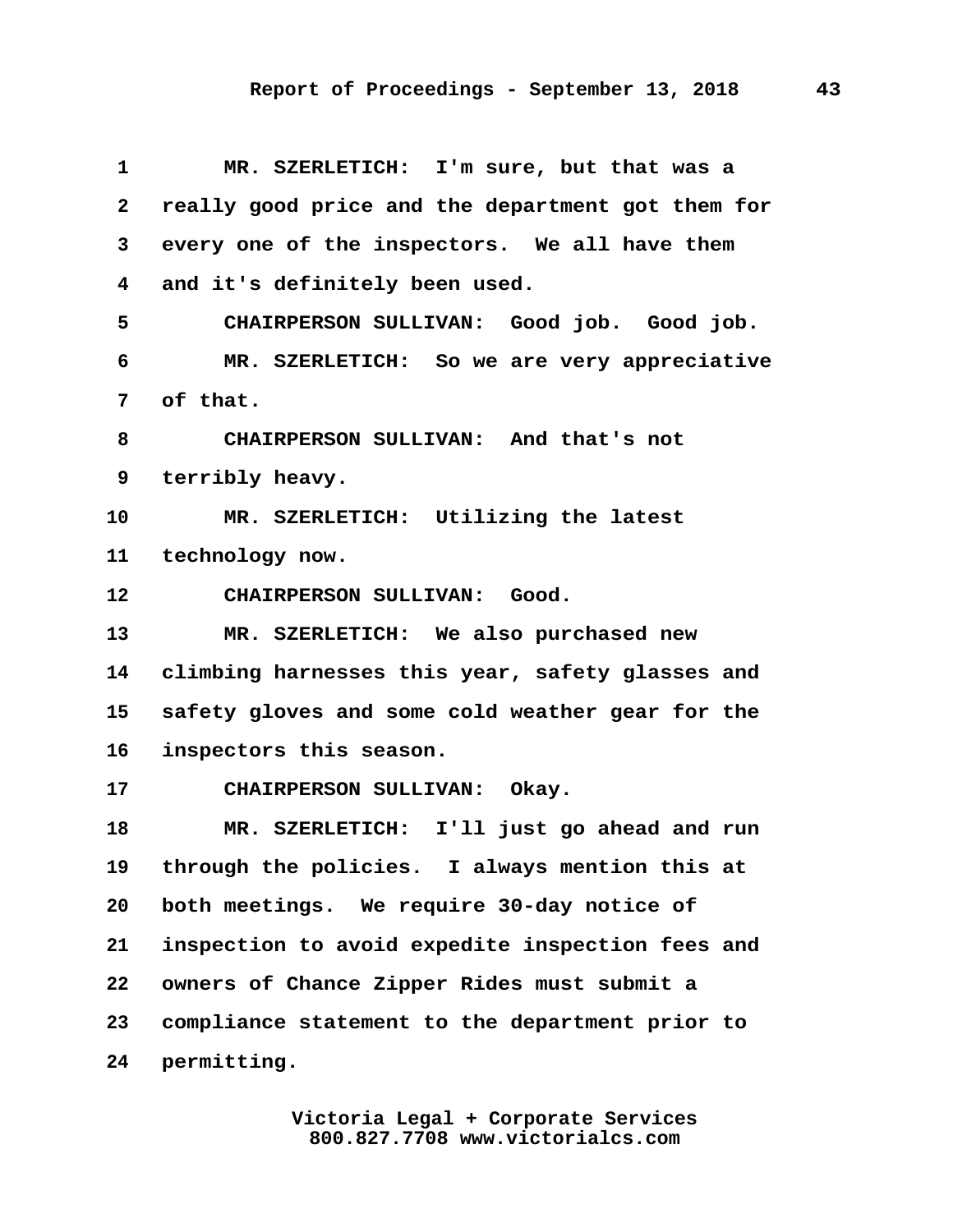| $\mathbf{1}$ | Our website ridesafety.illinois.gov.              |
|--------------|---------------------------------------------------|
| $\mathbf{2}$ | NDT lists -- there is nobody here from the        |
| 3            | public. But, you know, if we ever -- if there is  |
| 4            | ever a question about a ride needing an NDT,      |
| 5            | there is several outlets.                         |
| 6            | Ridesafety.Illinois.gov; caresofficials.org; they |
| 7            | have the NDT list. We have the NDT list and the   |
| 8            | inspectors know. If they don't, they can look     |
| 9            | and see.                                          |
| 10           | CHAIRPERSON SULLIVAN: Right.                      |
| 11           | MR. SZERLETICH: It's in their computer.           |
| 12           | And they can look and see if, you know, certain   |
| 13           | rides require an NDT or not. And that's all I     |
| 14           | have.                                             |
| 15           | CHAIRPERSON SULLIVAN: Okay. May I ask a           |
| 16           | question? This is not on the agenda and I         |
| $17\,$       | apologize; but before we go onto the meeting      |
| 18           | location and time, what are we doing with         |
| 19           | inspector training? Because this keeps coming     |
| 20           | up. Our inspectors sent to Bill --                |
| 21           | MR. SZERLETICH: We have two trainings every       |
| 22           | yeah. We go to NAARSO in the winter months. And   |
| 23           | we also have a training right before the board    |
| 24           | meeting, the day of the board meeting, an         |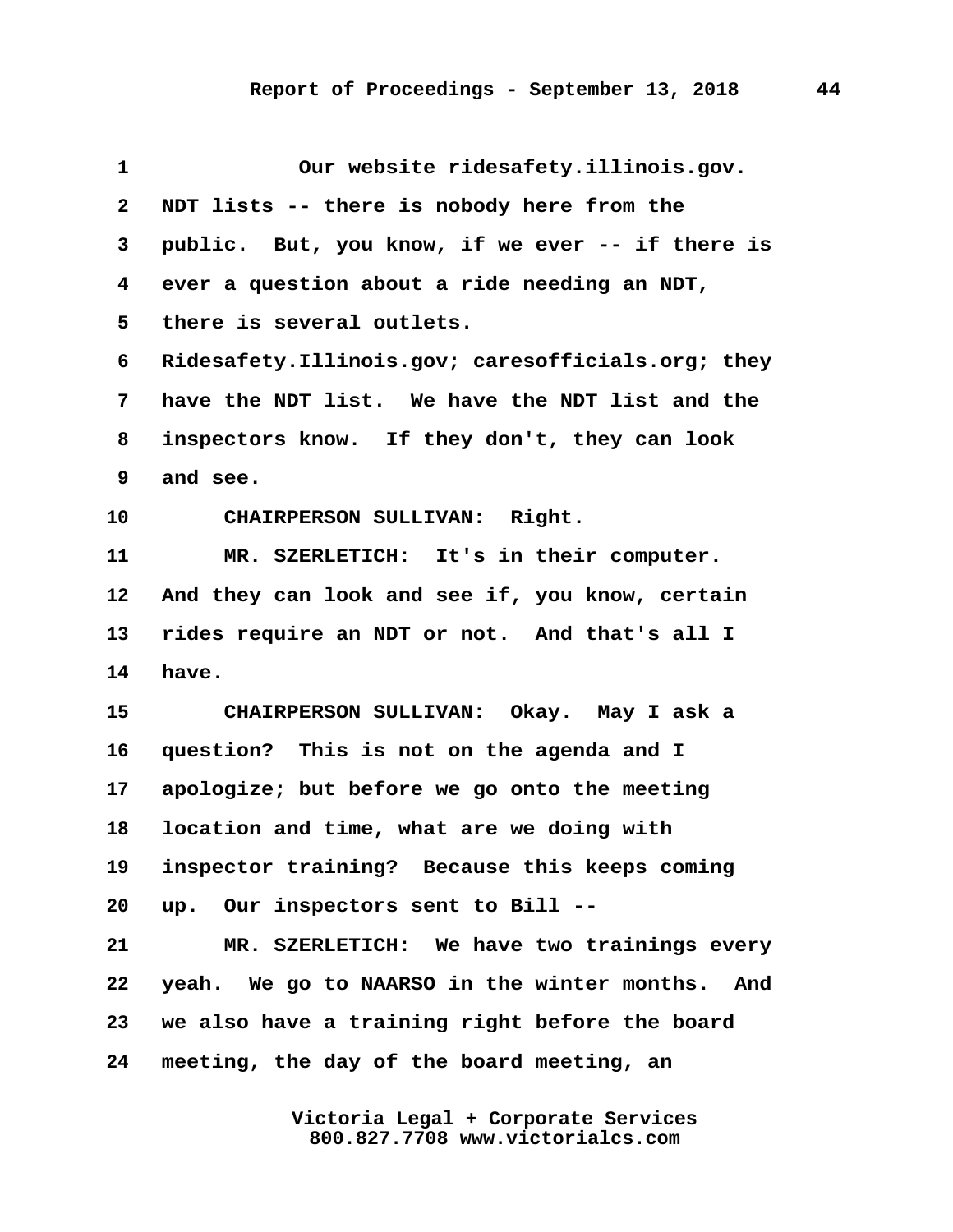**1 internal training.**

| $\overline{2}$  | CHAIRPERSON SULLIVAN: Good.                      |
|-----------------|--------------------------------------------------|
| 3               | MR. SZERLETICH: It's usually an afternoon.       |
| 4               | So about a three-, four-hour training. NAARSO as |
| 5               | you know is a week-long training.                |
| 6               | We don't really have any training                |
| 7               | scheduled through the spring and summer because  |
| 8               | of our workload.                                 |
| 9               | CHAIRPERSON SULLIVAN: I was going to say.        |
| 10              | MR. SZERLETICH: But we do talk every week.       |
| 11              | We have -- every Tuesday we have a staff meeting |
| 12              | and we cover any topics that we need to and stay |
| 13              | in the loop amongst ourselves with issues and    |
| 14              | such that we may run into and just kind of share |
| 15              | the knowledge.                                   |
| 16              | CHAIRPERSON SULLIVAN: Okie-doke.                 |
| 17 <sub>2</sub> | MR. SZERLETICH: Hopefully there is going to      |
| 18              | be a NAARSO this year. They've got a hurricane   |
| 19              | barreling down on them right now.                |
| 20              | MS. GIVAND RHODES: Are they in the               |
| 21              | Carolinas?                                       |
| 22              | MR. SPARKS: Surrounding area. They have          |
| 23              | some internal things going on them right now.    |
| 24              | CHAIRPERSON SULLIVAN: Very big.                  |
|                 |                                                  |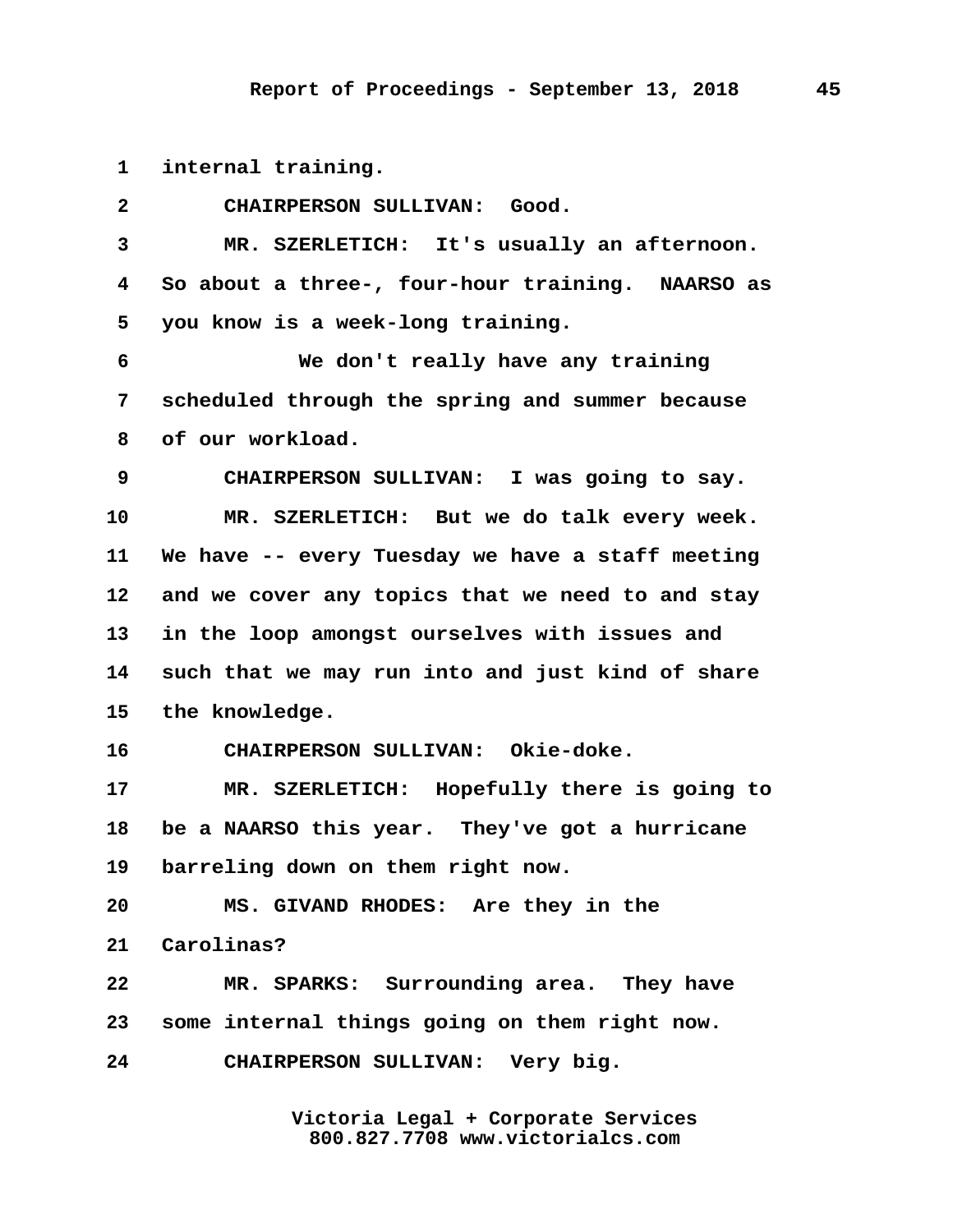**1 MR. SPARKS: Yes, big.**

 **2 CHAIRPERSON SULLIVAN: Well, one thing I was 3 going to ask because I'm on the AIMS Board and I 4 said, you know, I don't see many of the Chicago 5 shows sending people. I know Wes has gone, but I 6 don't know that some shows ever send anybody to 7 any training. And Chicago's big enough that you 8 could do like an AIMS on the road if the 9 Department of Labor might be willing to just host 10 it. Provide a room where it -- where the 11 training can be done and the -- a projector and 12 whatever. 13 And we could bring -- AIMS could bring 14 training. It would be at a cost, but you know, 15 there are a lot of people up here who I don't 16 think have ever taken any training, safety 17 training. And it's -- there are a lot of people 18 in Illinois that -- well, people and maybe taking 19 it to them because when the NAARSO and AIMS 20 seminars are lots of times is during -- well, 21 sometimes they're during the Illinois Fair Board**

**22 Meeting when a lot of those people need to be in 23 Springfield. And there may be a way to do 24 something where they're more available to them**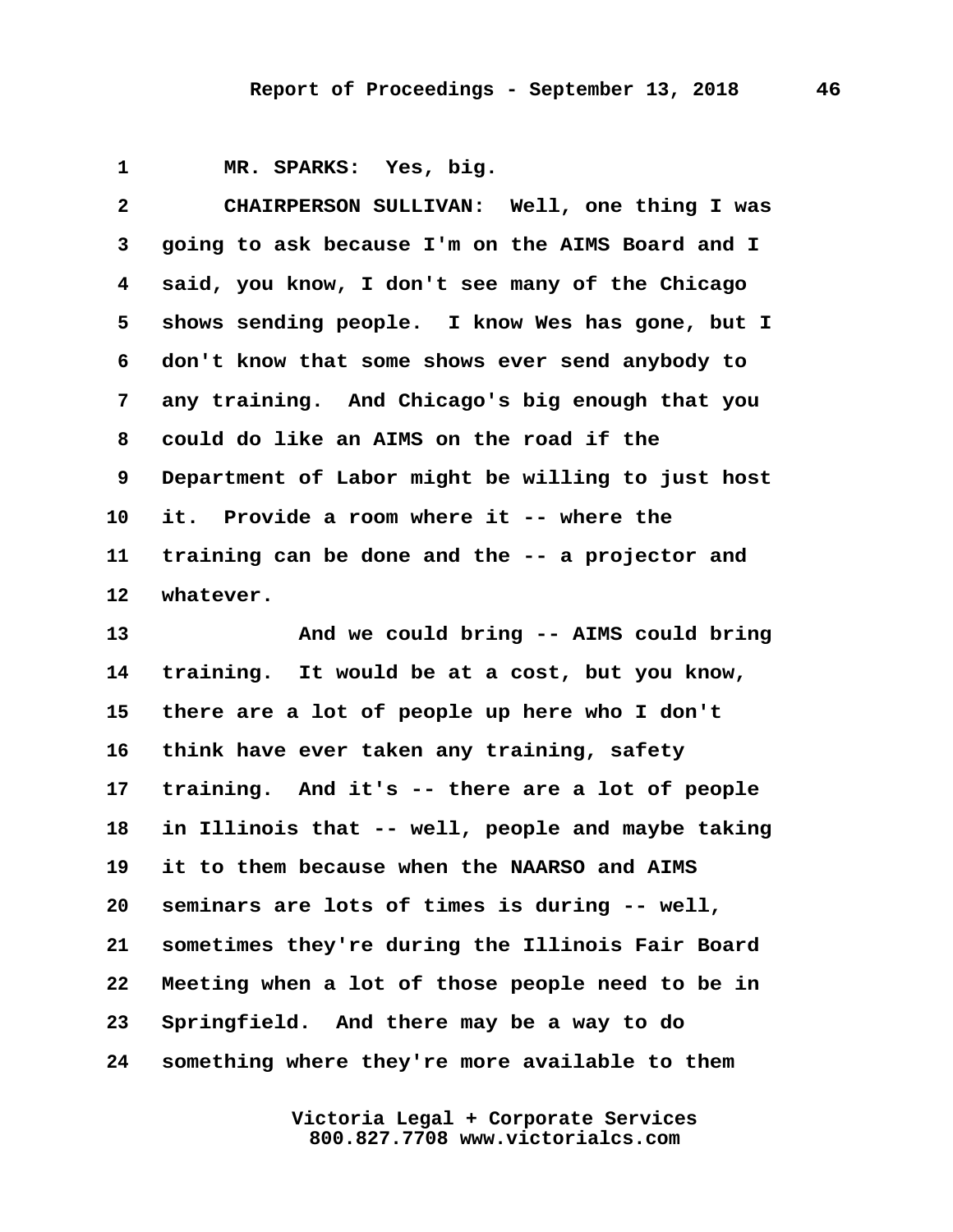**1 if you would be interested. I would be 2 interested in going back to seeing what we could 3 do if, you know, if you wouldn't mind kind of 4 sponsoring the place to have it and maybe 5 we'll --**

 **6 MR. KIRSCHNER: What is the scope that you 7 would --**

 **8 CHAIRPERSON SULLIVAN: Well, I think -- I 9 think we would do -- we would start with basics 10 of operations, maintenance and inspection. And 11 probably some water rides or water parks because 12 we have water parks in Illinois. And it might be 13 a good way to get more education going to the 14 operators in Illinois.**

**15 MS. GIVAND RHODES: But you're not asking 16 the department to conduct the training? 17 CHAIRPERSON SULLIVAN: No, no, no.**

**18 MS. GIVAND RHODES: Just to host it.**

**19 CHAIRPERSON SULLIVAN: I am asking them to 20 host and AIMS would bring the trainers and the 21 material and the, you know, the program.**

**22 MS. GIVAND RHODES: Right.**

**23 CHAIRPERSON SULLIVAN: But it would be -- 24 and we could if there were specific things that**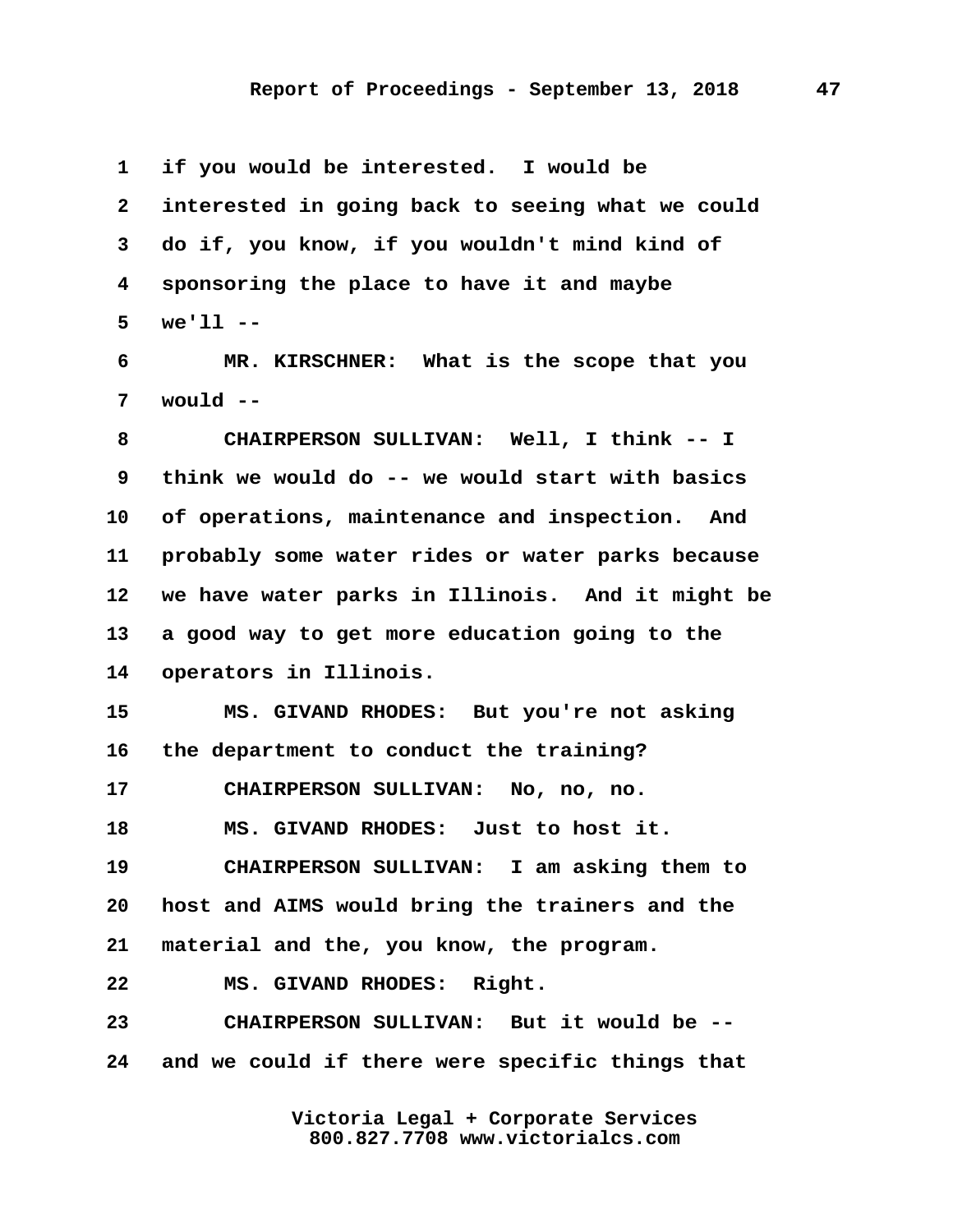**1 you wanted to have in it, we would most likely be 2 able to provide people to teach that. But if you 3 would be interested. I'm not trying to ram it 4 down anybody's throats. I'm just saying it's 5 there if there would be an interest. 6 Because right now between the 2 7 training organizations I think AIMS had about 400 8 and NAARSO had 250. 650 people out of the 9 thousands that operate in the U.S. isn't a very 10 big group. 11 MS. GIVAND RHODES: I'm surprised. 12 CHAIRPERSON SULLIVAN: Well, some of the 13 larger parks have training come to them. I have 14 gone to parks to do training, but we -- we -- I 15 mean, Illinois has such a -- such a huge amount 16 of carnivals and, you know, therefore, the right 17 operators and the maintenance people in Illinois 18 that it might be advantageous to do one up here 19 in Chicago. Or if not in Chicago maybe -- but if 20 you have facilities like this where they could 21 come.**

**22 MR. KIRSCHNER: Bill, perhaps there is a way 23 we could think about trying to gauge what that 24 interest might be for something like that. You**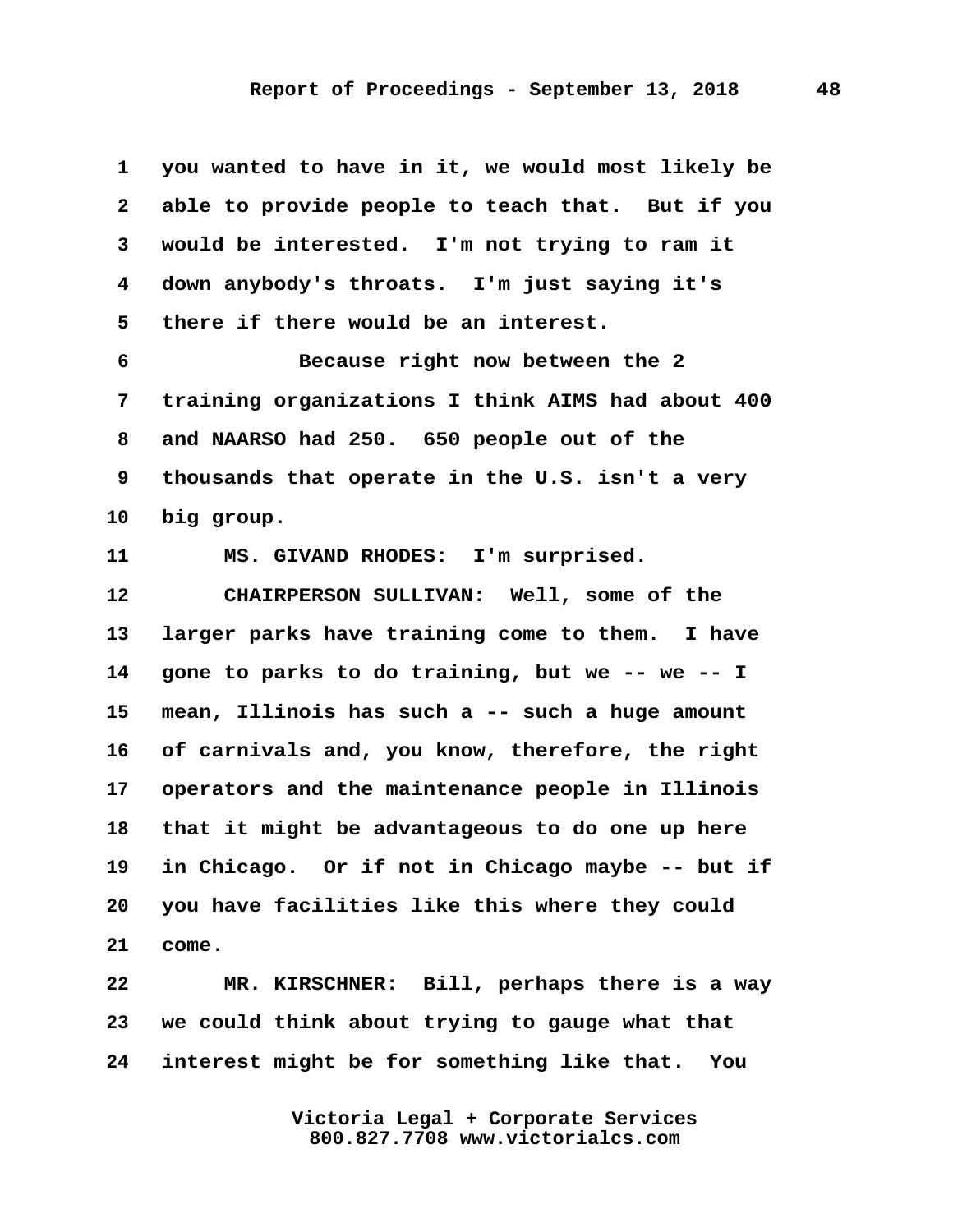**1 know, just in our regular contact through**

 **2 inspections.**

 **3 MR. SZERLETICH: Okay. 4 MR. KIRSCHNER: Way to get an initial idea. 5 CHAIRPERSON SULLIVAN: Yeah. That, I mean, 6 we don't want to have a seminar where nobody 7 comes. But, I mean, you know, it's our whole -- 8 AIMS' whole goal is education of safety through 9 education. 10 MR. SZERLETICH: Is there any certification 11 out of AIMS? 12 CHAIRPERSON SULLIVAN: Yes, yes. We certify 13 in operations at three levels, in maintenance at 14 three levels and inspection at three levels. And 15 aquatics I think there are two or three levels. 16 So you can get inspection certification. 17 MR. SZERLETICH: Operator maintenance?**

**18 CHAIRPERSON SULLIVAN: Inspection and 19 aquatics.**

**20 MR. SZERLETICH: Inspection and aquatics. 21 We do -- the inspectors have also attended Eli 22 Bridge training a couple times.**

**23 CHAIRPERSON SULLIVAN: And we enjoy having 24 you there.**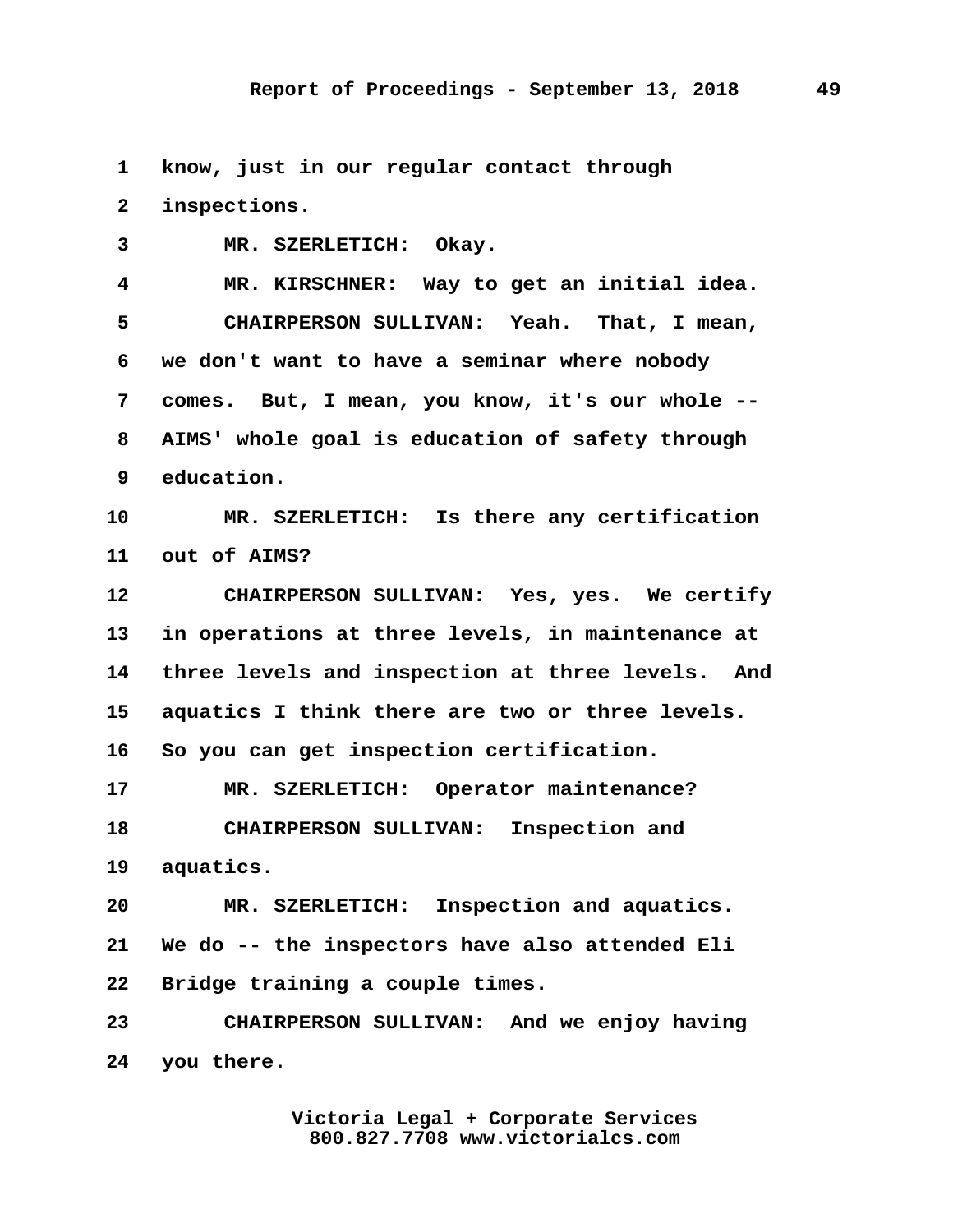| $\mathbf 1$  | MR. SZERLETICH: And I know that's an open         |
|--------------|---------------------------------------------------|
| $\mathbf{2}$ | invitation any time we want to schedule that.     |
| 3            | CHAIRPERSON SULLIVAN: We would be happy to        |
| 4            | have you any time. That's the advantage of being  |
| 5            | in Illinois. Okay. Is there -- does anybody       |
| 6            | have any other new business?                      |
| 7            | MR. KIRSCHNER: One comment back to the ASTM       |
| 8            | Standards. Do we need to do anything formally     |
| 9            | today to the extent we are considering a          |
| 10           | subcommittee to explore that or is that something |
| 11           | we want to revisit next time that we do our own   |
| 12           | internal work on that and for next time and       |
| 13           | then $--$                                         |
| 14           | MR. SZERLETICH: Right now I have as               |
| 15           | subcommittee members Patti volunteered, Tom,      |
| 16           | Margaret and myself. So I'm kind of going off of  |
| $17\,$       | that right now. And --                            |
| 18           | MR. SPARKS: I'm willing to help on any of         |
| 19           | that if you need anything.                        |
| 20           | CHAIRPERSON SULLIVAN: That would be good          |
| 21           | because --                                        |
| 22           | MR. SZERLETICH: Well, that gives us the           |
| 23           | industry side, the manufacturing side and I       |
| 24           | think, you know, it's -- and the inspection side  |
|              |                                                   |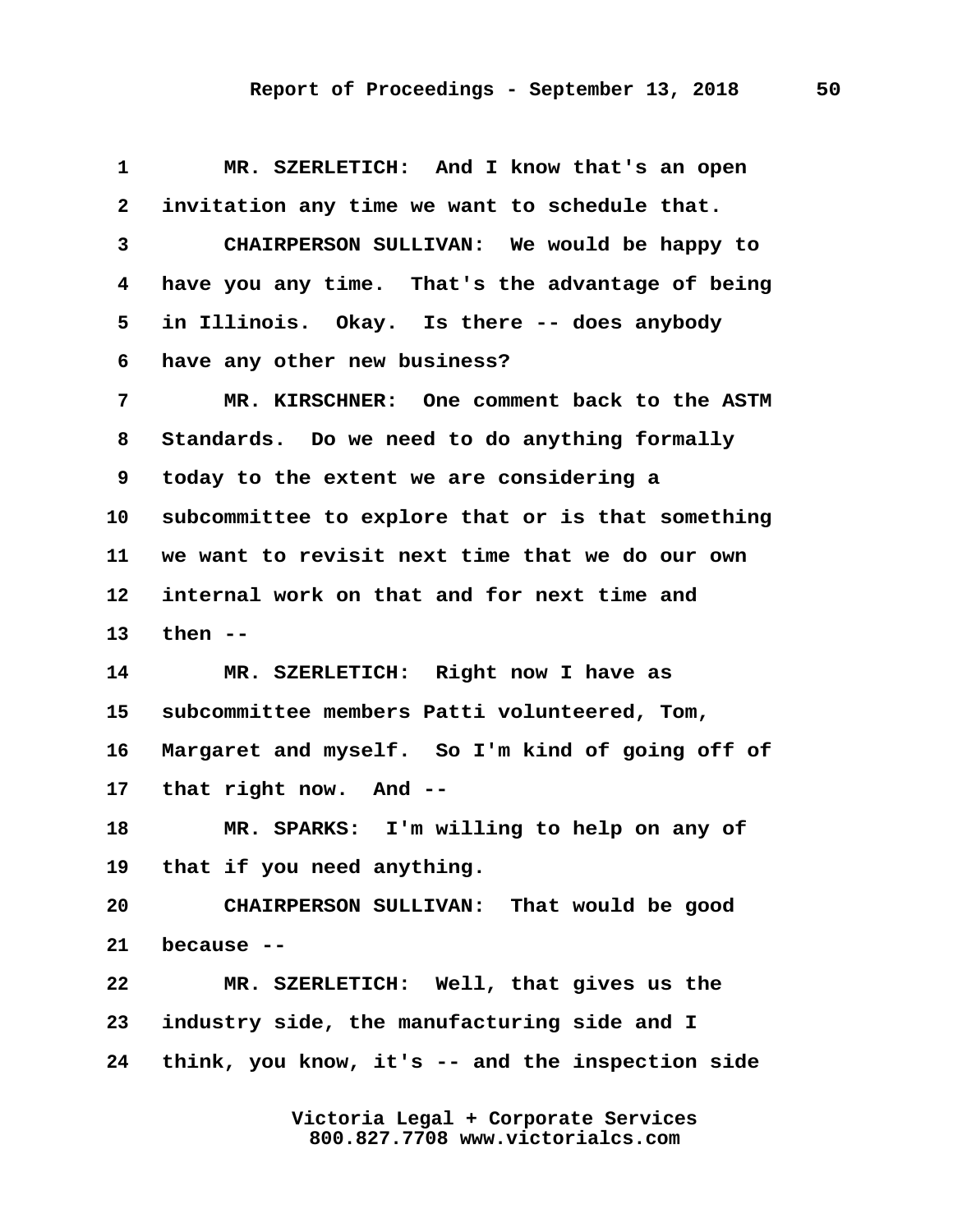**1 of it which is really how we want to hit these 2 because we want to get all points of view. 3 CHAIRPERSON SULLIVAN: Yes. 4 MR. SZERLETICH: Because we don't want to 5 overregulate ourselves. We know what happens 6 when that happens. 7 CHAIRPERSON SULLIVAN: Not a good thing. 8 MR. SZERLETICH: No. So we want to make 9 sure we do it right and, you know, be able to 10 look at it at all angles and come up with the 11 best way to go about, you know, getting some new 12 standards, some updated standards. 13 CHAIRPERSON SULLIVAN: Yeah, I think we want 14 them to be reasonable and, but we also want to 15 protect the public. 16 MR. SZERLETICH: Right. 17 MR. KIRSCHNER: The only other piece of 18 that, which I don't know the answer to, would be 19 with respect to the Open Meetings Act and, you 20 know, to the extent that a subcommittee is 21 meeting in the interim and what the other 22 requirements are there or what do we have to do 23 formally.**

**24 CHAIRPERSON SULLIVAN: I think if three or**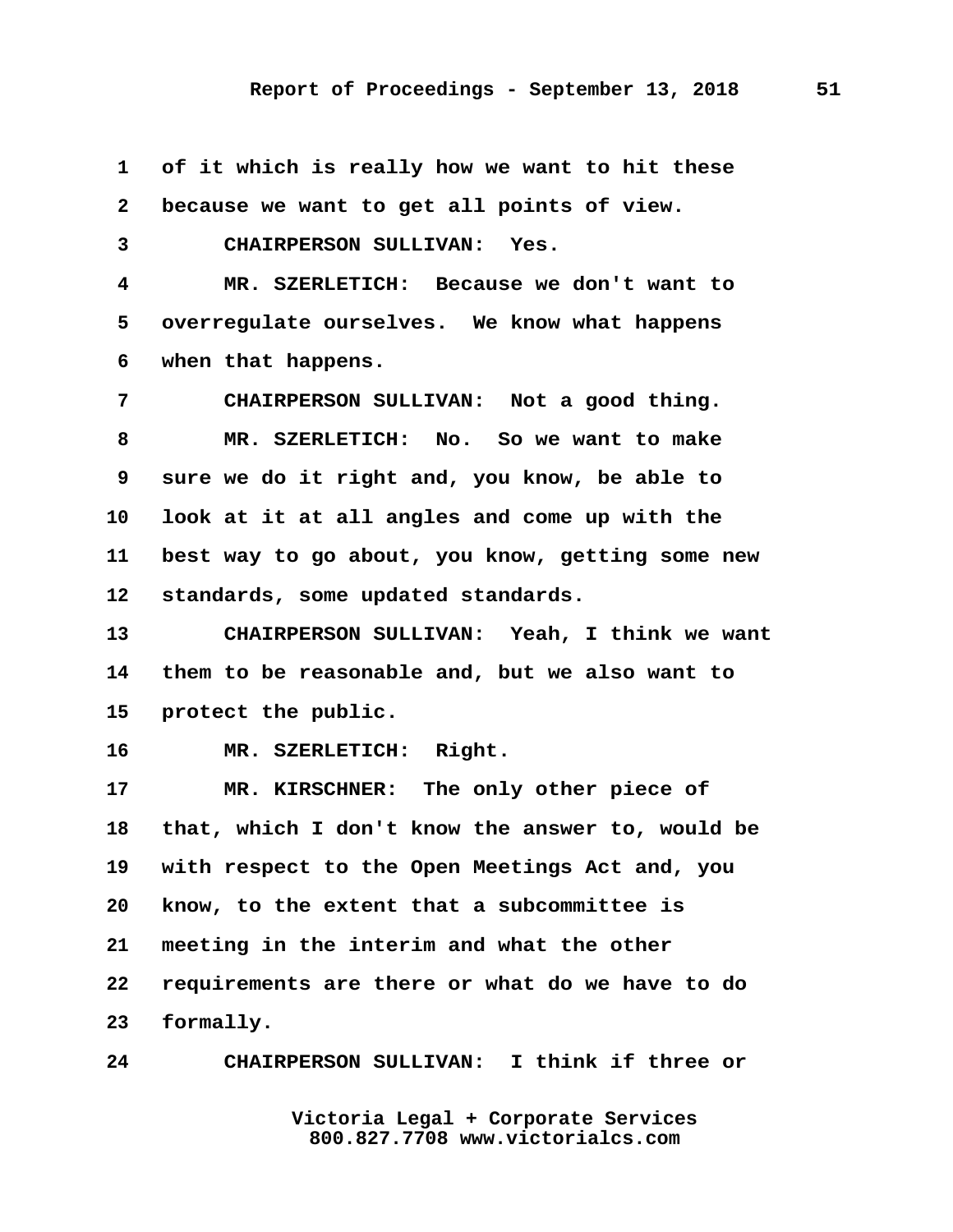**1 more people are at a meeting, then it has to be 2 open to the public, but if there are only two of 3 us on the board then maybe it doesn't apply. 4 MR. SZERLETICH: Yeah, I would have to look 5 at that. 6 MR. KIRSCHNER: Yes -- 7 CHAIRPERSON SULLIVAN: But you could put it 8 on -- can you put it on the website that we're 9 having a meeting and -- 10 MR. SZERLETICH: Yeah, there are some 11 requirements for us to post publicly at our 12 offices and on the website. Maybe even in the 13 paper, I don't know. So but we could look into 14 that. 15 CHAIRPERSON SULLIVAN: Is there any reason 16 we couldn't do that? 17 MR. SZERLETICH: We can, yeah. 18 CHAIRPERSON SULLIVAN: And invite the 19 public. 20 MR. SZERLETICH: Sure. 21 CHAIRPERSON SULLIVAN: Because if somebody 22 is that interested in ASTM, they might be 23 helpful. 24 MR. WEISBERG: The danger is if you form a**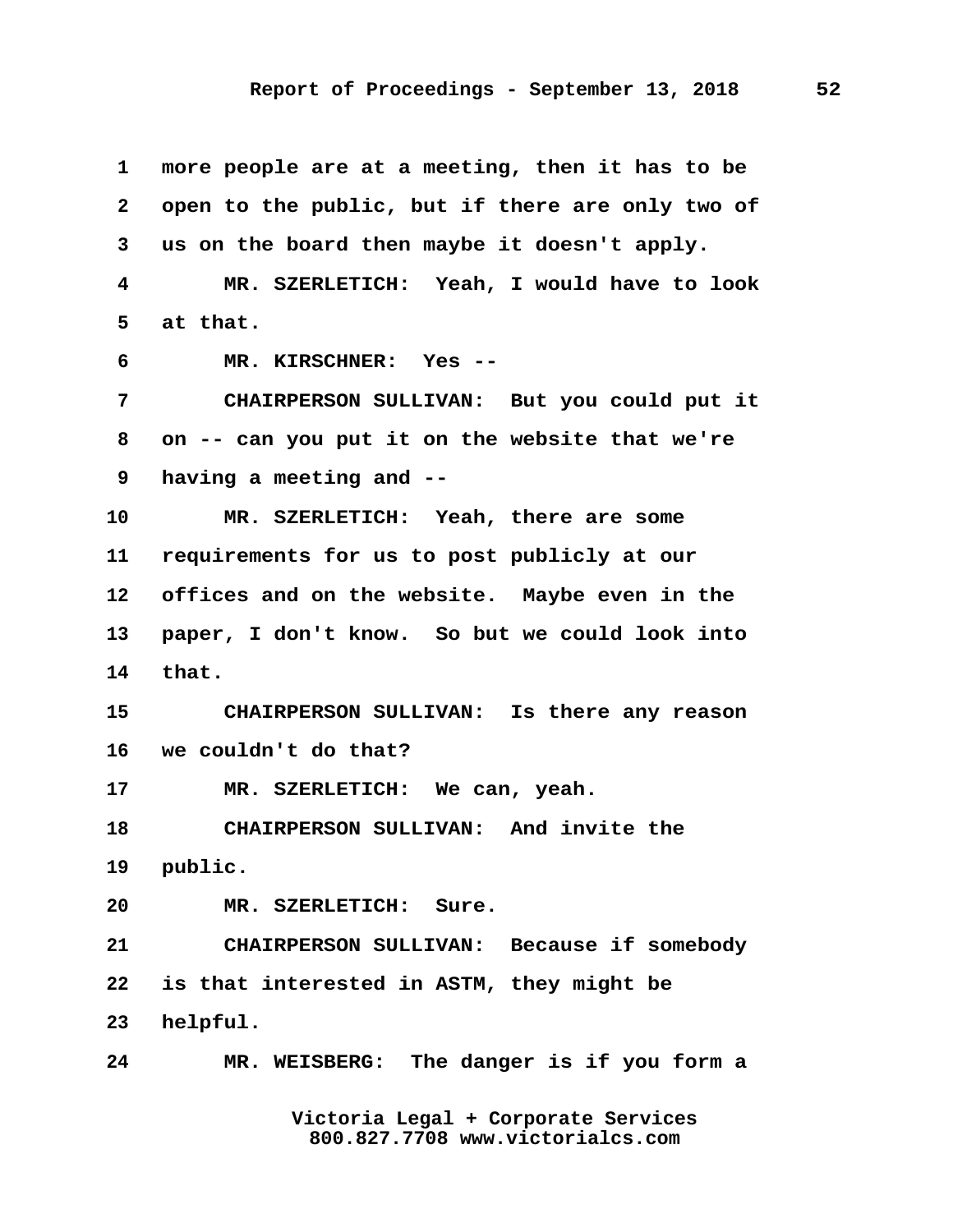| $\mathbf 1$  | subcommittee that's made up of members of this    |
|--------------|---------------------------------------------------|
| $\mathbf{2}$ | committee and then, you know, you all just decide |
| 3            | to grab lunch, you know, is that a meeting of the |
| 4            | subcommittee? And if you're, you know, if you're  |
| 5            | discussing subcommittee business and then you,    |
| 6            | you know, you fail to comply with the Open        |
| 7            | Meetings Act. So, you know, I think just consult  |
| 8            | with attorneys, you know, before --               |
| 9            | CHAIRPERSON SULLIVAN: Okay.                       |
| 10           | MR. WEISBERG: -- before you get together.         |
| 11           | CHAIRPERSON SULLIVAN: Well, we would be           |
| 12           | happy to because we don't want to, you know, do   |
| 13           | the wrong thing.                                  |
| 14           | MR. KIRSCHNER: Benno is our general counsel       |
| 15           | by the way.                                       |
| 16           | MR. WEISBERG: Yes, I should have introduced       |
| $17\,$       | myself.                                           |
| 18           | MR. BEYER: It's a majority of the majority,       |
| 19           | right?                                            |
| 20           | MR. WEISBERG: It's a majority of a quorum         |
| 21           | and, you know, if -- even if it's three members I |
| 22           | think, you know, you still need to be on the      |
| 23           | lookout for triggering the Opening Meetings Act.  |
| 24           | CHAIRPERSON SULLIVAN: Right. Right.               |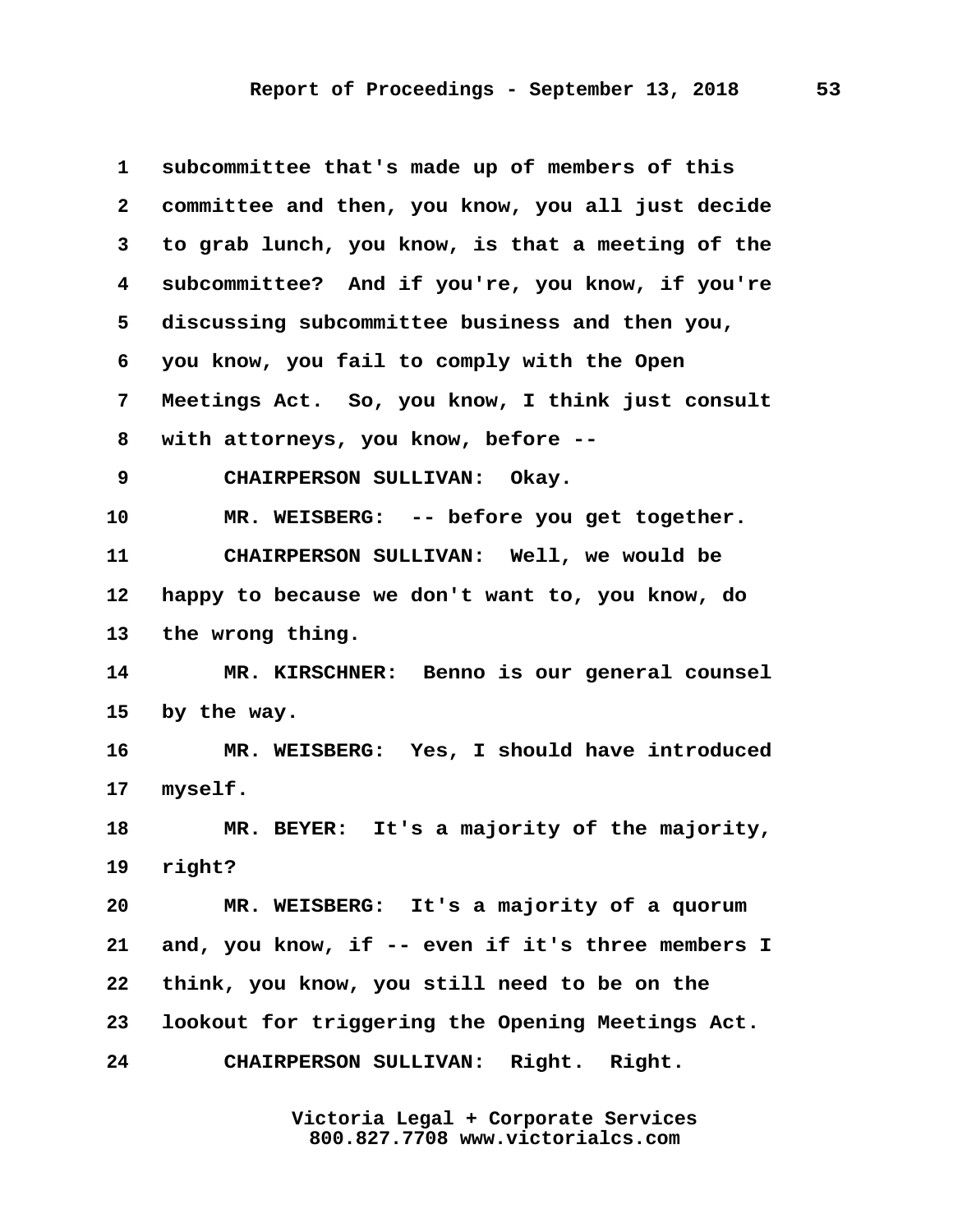## **Report of Proceedings - September 13, 2018 54**

 **1 MS. KOTELMAN: Were you asking do you need a 2 motion to form a subcommittee to talk about it? 3 MR. KIRSCHNER: There's that piece. You 4 know, can they just say we formed a subcommittee? 5 I don't know if there are any statutory 6 guidelines for forming a subcommittee. I'm not 7 aware of any so. I would be -- 8 MR. BEYER: I don't recall any in the past. 9 MS. KOTELMAN: Not in the statute that 10 created this board. 11 MR. KIRSCHNER: But if we're fine there 12 then, yes, just being cognizant before a few 13 phone calls fly back and forth today, thought we 14 would catch up on this and we would do that 15 before making sure that -- 16 CHAIRPERSON SULLIVAN: Yeah. I mean, 17 anybody who wants to sit through it, come on 18 down. 19 MR. BEYER: Well, the one thing we talked 20 about having more than two voting members on the 21 subcommittee is you then have to meet in person 22 instead of having a teleconference. 23 CHAIRPERSON SULLIVAN: Yes, but if we only**

**24 have two plus the inspectors, then we should be**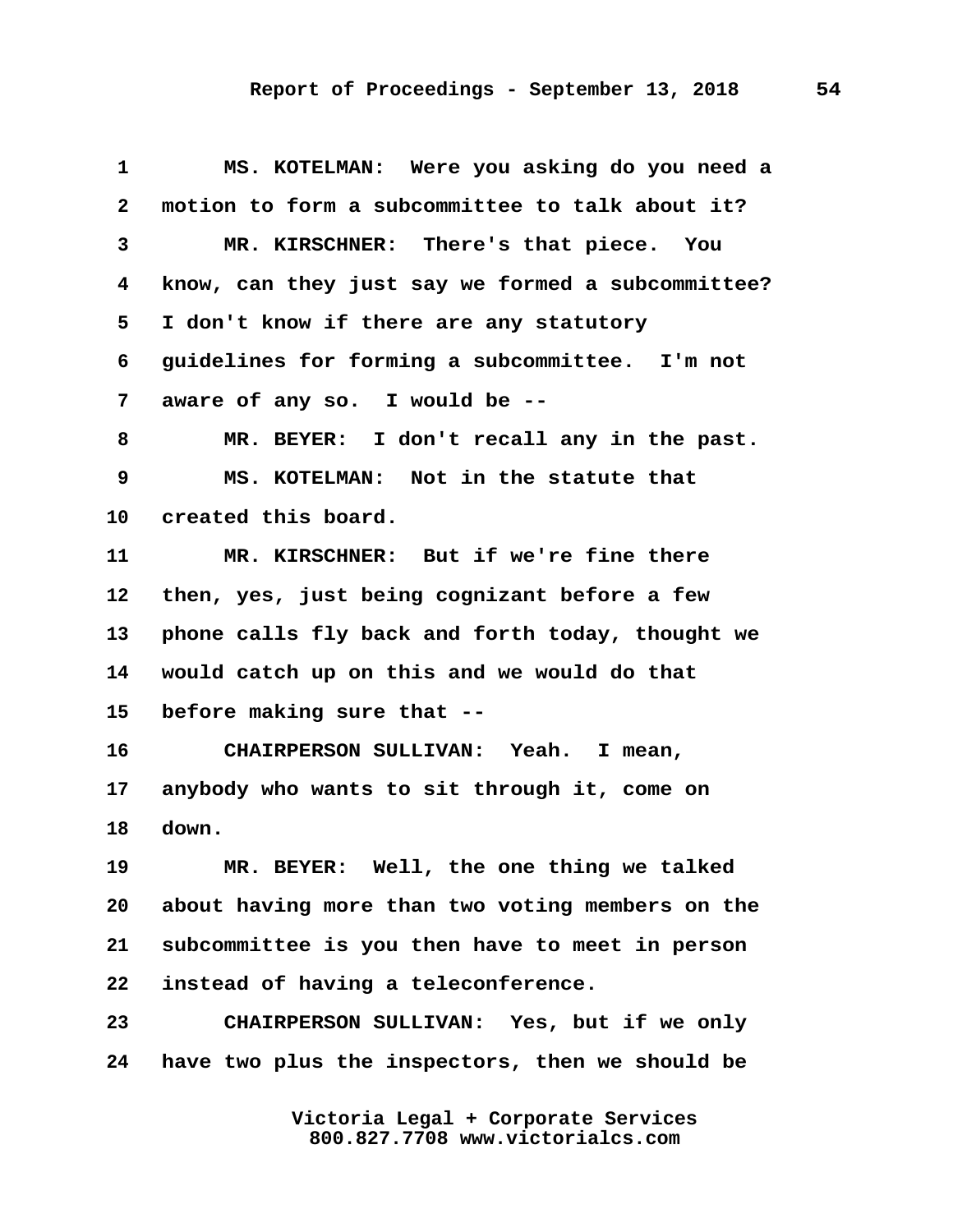**1 okay.**

| $\mathbf{2}$ | MR. SZERLETICH: I think we would need to         |
|--------------|--------------------------------------------------|
| 3            | have a public meeting for any fee structure      |
| 4            | recommendation for inflatables too.              |
| 5            | CHAIRPERSON SULLIVAN: Well, any rule             |
| 6            | change. But if you guys discuss the fee          |
| 7            | structure because you know how long it takes to  |
| 8            | inspect and whatever your recommendations are on |
| 9            | those monster inflatables and if there is        |
| 10           | anything else we need to be looking at, then I   |
| 11           | think you guys come to the next meeting and say  |
| 12           | here is our recommendation. Can't you do it that |
| 13           | way?                                             |
| 14           | MR. SZERLETICH: Okay. I thought you              |
| 15           | mentioned possibly voting on it in January.      |
| 16           | CHAIRPERSON SULLIVAN: Yes, but that would        |
| $17\,$       | be at the meeting and that would -- it would be  |
| 18           | open to everyone. But you just bring the         |
| 19           | recommendation to that meeting. I don't think    |
| 20           | there is anything --                             |
| 21           | MR. KIRSCHNER: No, and I think the analysis      |
| 22           | there would be done outside of the subcommittee  |
| 23           | that we're talking about for ASTM Standards.     |
| 24           | That would just be departmental.                 |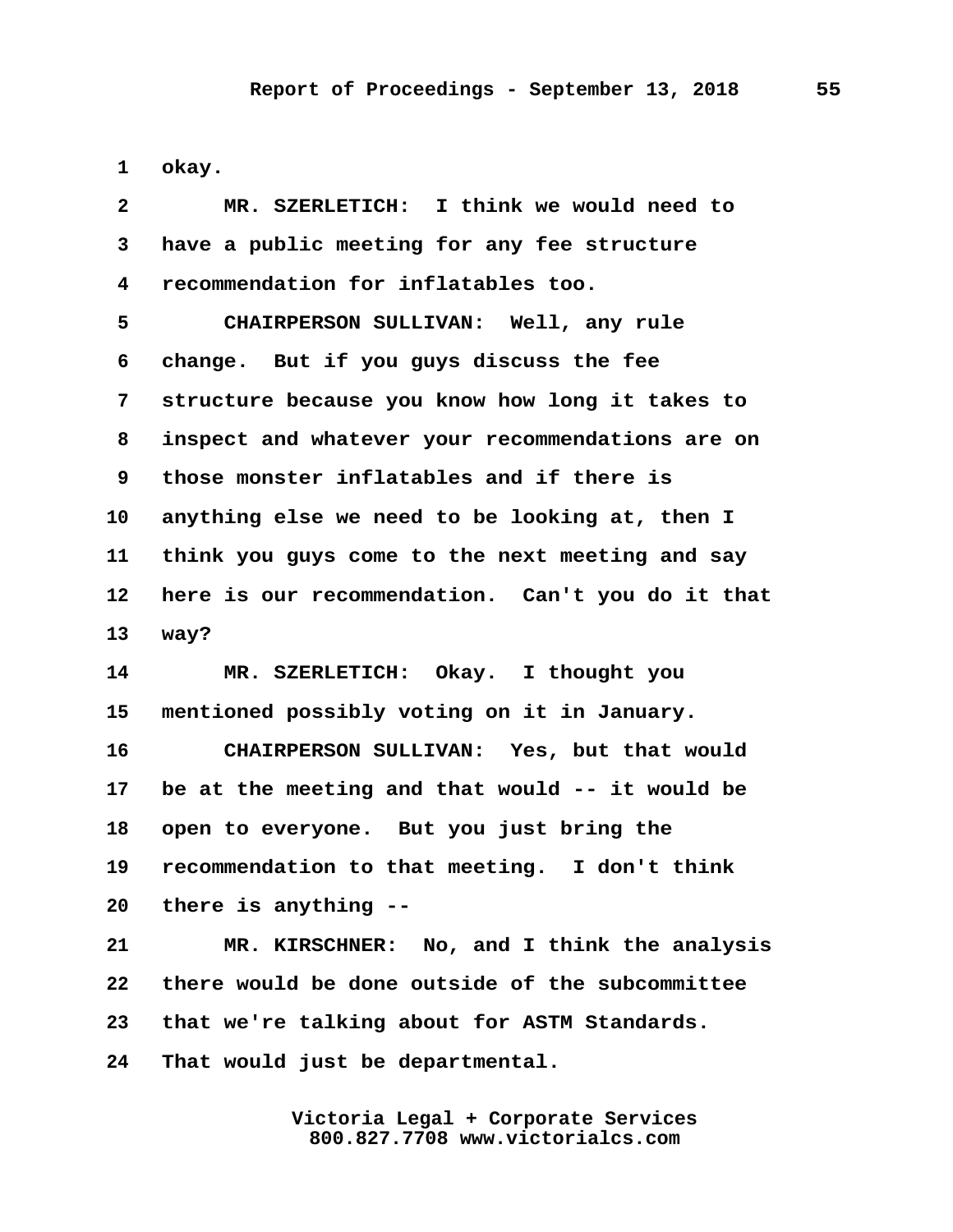**1 MR. SZERLETICH: Right. Right. But any 2 kind of fee change I think has to go through a 3 public meeting, right? 4 CHAIRPERSON SULLIVAN: Yes. 5 MS. GIVAND RHODES: It would. In January. 6 CHAIRPERSON SULLIVAN: Yes. 7 MR. BEYER: The formation of it doesn't, but 8 the proposed rule has to be -- 9 CHAIRPERSON SULLIVAN: Yes. 10 MR. KIRSCHNER: Are you asking if there has 11 to be a separate meeting from our one scheduled 12 in January? 13 MR. SZERLETICH: That's what I'm thinking. 14 I may be wrong. 15 CHAIRPERSON SULLIVAN: I -- well, if a 16 decision is not being made that requires the 17 public to pay more, less or whatever, if it's 18 just a recommendation that's being discussed; my 19 understanding was it doesn't have to be a public 20 meeting or it's not -- it's not an official 21 meeting that way. 22 MR. SZERLETICH: Right, but if you vote on 23 it, aren't you voting to increase the fees? 24 CHAIRPERSON SULLIVAN: Yes.**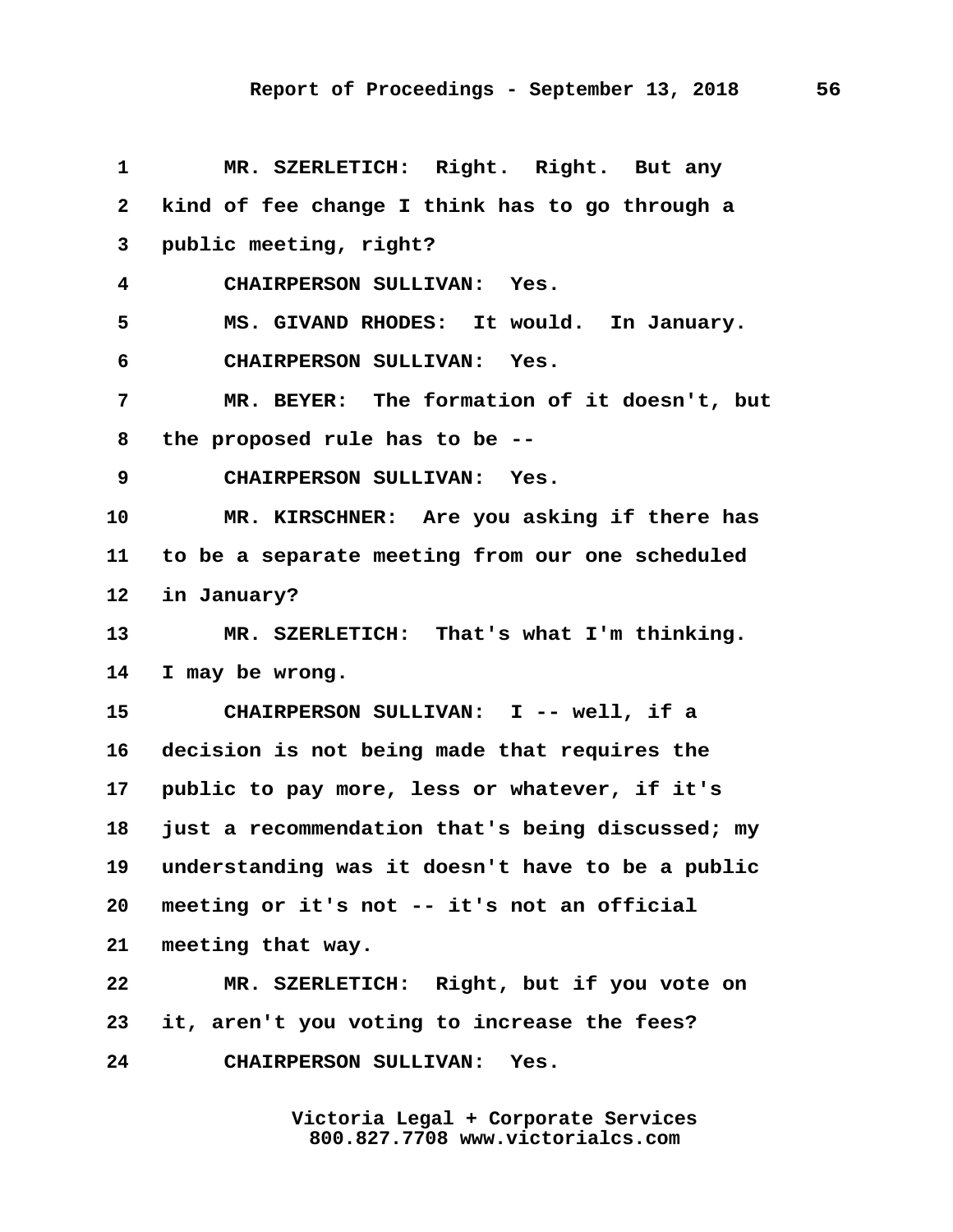**1 MR. BEYER: That meeting would be open for 2 voting.**

 **3 CHAIRPERSON SULLIVAN: But it would be at 4 the regular meeting in January.**

 **5 MS. GIVAND RHODES: So your discussion about 6 the fees within the department it's not breaking 7 any rules because you're not voting on anything. 8 You would bring your recommendation to the open 9 meeting.**

**10 MR. SZERLETICH: I understand that, but for 11 some reason I was thinking that if you're 12 proposing the fees to be raised, they have -- and 13 you're going to bring it up to the board to vote 14 on it, there has to be a public meeting first. 15 That was my understanding.**

**16 CHAIRPERSON SULLIVAN: It may have to be in 17 the agenda when the meeting is announced ahead of 18 time so that people know this is on the agenda, 19 but I wasn't aware of it has to be proposed at 20 say the January meeting and then voted on at this 21 meeting. Is that what you're thinking?**

**22 MR. SZERLETICH: Uh-huh.**

**23 CHAIRPERSON SULLIVAN: Well, I don't recall 24 that, but it's been some time since I read some**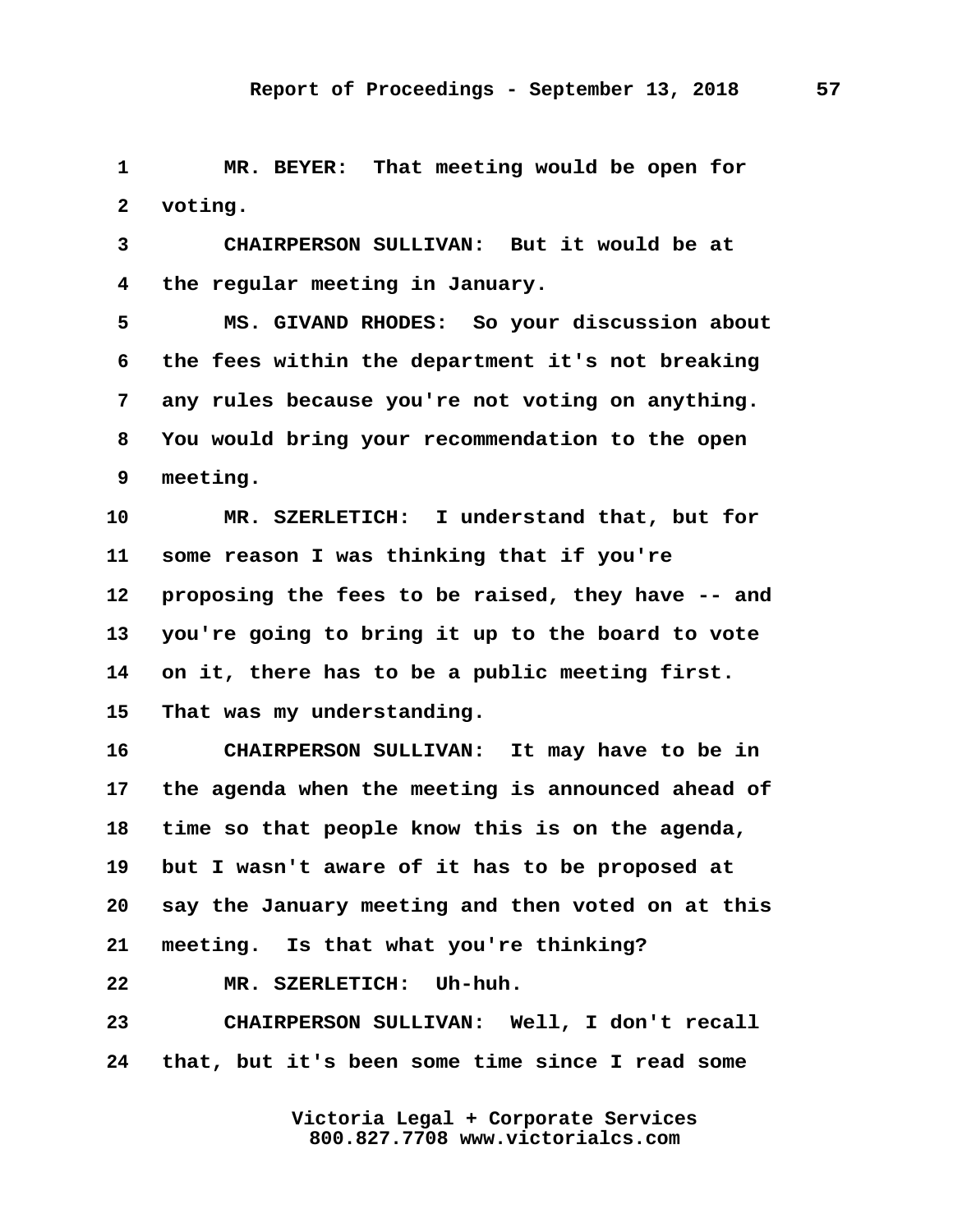**1 of the rules.**

 **2 MR. SZERLETICH: And I may be wrong too. 3 CHAIRPERSON SULLIVAN: We have our legal 4 team here. 5 MR. SZERLETICH: And I will have to look at 6 it too. 7 CHAIRPERSON SULLIVAN: And if that's the 8 thing, then we propose it -- you propose it in 9 January and we'll vote on it at this meeting. 10 MR. SZERLETICH: Well, just thinking back in 11 '08 where we raised fees, and it seemed to me I 12 attended a public meeting for people to weigh in 13 before we went to the board meeting to propose it 14 to the board. 15 CHAIRPERSON SULLIVAN: Okay. 16 MR. BEYER: We did do that, but I don't 17 think we necessarily had to. Because I think we 18 were raising them so much across the board, we 19 were looking at what other states fees were at 20 that time. 21 CHAIRPERSON SULLIVAN: Well, and that -- and 22 we used to have the Thursday night meeting that 23 was an open meeting and then the Friday morning 24 meeting and that way it was discussed at the**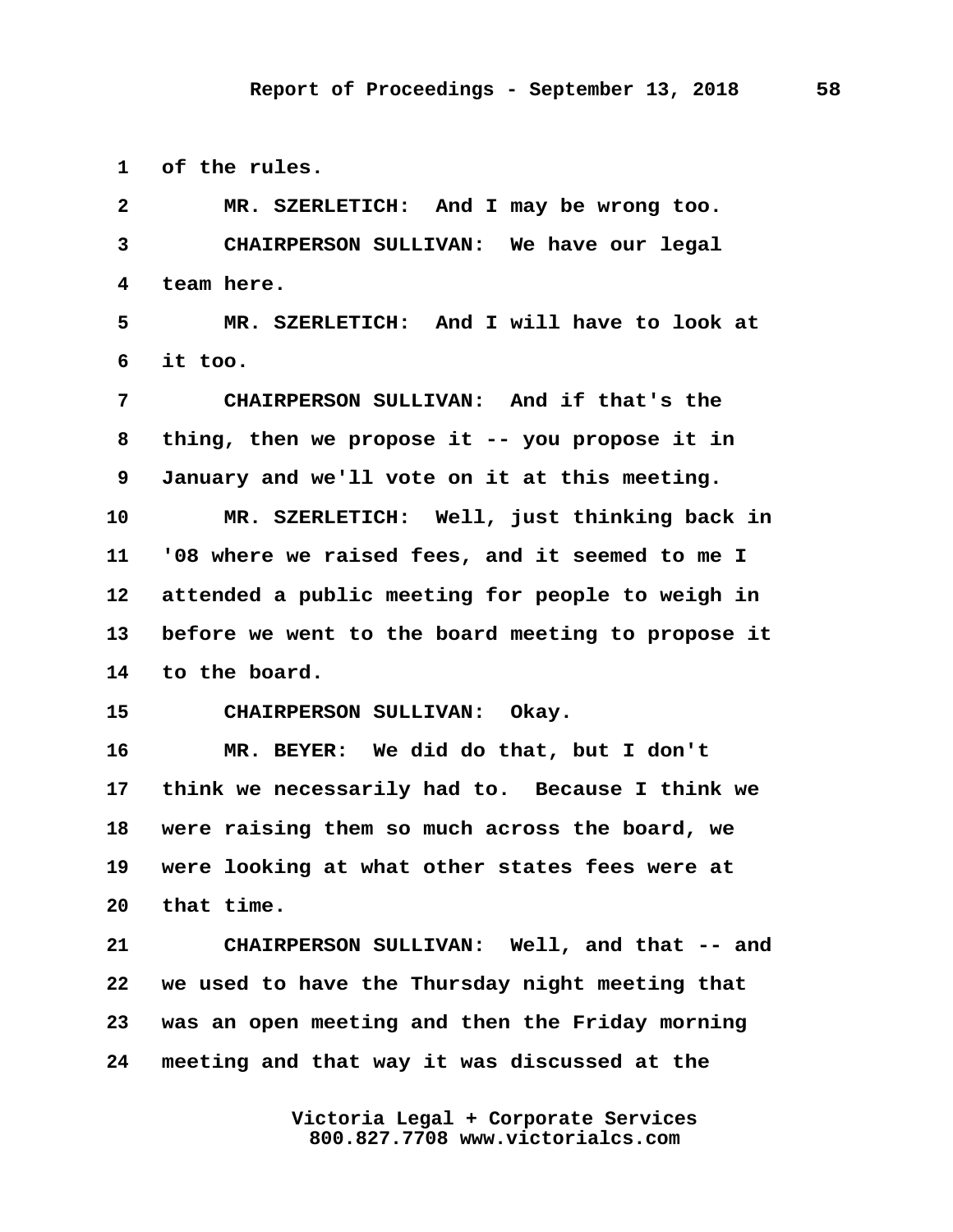**1 Thursday night meeting and then voted on on the 2 Friday morning meeting. But we don't have that 3 anymore. So we just have that Thursday afternoon 4 meeting. 5 MR. BEYER: If we have to have another 6 meeting, we'll hear about it from somebody. I 7 can promise you. 8 CHAIRPERSON SULLIVAN: Yes. And if we do, 9 then we do. If you can find out. 10 MS. GIVAND RHODES: You may want to check 11 though. 12 MR. SZERLETICH: Yeah, I'll look into that. 13 I'm just thinking back about in '08. You're 14 right, it was pretty significant. So that may 15 have been why Katherine decided to, you know, put 16 that out there to the public. 17 CHAIRPERSON SULLIVAN: Well, Katherine 18 wanted to raise them very, very, very 19 significantly and the board said no. So but, 20 yeah, if you find out then you can still bring it 21 to the board then and if we need to then wait to 22 vote on it at this meeting, we can do that. 23 MR. SZERLETICH: Okay. 24 CHAIRPERSON SULLIVAN: Or we can even have a**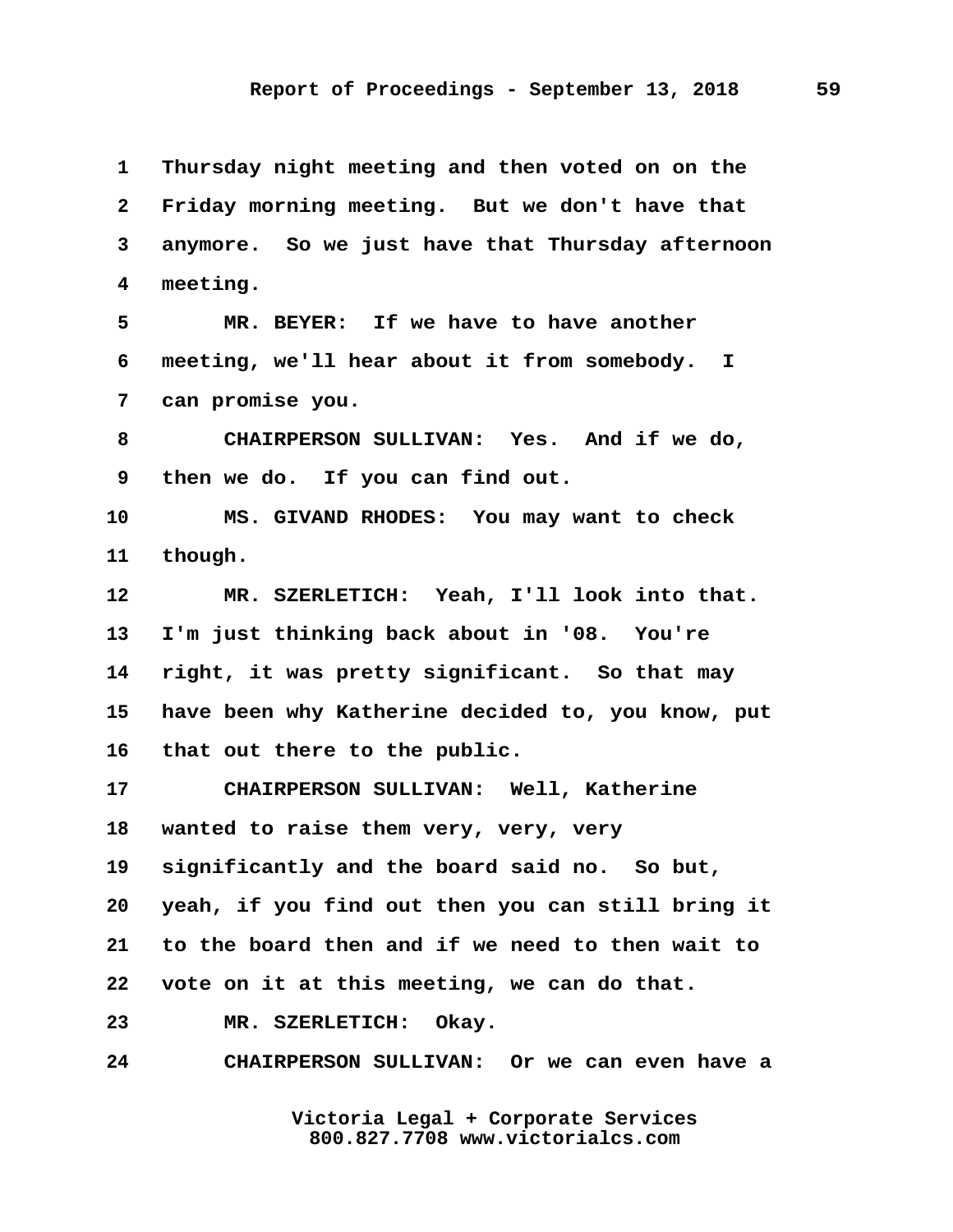**1 spring meeting and that's the only business. 2 MR. SZERLETICH: Yes. 3 CHAIRPERSON SULLIVAN: Okay. 4 MR. SZERLETICH: The only thing left is the 5 2019 meeting locations and time. I set it for, 6 and it's tentative, Thursday, January 17th, 2019, 7 4:00 to 6:00 p.m. at the Department of 8 Transportation building again in Springfield. 9 And then Thursday, September 12th, 2019, 2:00 to 10 4:00 p.m., here in Chicago again. 11 CHAIRPERSON SULLIVAN: Okie-doke. 12 Questions? Comments? 13 MR. SZERLETICH: And your parking tickets 14 can be validated at the front desk. 15 CHAIRPERSON SULLIVAN: Okay. If we found 16 the right place to park. I went around 20 times 17 and finally found a place to park. 18 MR. KIRSCHNER: That will be a separate 19 ticket then. 20 CHAIRPERSON SULLIVAN: Yes. Well, I've 21 eaten most of them anyway so. Then do we have 22 any other -- I mean, I don't know who you all 23 are. Would you like to introduce yourselves? 24 MR. NOBLE: Ben Noble, Public Information**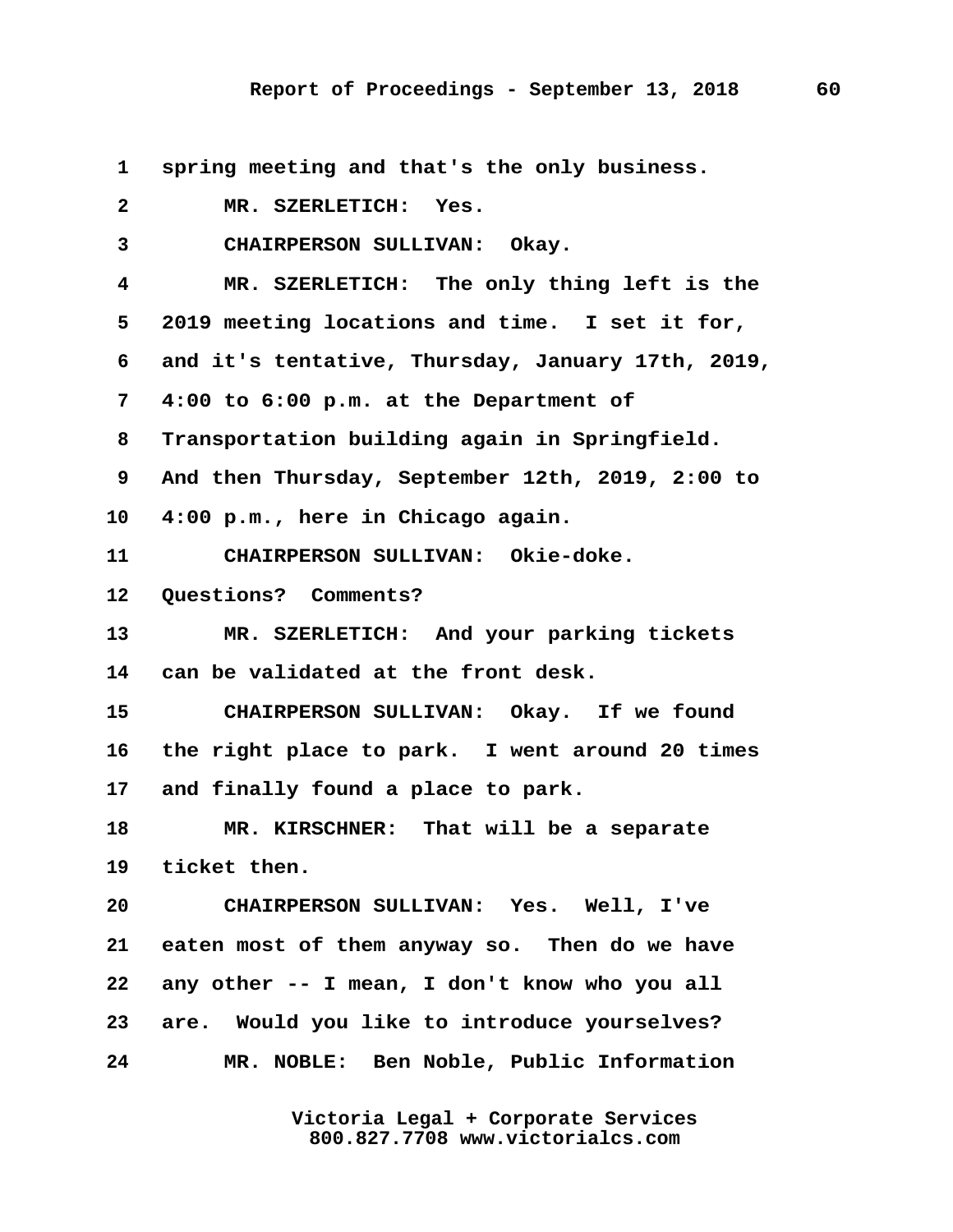**1 Officer. 2 CHAIRPERSON SULLIVAN: For the Department of 3 Labor? 4 MR. NOBLE: Correct. 5 MS. KOTELMAN: I'm Laura Kotelman, Chief of 6 Staff for the department. 7 MS. COSGROVE: My name is Audrey Cosgrove 8 and I'm an attorney here. 9 MR. WEISBERG: Benno Weisberg, I'm an 10 attorney here as well. 11 (Discussion outside the 12 record.) 13 CHAIRPERSON SULLIVAN: Do you all have 14 anything else that anybody -- 15 MR. KIRSCHNER: Do we need do any type of 16 roll or for the record? 17 (Discussion outside the 18 record.) 19 CHAIRPERSON SULLIVAN: Okay. Then I would 20 entertain a motion for adjournment today. 21 MR. BROWN: I'll make it. 22 CHAIRPERSON SULLIVAN: Brad, do you want to 23 make it? You second it? 24 MS. GIVAND RHODES: Yes.**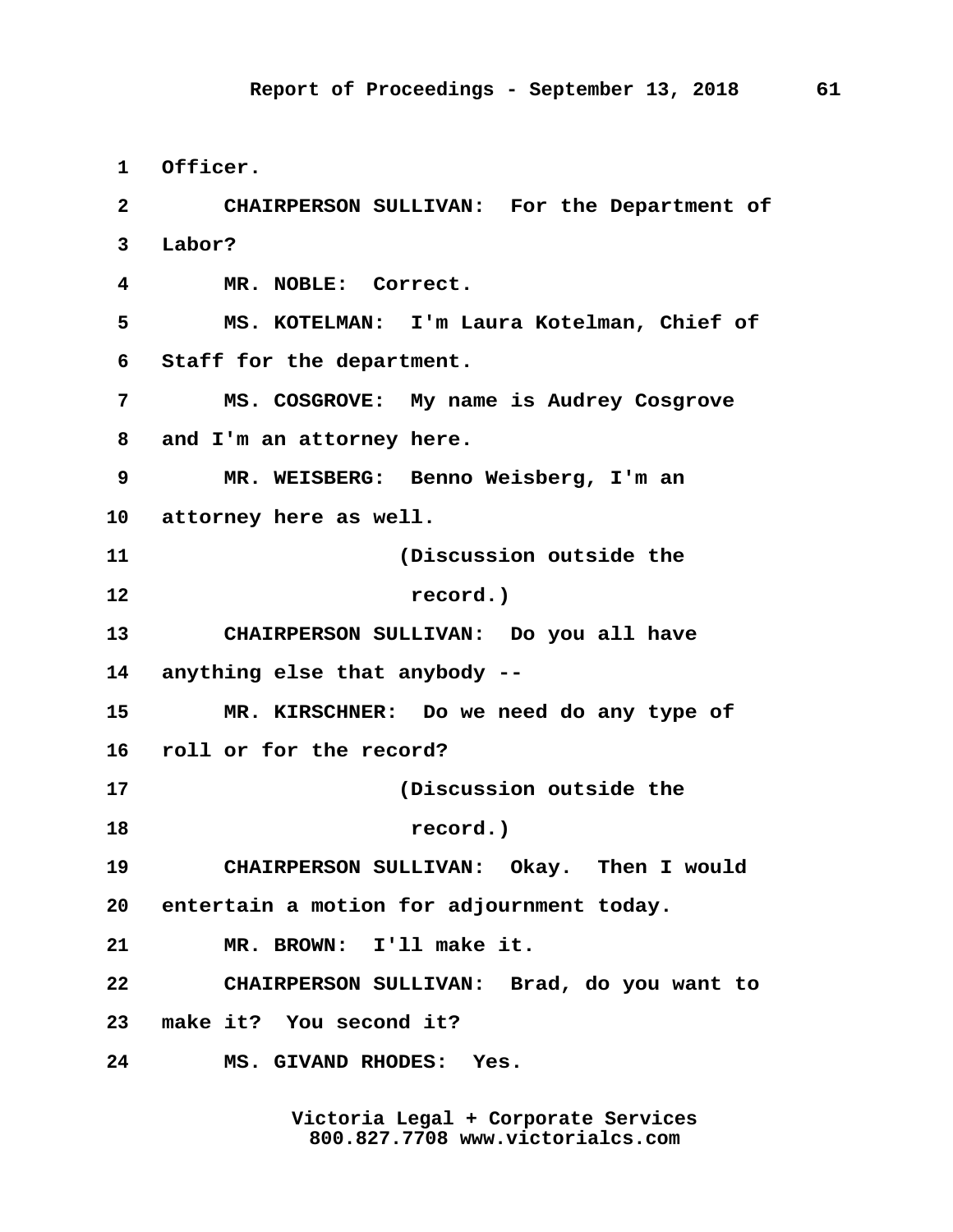| $\mathbf 1$             | CHAIRPERSON SULLIVAN: Okie-doke. Those |
|-------------------------|----------------------------------------|
| $\mathbf{2}$            | opposed?                               |
| 3                       | (No response.)                         |
| $\overline{\mathbf{4}}$ | CHAIRPERSON SULLIVAN: Then we are      |
| 5                       | adjourned.                             |
| 6                       |                                        |
| $\overline{7}$          | (Which were all the                    |
| 8                       | proceedings in the                     |
| 9                       | above-entitled cause.)                 |
| 10                      |                                        |
| 11                      |                                        |
| 12                      |                                        |
| 13                      |                                        |
| 14                      |                                        |
| 15                      |                                        |
| 16                      |                                        |
| 17                      |                                        |
| 18                      |                                        |
| 19                      |                                        |
| 20                      |                                        |
| 21                      |                                        |
| 22                      |                                        |
| 23                      |                                        |
| 24                      |                                        |